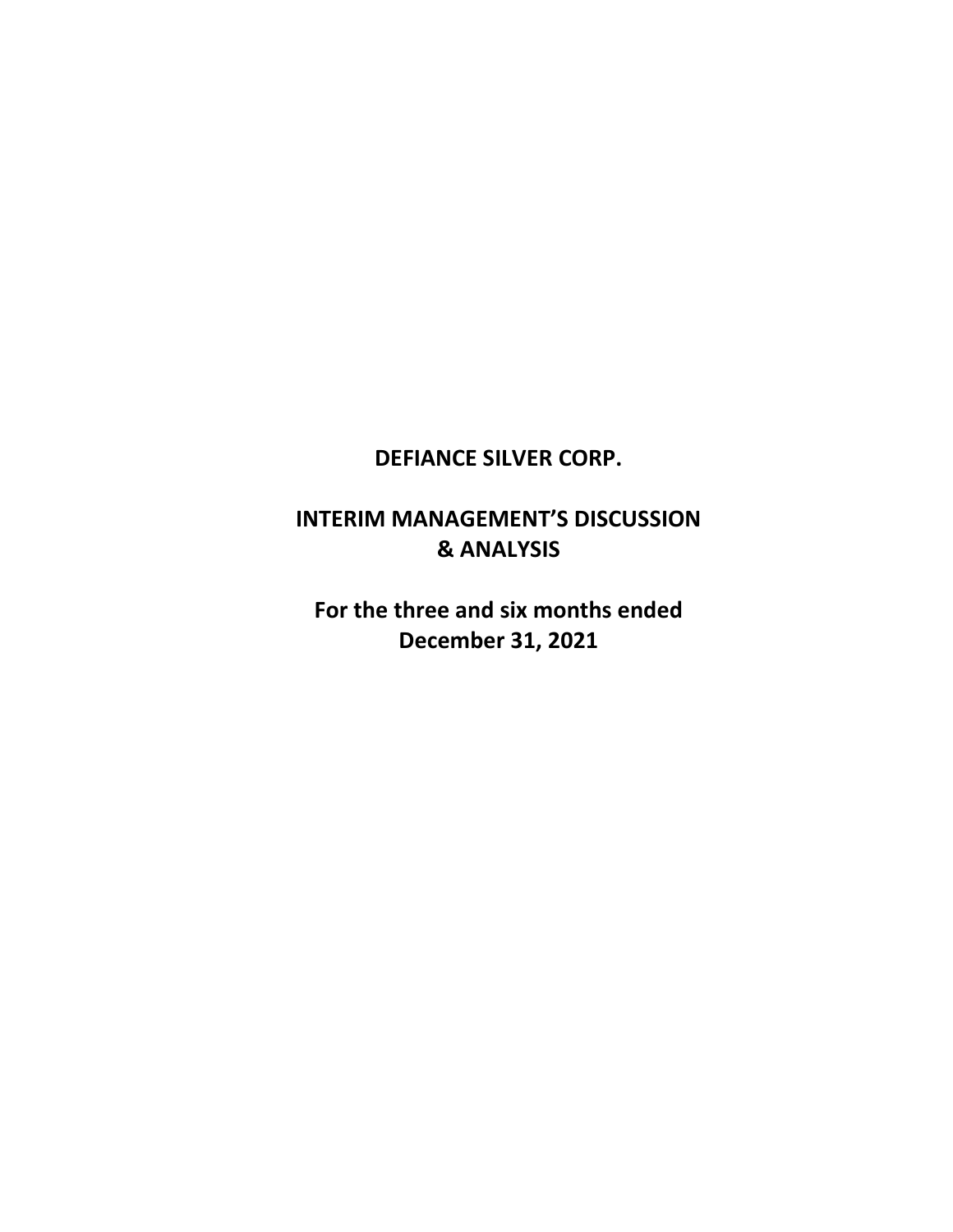## **Introduction**

The following Interim Management's Discussion and Analysis ("**MD&A**") is an overview of all material information about Defiance Silver Corp. (the "**Company**" or "**Defiance**") operations, liquidity and capital resources for the three and six months ended December 31, 2021. The interim MD&A should be read with the unaudited condensed consolidated interim financial statements for the three and six months ended December 31, 2021, and the related notes contained therein which have been prepared under International Accounting Standard 34 – Interim Financial Reporting as issued by the International Accounting Standards Board. The following should also be read in conjunction with the audited consolidated financial statements for the year ended June 30, 2021, and the related notes contained therein which have been prepared under International Financial Reporting Standards ("IFRS"), and all other disclosure documents of the Company. All amounts are stated in Canadian dollars unless otherwise indicated. The information contained herein is not a substitute for detailed investigation or analysis on any particular issue. Additional information relevant to the Company's activities can be found on SEDAR at [www.sedar.com](http://www.sedar.com/) and the Company's website at [www.defiancesilver.](http://www.defiancesilver/)com. The effective date of this MD&A is February 24, 2022.

All financial information in this MD&A related to 2021 and 2020 has been prepared in accordance with IFRS and all dollar amounts are quoted in Canadian dollars, the reporting and functional currency of the Company, unless specifically noted.

### **Going Concern**

These consolidated financial statements have been prepared assuming the Company will continue on a going-concern basis. The Company has incurred losses since inception and the ability of the Company to continue as a going-concern depends upon its ability to develop profitable operations and to continue to raise adequate financing. Management is actively targeting sources of additional financing through other business and financial transactions which would assure continuation of the Company's operations and exploration programs. At December 31, 2021, the Company had cash of \$15,797,949 (June 30, 2021 - \$20,831,725) and working capital of \$15,335,389 (June 30, 2021 - \$20,292,881). The Company's continuation as a going concern is dependent upon the successful results from its exploration activities and its ability to attain profitable operations and generate funds therefrom and/or raise equity capital or borrowings sufficient to meet current and future obligations. The Company estimates it has sufficient working capital to continue operations for the upcoming year.

In March 2020, the World Health Organization declared coronavirus COVID-19 a global pandemic. The situation is dynamic and the ultimate duration and magnitude of the impact on the economy and capital markets are not known at this time.

### **Forward-Looking Statements**

Except for historical information, this MD&A may contain forward-looking statements. The statements involve known and unknown risks, uncertainties, and other factors that may cause the Company's actual results, levels of activity, performance or achievements to be materially different from any future results, levels of activity, performance or achievement expressed or implied by these forward-looking statements.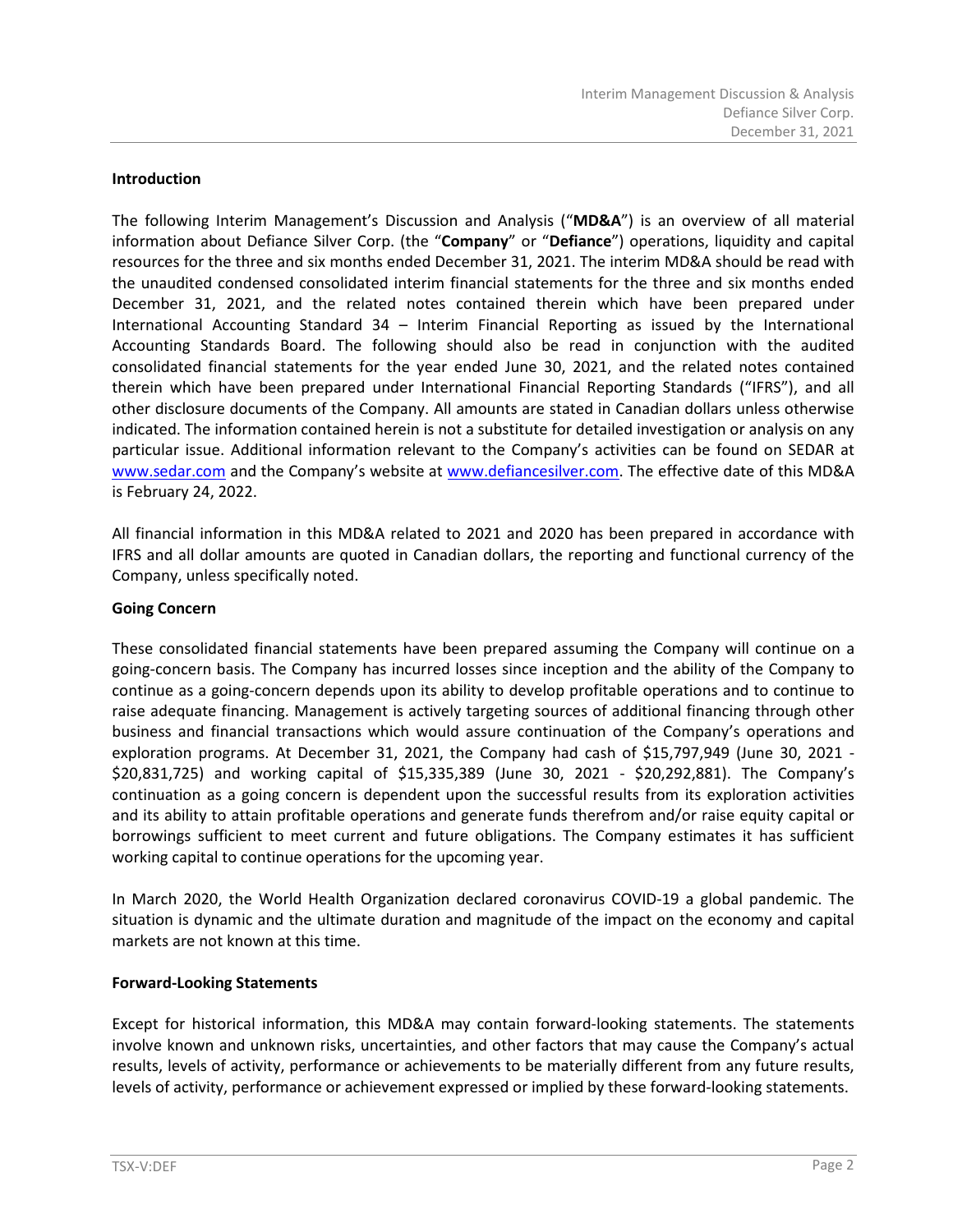The factors that could cause actual results to differ materially include, but are not limited to, the following: general economic conditions; changes in financial markets; the impact of exchange rates; political conditions and developments or criminal activity in countries in which the Company operates; changes in the supply, demand and pricing of the metal commodities which the Company hopes to find and successfully mine; changes in regulatory requirements impacting the Company's operations; the sufficiency of current working capital and the estimated cost and availability of funding for the continued exploration and development of the Company's exploration properties.

This list is not exhaustive and these and other factors should be considered carefully, and readers should not place undue reliance on the Company's forward-looking statements. As a result of the foregoing and other factors, no assurance can be given as to any such future results, levels of activity or achievements and neither the Company nor any other person assumes responsibility for the accuracy and completeness of these forward-looking statements (except as required by applicable law). The Company does not assume the obligation to update any forward-looking statement.

# **Description of Business**

The Company is a publicly listed company on the TSX Venture Exchange ("TSX-V") trading under the symbol DEF. The Company is an exploration-stage company and engages principally in the acquisition and exploration of exploration and evaluation assets primarily in Mexico. To date, equity financings and shortterm loans have provided the main source of financing.

The recovery of the Company's investment in its mineral rights is dependent upon the discovery of economically recoverable mineral reserves and the ability to raise sufficient capital to finance these operations. The ultimate outcome of these operations cannot presently be determined because they are contingent on future matters.

# **Liquidity**

The Company is in the acquisition and early exploration stage and therefore has no incoming cash flows from operations. At December 31, 2021, the Company had cash of \$15,797,949 (June 30, 2021 - \$20,831,725) and working capital of \$15,335,389 (June 30, 2021 - \$20,292,881).

At present, the Company's operations do not generate positive cash flows and its financial success is dependent on management's ability to discover economically viable mineral deposits. The mineral exploration process can take many years and is subject to factors that are beyond the Company's control.

The Company is considered to be in the exploration and evaluation stage. Thus, it is dependent on obtaining regular financings in order to continue its exploration and evaluation programs. Despite previous success in acquiring these financings, there is no guarantee of obtaining future financings. The Company's cash is invested in business accounts with quality financial institutions, is available on demand for the Company's programs, and is not invested in any asset backed commercial paper.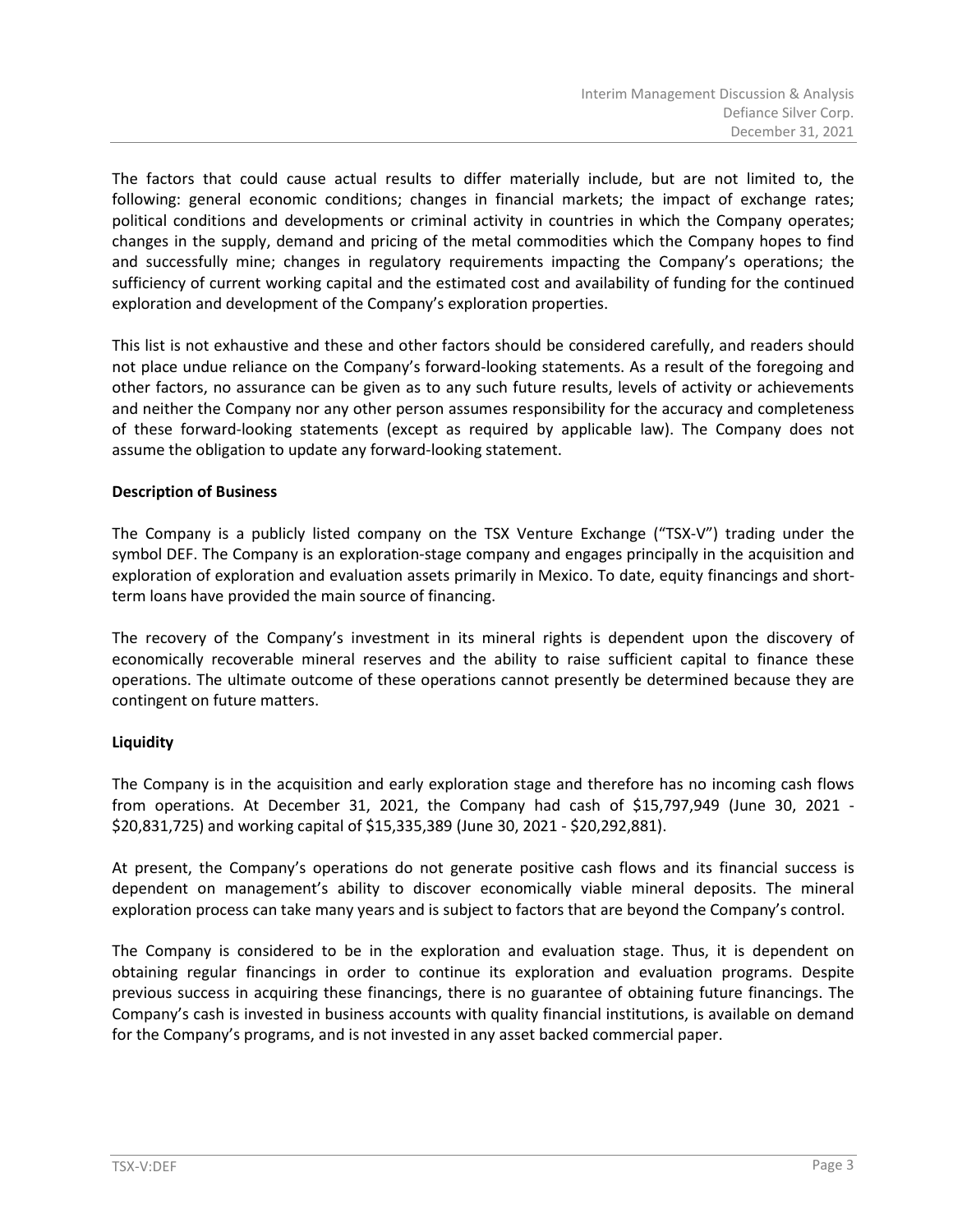# **Capital Resources**

The Company will continue to seek capital through public markets by issuing common shares pursuant to private placements. The Company manages its capital structure to maximize its financial flexibility making adjustments to it in response to changes in economic conditions and the risk characteristics of the underlying assets and business opportunities. The Company does not presently utilize any quantitative measures to monitor its capital and is not subject to externally imposed capital requirements.

# **Financings**

On June 10, 2021 the Company closed a brokered private placement by issuing 12,777,778 units at a price of \$0.90 per unit for gross proceeds of \$11,500,000. Each unit consists of one common share and one-half of one common share purchase warrant (each whole warrant a "Warrant"). Each Warrant is exercisable to purchase one common share at a price of \$1.35 per share on or before June 10, 2023. The Company paid finder's fees of \$605,152 and other issue costs of \$145,913 and recognized \$313,934 for share issuance costs related to the issuance of 672,391 non-transferable compensation options, each compensation option consists of an option to purchase one unit at a price of \$0.90 per unit with each unit consisting of one common share at \$0.90 and one-half of one common share purchase warrant. Each Warrant is exercisable to purchase one common share at a price of \$1.35 per share on or before June 10, 2023. The fair value of the compensation options was determined using the Black-Scholes option pricing model using the following assumptions: risk free interest rate 0.32%, expected life of 2 years, annualized volatility 90.03% and dividend rate at nil.

On September 16, 2020 the Company closed a brokered private placement by issuing 29,415,000 units at a price of \$0.34 per unit for gross proceeds of \$10,001,100. Each unit consists of one common share and one-half of one common share purchase warrant (each whole warrant a "Warrant"). Each Warrant is exercisable to purchase one common share at a price of \$0.48 per share on or before September 16, 2022. The Company paid finder's fees of \$499,844 and other issue costs of \$262,597 and recognized \$633,177 for share issuance costs related to the issuance of 1,470,783 non-transferable compensation options, each compensation option consists of an option to purchase one unit at a price of \$0.34 per unit with each unit consisting of one common share at \$0.34 and one-half of one common share purchase warrant. Each Warrant is exercisable to purchase one common share at a price of \$0.48 per share on or before September 16, 2022. The fair value of the compensation options was determined using the Black-Scholes option pricing model using the following assumptions: risk free interest rate 0.24%, expected life of 2 years, annualized volatility 97.69% and dividend rate at nil.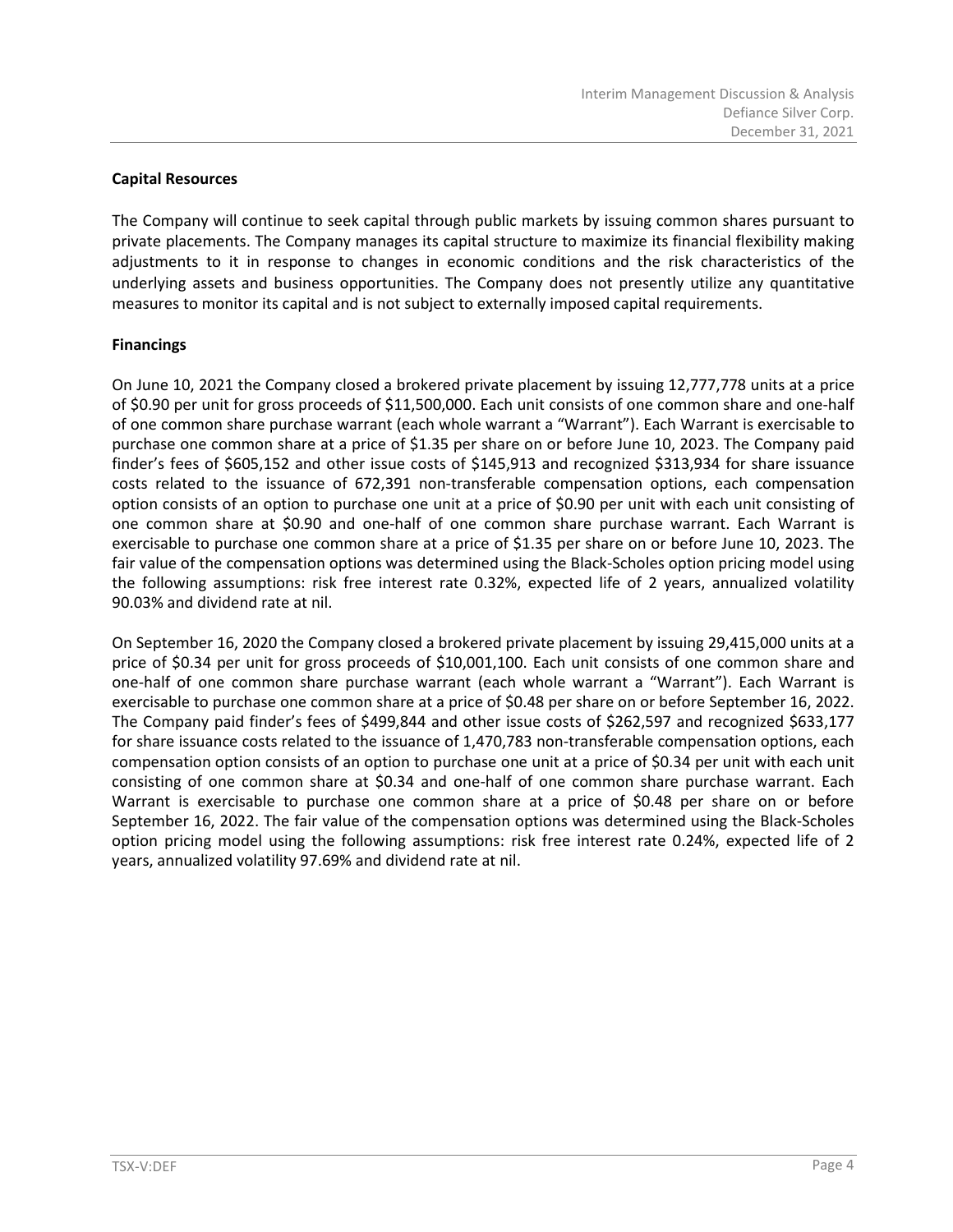# **Overall Performance/Significant Events**

# **Significant events**

- January 31, 2022 Defiance Announces Exploration Update at the Zacatecas District Project.
- December 13, 2021 Defiance Announces Results Of 2021 Annual And Special General Meeting.
- October 1, 2021 Defiance announces that it will be commencing a drill campaign on the regional exploration targets at Lucita on the company's Zacatecas project. Drilling will initially be focused at Lucita South, which includes the Palenque, El Puerto, and the Tahuares vein structures.
- September 7, 2021 drilling returns high grade silver, expands new zone of mineralization at the Zacatecas Project
- August 4, 2021 Defiance announced that drilling continues to return wide widths at the Zacatecas Project
- June 10, 2021 Defiance closed C\$11.5 Million Brokered Private Placement
- May 25, 2021 Defiance announced upsizing of previously announced Brokered Private Placement for up to C\$11.5 Million.
- May 19, 2021 Defiance announced Brokered Private Placement for up to C\$7.2 Million.
- April 28, 2021 Defiance released drill results returning high grades and wide widths in a new zone at Zacatecas project.
- April 15, 2021 Defiance commenced trading on the OTCQX.
- January 27, 2021 Defiance announced that it has entered into an option to acquire 1,915 Ha surrounding the Tepal Gold-Copper Project in Michoacán, Mexico. Defiance has agreed to pay the annual concession fees until a production decision has been made, upon which Defiance will pay the vendor USD \$2 million for 100% ownership of the mining concessions.
- January 16, 2021 Mr. Darrell Rader resigned from the board of directors.
- December 16, 2020 Defiance announced that Geologix Explorations Mexico, S.A. de C.V., a subsidiary of Defiance Silver Corp., acquired an option to repurchase the royalty on the Company's Tepal project in Michoacán, Mexico from Minera Tepal, S.A. de C.V ("Minera Tepal"). The Company has the option to acquire the existing 2.5% net smelter return royalty ("NSR") from Minera Tepal over four years for total consideration of USD \$4.85 million. Payments may be accelerated at the option of the purchaser.
- December 9, 2020 Defiance reported that drilling commenced on the San Acacio project in Zacatecas, Mexico. The drill program was planned as a minimum 5,000 metre program. Drilling was prioritized on testing the Veta Grande vein system in hanging wall structural offsets; the Veta Grande structure at depth and blind hanging wall and footwall veins outside of the known resource and historical mining areas.
- December 2, 2020 Defiance announced that it entered into a definitive option agreement with Pan American Silver Corp. ("Pan American") to acquire a 100% interest in Pan American's Lucita property, located adjacent to Defiance's San Acacio project. If the option requirements are satisfied and the option is exercised by the Company, this acquisition would nearly triple the land position of Defiance in the historic Zacatecas silver district to over 4,300 Ha and contains some of the most prospective targets in the camp.
- November 5, 2020 Defiance announced several appointments to its executive and management teams, including Mr. George Cavey P.Geo, who joined the Company as Vice President, Exploration. Mr. Douglas Cavey joined as Vice President of Corporate Development and Senior Technical Advisor and Ms. Jennifer Roskowski as Principal Geologist.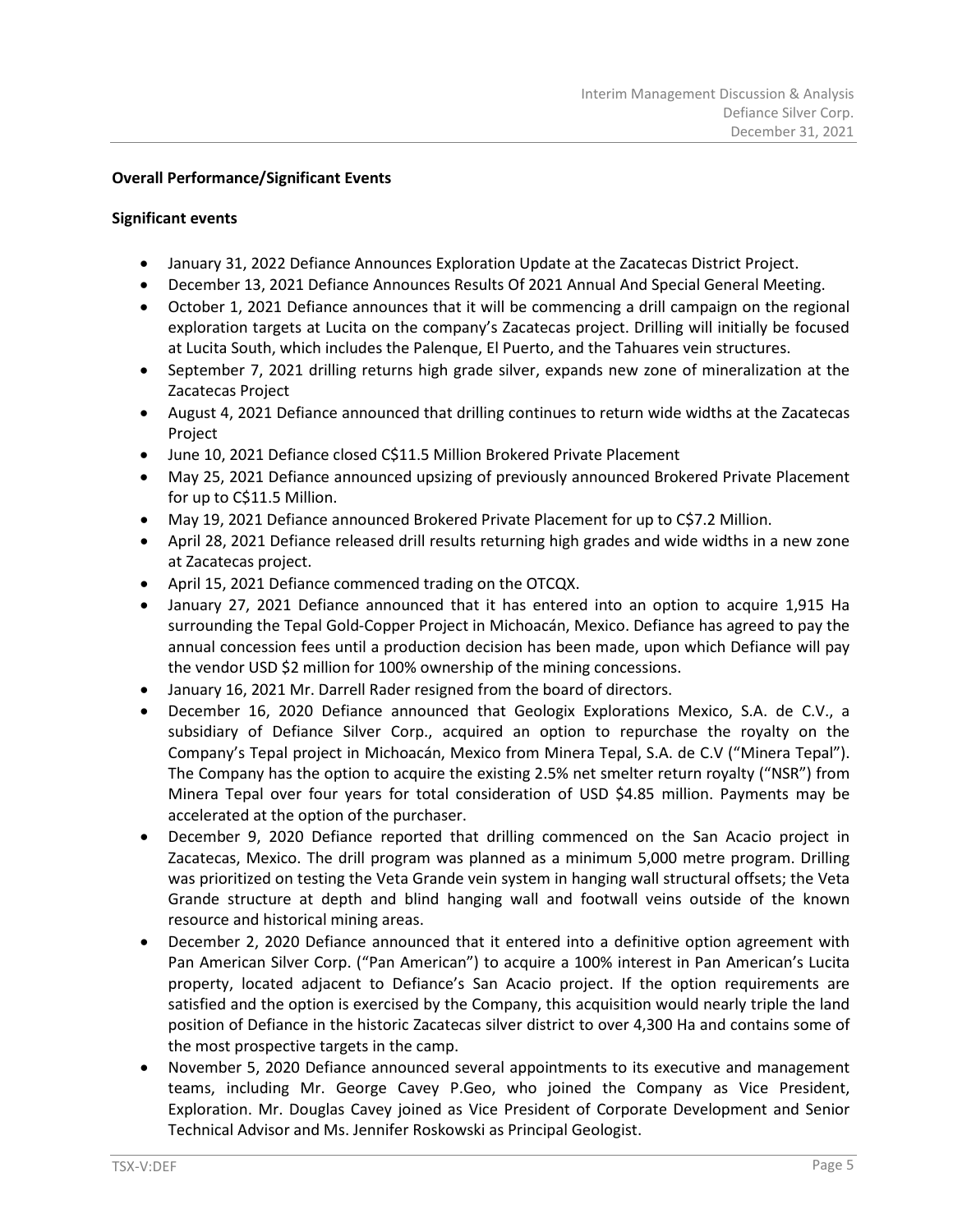- September 21, 2020 Defiance announced that it repaid in full the Company's outstanding Loan with Windermere Capital Fund SPC (on behalf of the Navigator Segregated Portfolio). The Company has now repaid the total outstanding balance of \$1,312,018 including accrued interest. The Loan was secured by the assets of the Company's subsidiaries and the General Security Agreement has now been removed following repayment of the Loan in full.
- September 16, 2020 Defiance Silver Closed C\$10.0m Brokered Private Placement
- June 20, 2020 Defiance announced that it was resuming its aggressive field program that included core re-logging, surface and underground mapping, geochemistry and surface diamond drilling.
- May 19, 2020 Defiance announced that it successfully renegotiated and significantly extended the terms of the option agreement on the Company's flagship San Acacio Silver project. The project vendor agreed to extend the option agreement terms by three years from September 27, 2020 to September, 27, 2023.

# **Exploration and Evaluation Assets Review**

## *Minera Santa Remy SA de CV Projects*

## *Qualified Person*

The review of the Minera Santa Remy SA de CV Projects for the periods October 2011-October 2019 was prepared by the geological staff under the supervision of Bruce Winfield, P.Geo., a Consultant of the Company, and a Qualified Person ("QP") as defined by National Instrument 43-101 (Standards of Disclosure for Exploration and Evaluation Projects).

Subsequent to November 1, 2019, the review of the Minera Santa Remy SA de CV Projects has been prepared by the geological staff under the supervision of George Cavey, P.Geo., Vice President of Exploration for the Company and a Consultant of the Company, and a Qualified Person ("QP") as defined by National Instrument 43-101 (Standards of Disclosure for Exploration and Evaluation Projects).

The Company currently has the right to acquire an interest in two properties, the San Acacio property, and the Lucita Property both located in Zacatecas State, Mexico, through the San Acacio purchase option agreement and the Lucita purchase option agreement. The company owns the Lagartos licenses 100% outright through a purchase agreement with MAG Silver.

#### **San Acacio Property**

The Company entered into an option agreement on October 24, 2011, subsequently the subject of several amendments, with the Mexican owners ("the Vendors") for an option to purchase a 100% interest in the San Acacio property consisting of 10 mining concessions and associated surface rights and tailings. The San Acacio property is located approximately 6.5 km north of the city of Zacatecas, Mexico.

The Company has paid US\$\$4,658,054 towards the agreement through December 31, 2021.

During the year ended June 30, 2020, the Company renegotiated and extended the terms of its San Acacio Silver Project option agreement by three years from September 27, 2020 to September 27, 2023. In addition, 80% of the option payments due before March 27 and June 27, 2020 have been deferred as a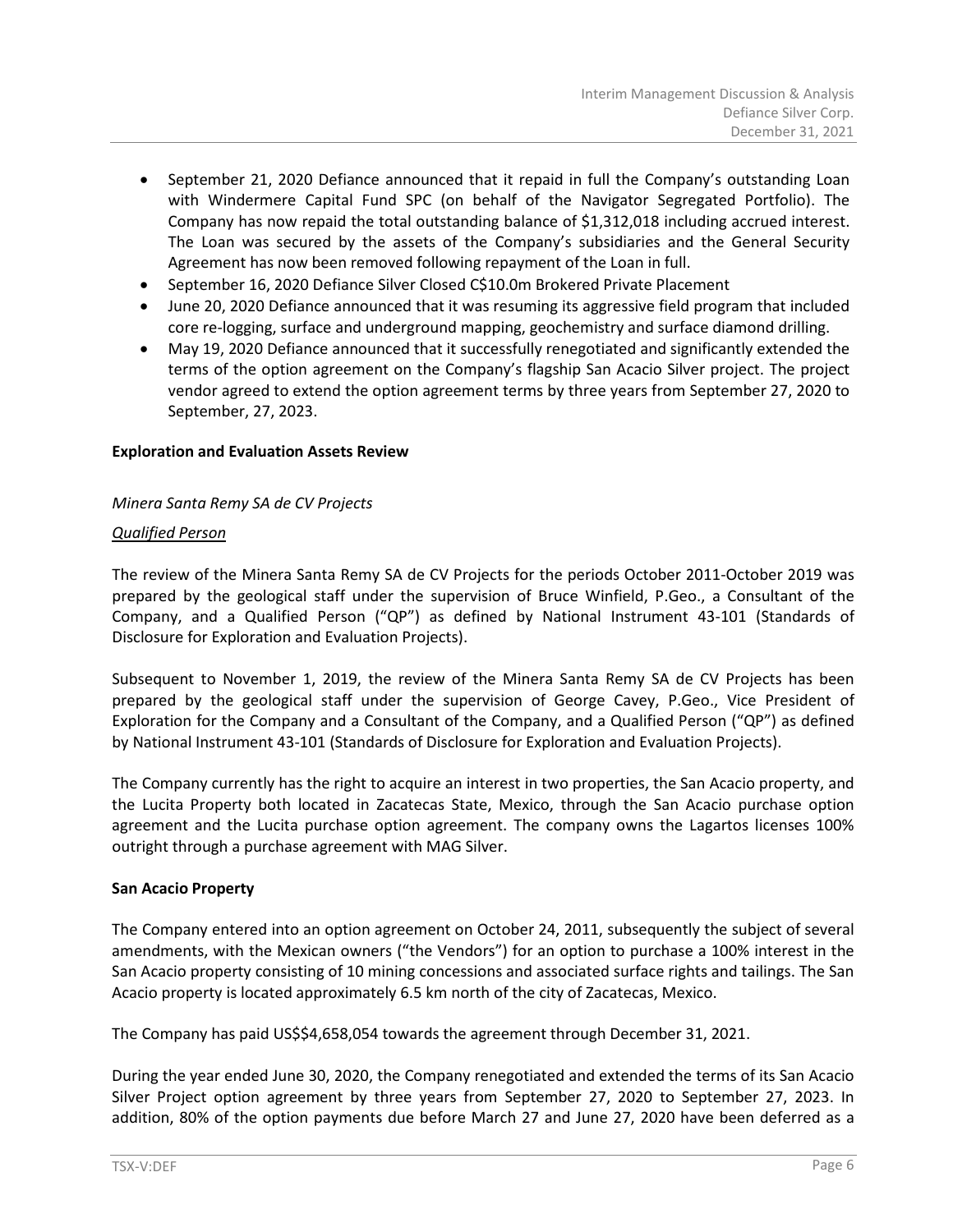|                       | <b>Letter Of Intent</b> | <b>Option</b> | Lease         | <b>Interest</b> |               |                          |
|-----------------------|-------------------------|---------------|---------------|-----------------|---------------|--------------------------|
|                       | Payment                 | Payment       | Payment       | Payment         | Total         |                          |
| By September 27, 2012 | USD 25,000              | <b>USD</b>    | <b>USD</b>    | <b>USD</b>      | USD 25,000    | (paid)                   |
| By September 27, 2013 |                         | 250,000       |               |                 | 250,000       | (paid)                   |
| By September 27, 2014 |                         |               | 150,000       |                 | 150,000       | (paid)                   |
| By September 27, 2015 |                         |               | 225,000       |                 | 225,000       | (paid)                   |
| By September 27, 2016 |                         | 100,000       | 150,000       |                 | 250,000       | (paid)                   |
| By September 27, 2017 |                         | 200,000       | 150,000       |                 | 350,000       | (paid)                   |
| By September 27, 2018 |                         | 600,000       | 150,000       |                 | 750,000       | (paid)                   |
| By September 27, 2019 |                         | 600,000       | 200,000       | 107,600         | 907,600       | (paid)                   |
| By September 27, 2020 |                         | 500,000       | 100,000       |                 | 600,000       | (paid)                   |
| By September 27, 2021 |                         | 400,000       | 283,334       | 86,063          | 769,397       | (paid)                   |
| By September 27, 2022 |                         | 400,000       | 283,333       | 76,063          | 759,396       | $(381,058 \text{ paid})$ |
| By September 27, 2023 |                         | 400,000       | 283,333       | 66,063          | 749,396       |                          |
| On September 27, 2023 |                         | 2,300,000     |               | 107,461         | 2,407,461     |                          |
| Total                 | USD 25,000              | USD 5,750,000 | USD 1,975,000 | USD 443,250     | USD 8,193,250 |                          |

part of this extension. The Company will make quarterly payments, over three years, to the property vendor. As a result of the amending agreement, the payment terms are as follows:

The property is subject to a 2.5% net smelter return royalty ("NSR") payable to the vendors on production from the property. The Company will have the right to purchase the NSR at any time for US\$2,500,000 which will escalate with the official Mexican Inflation Index after a five year period. Should the agreement be terminated prior to September 27, 2023 a break fee equal to 5% of the outstanding option balance shall be paid to the property vendor.

Following the first anniversary of the purchase of the Assets, the Company must make minimum advance annual royalty payments of US\$125,000. The minimum advance royalty commitment terminates in the event that the production royalty paid is equal to or higher than the equivalent to the minimum that would have been due during six consecutive months.

The Veta Grande vein, which pinches and swells along strike, produced approximately 200M ounces of silver from high-grade shoots in the swells, with an estimated 100M ounces of silver from high-grade shoots on Defiance's portion of the Veta Grande (Reference R. Burk, July 1994, Summary of Property Evaluation Veta Grande, San Acacio for Minera Teck S.A. de C.V.). Mapping, mineralogical studies and drilling to date indicate that the pinching and swelling continues along strike and the mineralized system hosting the San Acacio deposit is tilted to the southeast. With only a few shallow historic exploration shafts and minor modern exploration, there is significant potential for the discovery of multiple intact, high grade silver shoots in this area. Over 4.4 km of Defiance's 5.6 km holdings along the Veta Grande vein have not seen historical production nor been systematically explored, providing Defiance the opportunity to potentially grow the resource along strike.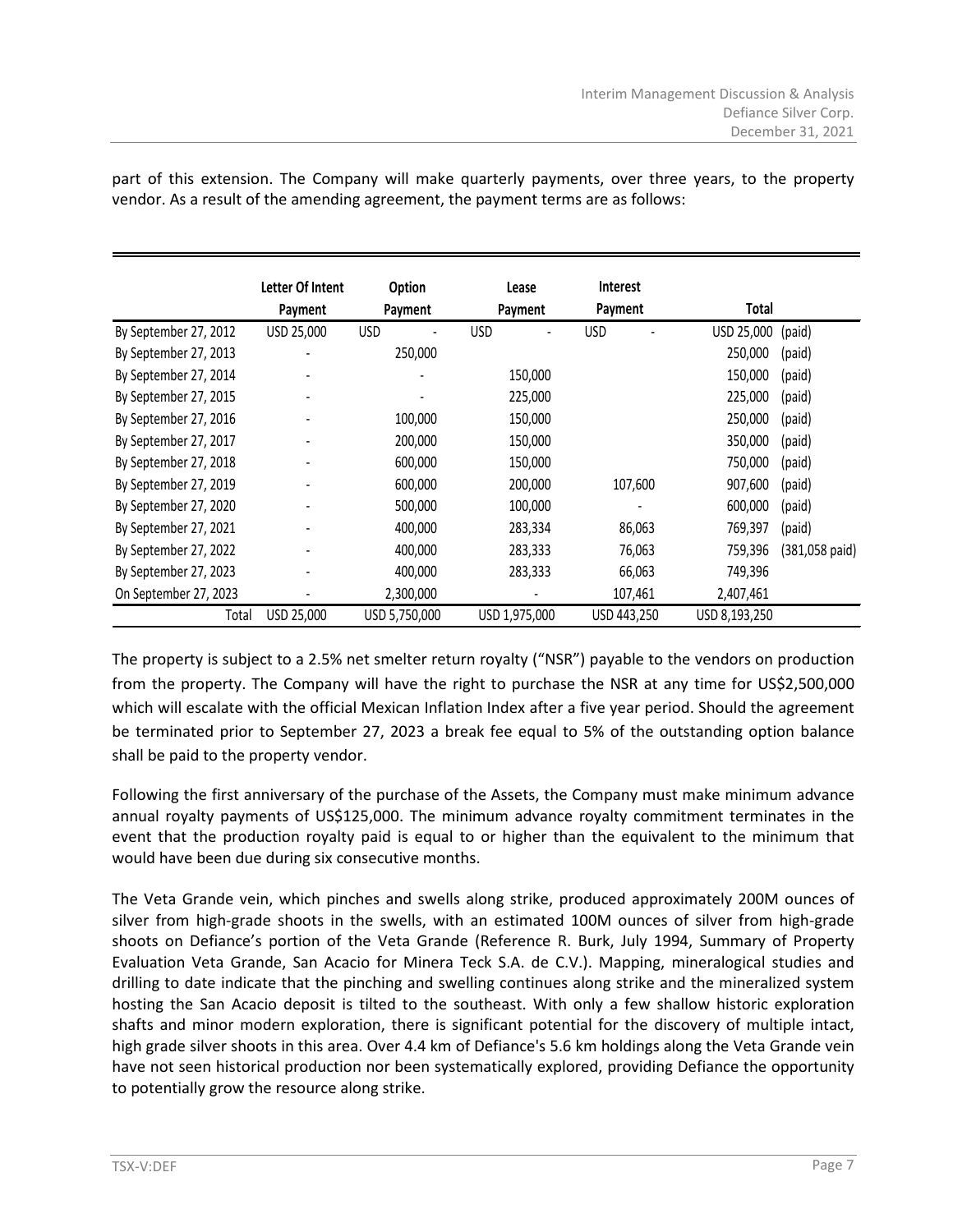## **Surface rights agreements**

In August 2014, the Company obtained authorization to temporarily occupy and explore certain land holdings on the San Acacio property. In order to keep the agreement in good standing, the Company is required to make semi-annual payments during the exploration phase and the development phase. The agreement will be valid for twenty years with the option to extend in the future.

On February 27, 2015, the Company entered into a Surface Rights Agreement with the Ejido called "Sauceda de la Borda", Municipality of Vetagrande, State of Zacatecas, for the right to occupy and perform exploration work on common use lands of such Ejido, specifically 681.00 Hectares. The Company had the authorization to explore the surface of the property for a term of three years which could be extended for an additional three years at the Company's choice, by making annual advance payments and by paying a one-time fee on the execution of the agreement.

On February 26, 2018, the Company exercised its right to extend the term of the agreement above mentioned for an additional three years by making a one-time payment, and was required to make semiannual payments. All required payments have been made.

On March 30, 2021, the Company entered into an Agreement to extend the Surface Rights Agreement with the Ejido called "Sauceda de la Borda", Municipality of Vetagrande, State of Zacatecas, where it was agreed that the Company could continue with its exploration works exclusively in the Ejido's lands for three additional years, being the Surface Rights Agreement valid until March 12, 2024. The Company is able to extend the Surface Rights Agreement for a new occasion for a term of three additional years, at the election of the Company, subject to the previous approval of the Ejido's assembly.

On August 13, 2021, the Company entered into a Temporary Occupancy and Right of Way Agreement in common use lands for exploration with the Rural Fractioning (Fraccionamiento) "Fraccionamiento Sauceda de la Borda", Municipality of Vetagrande, State of Zacatecas, in which the Company is authorized to temporarily use a certain part of its land, exclusively for mining exploration works. This agreement is valid until August 13, 2026.

#### **Property Background**

The San Acacio mining concessions control approximately 5.6 kilometers of the 8.5 kilometer long Veta Grande vein system, one of the three major vein systems within the Zacatecas Silver District that has produced over 700 million ounces of silver since 1548. Veta Grande is a classic epithermal silver rich vein system with accessory gold and base metal credits. The San Acacio Deposit has been exploited over a strike length of 1.2 kilometer to an approximate depth of 200 meters. Three shallow exploration shafts were also made prior to 1910 along the vein for an additional 900 meters along strike to the southeast. The structure, which is believed to exist over a further 3.5 kilometers of strike length to the southeast, has not had any modern exploration.

On January 15th, 2015 the Company announced a new resource estimation with additional ounces of silver (AgEq) as well as significantly higher grade (AgEq).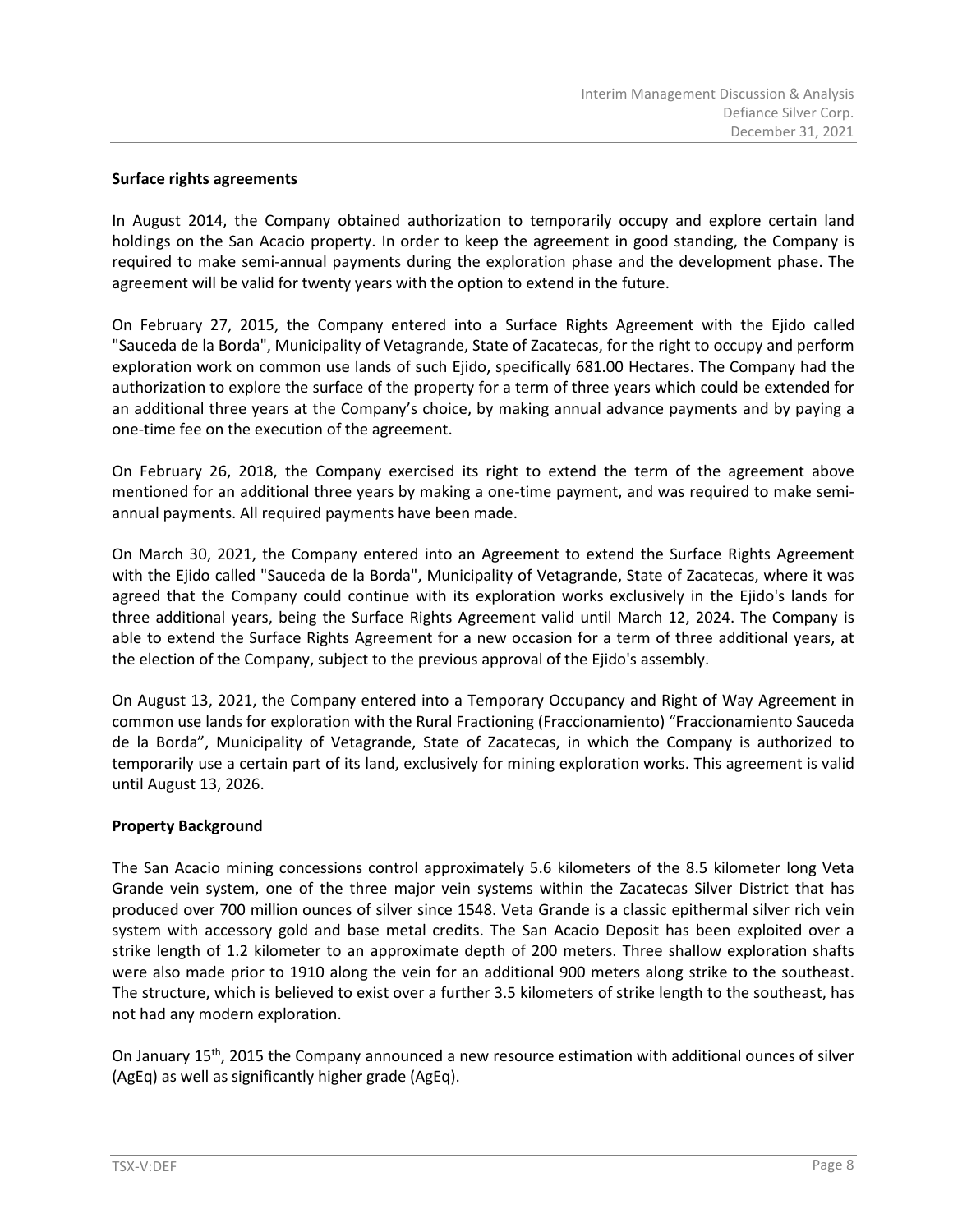|        |                  |               |         | Grade > Cut-off |           |            | <b>Contained Metal</b> |            |
|--------|------------------|---------------|---------|-----------------|-----------|------------|------------------------|------------|
| Vein   | <b>AgEq Cut-</b> | Tonnes > Cut- | Ag(g/t) | Au(g/t)         | AgEq(g/t) | $Ag$ (oz)  | Au (oz)                | AgEq (oz)  |
|        | off g/t          | off (tonnes)  |         |                 |           |            |                        |            |
| Veta G | 100              | 2,150,000     | 192.43  | 0.19            | 204.66    | 13,302,000 | 10,000                 | 14,147     |
| Veta C | 100              | 739.000       | 153.28  | 0.08            | 158.66    | 3,642,000  | 19,000                 | 3,770,000  |
| Veta B | 100              | 13.000        | 76.53   | 0.45            | 105.98    | 32,000     | 190                    | 44,000     |
| Total  | 100              | 2,902,000     | 181.94  | 0.16            | 192.50    | 16,976,000 | 12,090                 | 17,961,000 |

#### San Acacio Inferred Resource

Note: AgEq refers to silver equivalent using a gold price of \$1,270/ oz Au and silver price of \$19.60 the silver equivalent value would be silver content plus 65 times the gold content. (Note: total contained AgEq values may not add exactly because of rounding). Metallurgical recoveries are not taken into account.

Reference: Technical Report and Resource Estimate, San Acacio Silver Deposit, Zacatecas Sate, Mexico, by Giroux and Cuttle; September 2014

Since the date of the Giroux and Cuttle resource estimate and from a period of Dec 2014 through to Dec 2017, Defiance drilled 32 additional diamond drill holes for a total of 10,194m. These holes tested the Veta Grande vein system; at depth beneath the area of the 2014 resource estimate, in areas within the 2015 resource estimate as well as along strike beyond the limits of the 2014 resource estimate. Of interest, a number of holes intercepted encouraging mineralization below the limits of the 2014 resource estimate.

#### Intercepts Below 2014 Resource Estimate

| Hole #   | From (m) | To $(m)$ | Length (m) | Ag, $g/t$ | Au, g/t | Cu, % | Pb, % | Zn, % | AgEq, $g/t^*$ |
|----------|----------|----------|------------|-----------|---------|-------|-------|-------|---------------|
| SAD14-01 | 134.00   | 142.10   | 8.10       | 222.12    | 0.219   | 0.01  | 0.20  | 0.53  | 268.1         |
| SAD14-02 | 168.50   | 171.70   | 3.20       | 419.09    | 0.820   | 0.02  | 0.14  | 0.30  | 499.4         |
| SAD14-02 | 176.20   | 182.10   | 5.90       | 30.15     | 1.460   | 0.03  | 0.23  | 4.62  | 334.7         |
| SAD14-03 | 205.00   | 213.30   | 8.30       | 42.89     | 0.920   | 0.04  | 1.87  | 2.44  | 278.3         |
| SAD14-04 | 143.00   | 153.10   | 10.10      | 100.23    | 0.560   | 0.13  | 0.77  | 1.61  | 248.1         |
| Includes | 147.00   | 153.10   | 6.10       | 138.35    | 0.800   | 0.19  | 1.27  | 1.90  | 340.4         |
| SAD15-06 | 224.00   | 231.00   | 7.00       | 19.88     | 0.571   | 0.03  | 0.06  | 2.35  | 161.8         |
| SAD15-07 | 136.40   | 140.00   | 3.60       | 211.49    | 0.135   | 0.01  | 0.11  | 0.20  | 234.2         |
| SAD15-07 | 147.10   | 149.50   | 2.40       | 149.16    | 0.162   | 0.02  | 0.42  | 1.59  | 241.6         |
| SAD15-07 | 185.40   | 206.50   | 21.10      | 70.84     | 0.237   | 0.03  | 0.35  | 0.77  | 134.9         |
| SAD15-07 | 199.10   | 206.50   | 7.40       | 158.75    | 0.500   | 0.07  | 0.81  | 1.83  | 306.7         |
| SAD15-10 | 331.50   | 333.60   | 2.10       | 283.31    | 0.171   | 0.01  | 0.38  | 0.70  | 337.8         |
| SAD15-10 | 335.65   | 341.15   | 5.50       | 96.65     | 0.263   | 0.03  | 0.61  | 1.34  | 194.3         |
| SAD17-12 | 226.62   | 253.65   | 27.03      | 148.21    | 0.293   | 0.02  | 0.13  | 0.67  | 203.0         |
| Includes | 226.62   | 234.20   | 7.58       | 212.91    | 0.046   | 0.01  | 0.06  | 0.26  | 230.0         |
| Includes | 238.00   | 243.00   | 5.00       | 230.69    | 0.508   | 0.04  | 0.43  | 1.68  | 355.0         |
| Includes | 247.60   | 253.65   | 6.05       | 122.07    | 0.737   | 0.01  | 0.09  | 1.04  | 222.6         |
| SAD17-13 | 261.00   | 271.00   | 10.00      | 171.22    | 0.082   | 0.01  | 0.27  | 0.42  | 204.7         |
| Includes | 261.00   | 264.00   | 3.00       | 372.21    | 0.096   | 0.01  | 0.16  | 0.45  | 404.0         |
| SAD17-15 | 209.82   | 213.00   | 3.18       | 285.04    | 0.020   | 0.01  | 0.05  | 0.17  | 296.3         |
| SAD17-16 | 393.30   | 399.48   | 6.18       | 7.37      | 0.250   | 0.01  | 0.00  | 0.98  | 65.9          |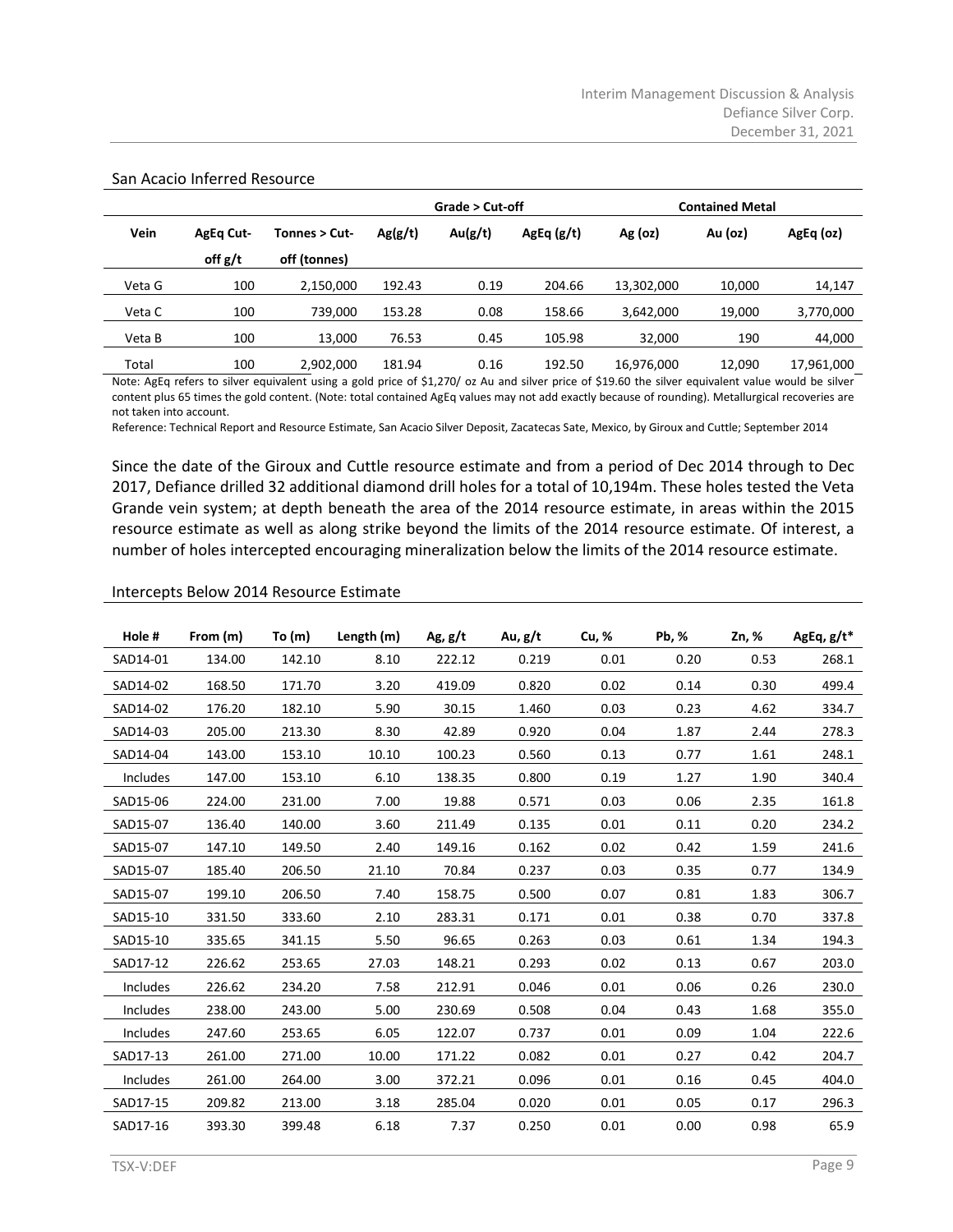|          |        |        |      |       |       |      |      | Interim Management Discussion & Analysis   |       |
|----------|--------|--------|------|-------|-------|------|------|--------------------------------------------|-------|
|          |        |        |      |       |       |      |      | Defiance Silver Corp.<br>December 31, 2021 |       |
|          |        |        |      |       |       |      |      |                                            |       |
| SAD17-17 | 439.13 | 440.14 | 1.01 | 33.90 | 0.122 | 0.01 | 0.51 | 3.14                                       | 187.8 |

\*Reported for comparison only, with no assumptions regarding metal recovery or smelter payments. Prices used are Au: \$1210.50/ounce, Ag: \$16.33/ounce, Cu: \$2.80/pound, Pb: \$0.83/pound and Zn \$0.95/pound. US dollars.

1 Gram = 0.03215074657 Troy ounce

\*\*True Widths are approximately 70% to 80% of each intersection

#### **November 2019 - 2020**

#### **Qualified Person**

*Mr. George Cavey, P.Geo, is a Qualified Person within the meaning of National Instrument 43-101, and has approved the following technical information concerning the Company's material mineral properties. He has verified that the data disclosed is in accordance with the published results of the reports described under the 2019-2020, and ongoing 2021 exploration plans of the San Acacio, Lagartos and Lucita Projects.*

Defiance's exploration teams spent the fall of 2019 and the spring of 2020 executing a work program focused on property-scale mapping, 3D modeling and drill core re-logging at the San Acacio project. As a result of this program, Defiance and its technical team, have generated new targets in previously overlooked portions of the property. The recent work highlights the potential for composite vein systems at depth and suggests the presence of a long-lived mineralizing system at San Acacio. Significant new drill targets that have been generated include:

- 1) A 1.3km X 300m corridor where a hanging wall mineralizing event has been identified. Key targets in this corridor include hanging wall veins parallel to the Veta Grande and offset hanging wall structures found in the vicinity of the Tiro San Genaro. Significant mineralization outside of the main Veta Grande structure was outlined by positive drill results in the vicinity SAD15-08 (Veta Natividad and Veta Grande) both at depth and along strike between Almaden and Tiro San Genaro. Targets include parallel and offset structures in the vicinity of previous drilling at El Mirador/Almaden and SAD17-12/13/14.
- 2) Deep targets along strike of the Veta Grande to the immediate south east. This area was tested late in 2017 and is structurally complicated, consisting of down-dropped blocks and regional block rotation.
- 3) "El Mirador," part of a multi-kilometer felsic fault structure (La Veta Morada) with visible silver sulfides that outcrops near previous drilling in the vicinity of the Almaden Shaft and underground workings. This style of structure has a positive correlation to regional exploration and development successes at other nearby projects.

This following table is presented to highlight the significant mineralization outside of the principle Veta Grande structure. Re-logging and property-scale mapping has been successful in identifying multiple phases or pulses of mineralization. These targets have largely been untested and may have been intersected in multiple holes, such as SAD17-13, where several styles of overprinting mineralization is witnessed at similar depths as veining found in the NW of the property in the hanging wall of the Veta Grande structure.

| Table 1. Highlighted Intercepts in the Hanging wall of the Veta Grande (VG) |  |  |  |  |  |
|-----------------------------------------------------------------------------|--|--|--|--|--|
|-----------------------------------------------------------------------------|--|--|--|--|--|

| -<br>--        |       |       | -<br>-         |          |                                       |      |             |              |           |  |
|----------------|-------|-------|----------------|----------|---------------------------------------|------|-------------|--------------|-----------|--|
| <b>Hole ID</b> | From  | יי    | Width*         | Λ σ<br>℡ | Αu                                    | Cu   | nı          |              | Zone      |  |
| SADD09-04A     | 243.0 | 244.3 | ົາ≯<br><b></b> | 769      | $\overline{a}$ $\overline{b}$<br>∪.⊥J | 0.01 | ר ה<br>u.za | 70<br>U. / Y | Natividad |  |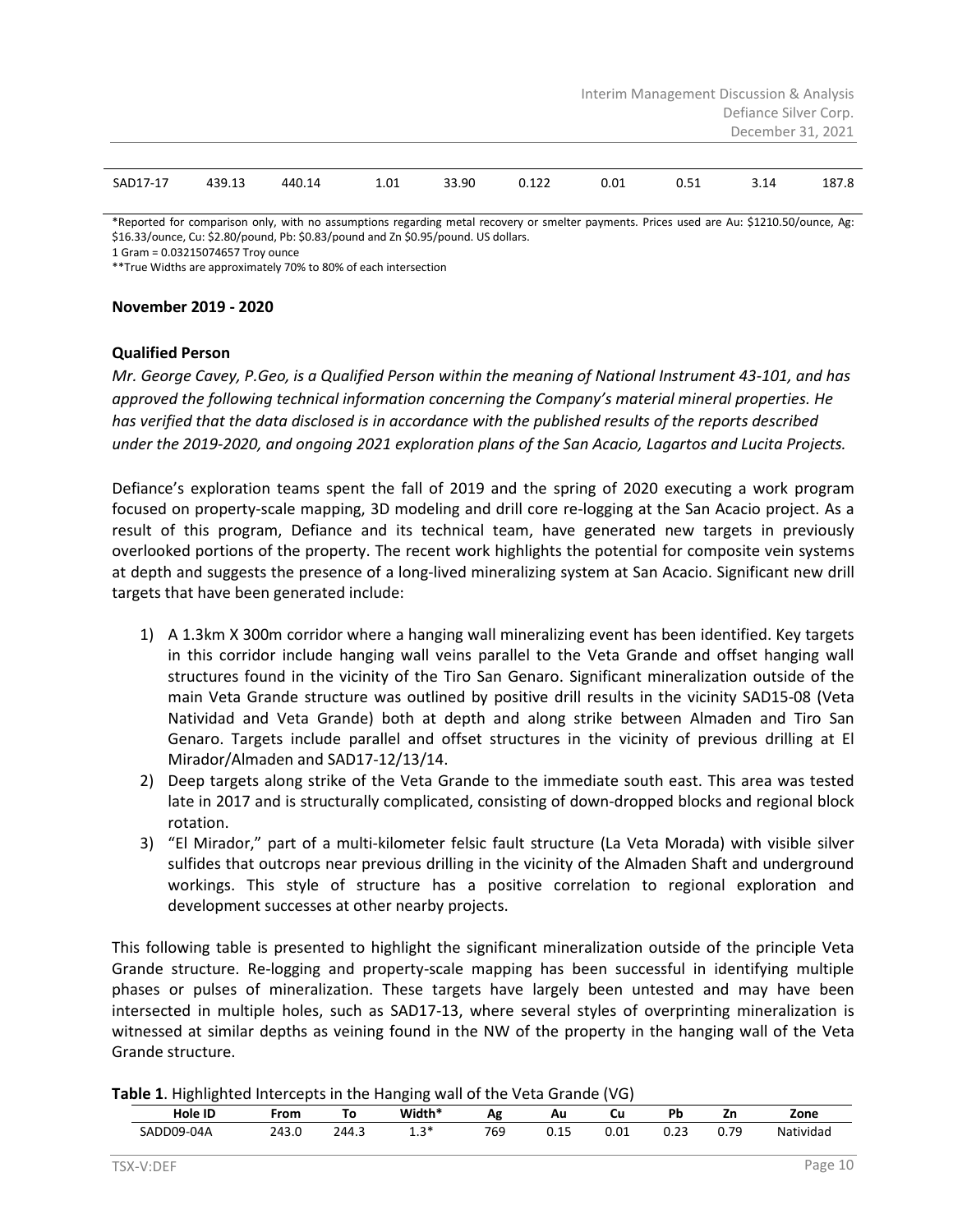| including | 243.0  | 243.30 | $0.3*$  | 3.090.0 | 0.57 | 0.04  | 0.92 | 3.27 | Natividad |
|-----------|--------|--------|---------|---------|------|-------|------|------|-----------|
| SADD10-09 | 314.85 | 316.05 | $1.20*$ | 239     | 0.42 | 0.117 | 1.33 | 4.10 | HW VG     |
| SAD15-08  | 106.05 | 113.3  | $7.25*$ | 631.46  | 0.43 | 0.01  | 0.09 | 0.22 | Unknown   |
| SAD17-13  | 261.0  | 264.0  | $3.0*$  | 372.21  | 0.10 | 0.01  | 0.16 | 0.45 | HW Vein   |
| including | 261.0  | 262.0  | $1.0*$  | 748.7   | 0.19 | 0.01  | 0.31 | 0.88 | HW Vein   |

There is strong evidence supporting a buried system at depth. Metal zonation ratios and alteration assemblages support this theory. More importantly, core re-logging identified a style of mineralization that is observed as silver sulphide veins in vertical structures in the hanging wall of the Veta Grande, cross cutting the Veta Grande mineralizing events. These important observations help support the theory of a long-lived, multi-phased mineralizing event in the Veta Grande camp. These features can be found in epithermal environments, and micro-veining adjacent to known veins were key features that led to the blind discovery of the high-grade Martha Vein at Coeur Mining's La Preciosa Silver Deposit.

# **San Acacio 2020 Exploration Program highlights**

- 1) Extensive 3D geological modelling refined the companies understanding of the mineral system at San Acacio.
- 2) A Detailed trace element geochemistry program was conducted over the entire San Acacio license area. This will help identify the metal zonation and mineral system footprints. Surface geochemistry in conjunction with geological mapping and geophysics provide excellent tools for system fingerprinting and outlining deeper prospective targets.
- 3) Ongoing Data compilation of all relevant historical and recent geologic and development data from the Zacatecas District continues; currently there is data covering over 135,000 Ha in the database.
- 4) The company started an exploration drill program within permit areas with drilling partners Major Drilling, a total of 941m was drilled to the end of 2020. Drilling is being done as oriented core drilling, for industry best practice down-hole structural modeling. The first drill hole of this drill program was labelled DDSA-20-33.
- 5) The company began an extensive program of surface geological mapping.

# **San Acacio 2021 Exploration Updates**

On April 28th, the Company provided an update to the ongoing drill program, including a newlydiscovered zone of mineralization in the heart of the Veta Grande vein system at the Zacatecas silver project. The drill holes reported in the release were designed to test the northwestern portion of the historic San Acacio mine area. Hole DDSA-21-35 was an infill hole within a zone that has historical drill holes. The other three holes – DDSA-21-36, 37, and 38 – drilled into a zone without substantial historical drilling and with poorly understood geology. Previous generations of miners and explorers were not successful in locating the Veta Grande system in the area to the east of DDSA-21-35. It is evident from historical long sections of the mine that whilst there were tunnels probing this area, no significant workings were developed. A 1995 series of short drill holes along the trend of the outcropping Veta Grande vein also failed to return significant results. A zone of more than 250m of strike length remained untested at depth due to uncertainty regarding the location or presence of the vein system in this area.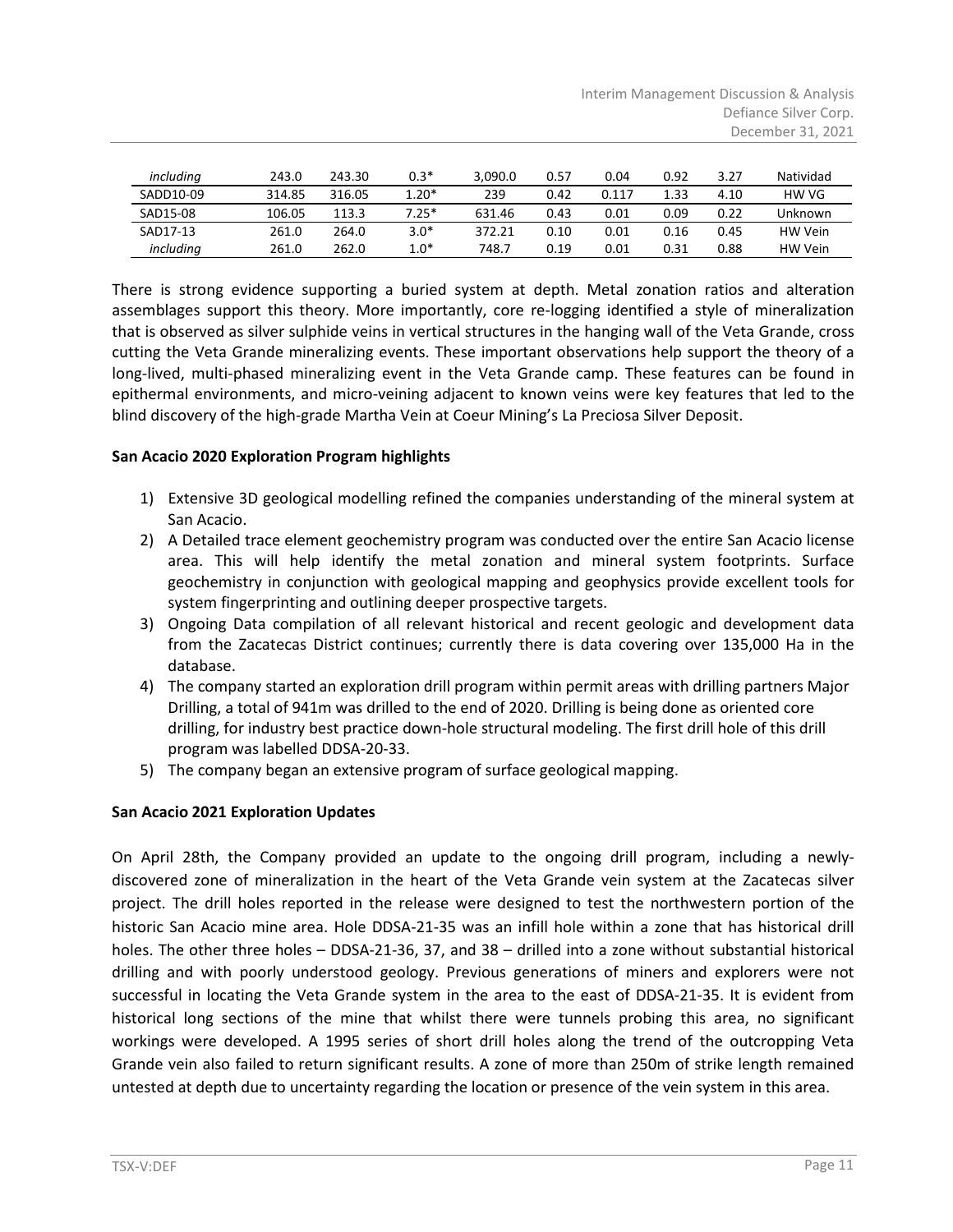Defiance Silver used historical data to compile a 3D model of the veins and undertook a surface mapping program to help constrain the geometries of the veins and potential faults in the area. Hole DDSA-21-36 was designed to drill from an area with good control into an area with poor control, using the modelling as a guide. DDSA-21-36 drilled through a faulted zone, into historic workings with only moderate alteration or mineralization, and then into several unmined, mineralized zones. The top of the widest zone of highgrade mineralization in DDSA-21-36 was approximately 15m below the workings and is believed to have been missed by the historic workers due to the small offset in elevation, likely the result of faulting.

Using the updated modelling and the structural data collected from oriented core drilling in hole DDSA-21- 36, holes DDSA-21-37 and DDSA-21-38 were planned to follow up this newly located zone of mineralization along strike. Both holes DDSA-21-37 and DDSA-21-38 encountered wide zones of veinlet arrays and multiple vein zones. In both holes, as well as in DDSA-21-36, the lower vein zone [Veta Grande] is not a simple vein but is a polyphase breccia with volumetrically significant sulfide material. Clasts of particular importance include dark sulfide-matrix breccias and pieces of quartz-sphalerite-silver sulfide vein material. These polyphase breccias are observed in a number of other drill holes across the property.

The highest-grade silver mineralization is typically associated with honey-coloured sphalerite, argentiferous galena, variable silver sulfides, and spatially correlated with amethyst. The highest-grade gold mineralization is typically associated with pyrite, brown to red-coloured sphalerite, and occasionally with hematite. The hanging wall mineralization tends to express as a more conventional vein to veinlet array morphology while the Veta Grande often occurs as a breccia with vein-type textures and gangue.

San Acacio hosts a current inferred mineral resource estimate containing 16.97 M oz silver (17.76 M oz AgEq) grading 181.94 g/t silver (192.5 g/t AgEq) with a 100 g/t AgEq cut off (Technical Report and Resource Estimate, San Acacio Silver Deposit, Zacatecas State, Mexico by Giroux and Cuttle dated September 26, 2014).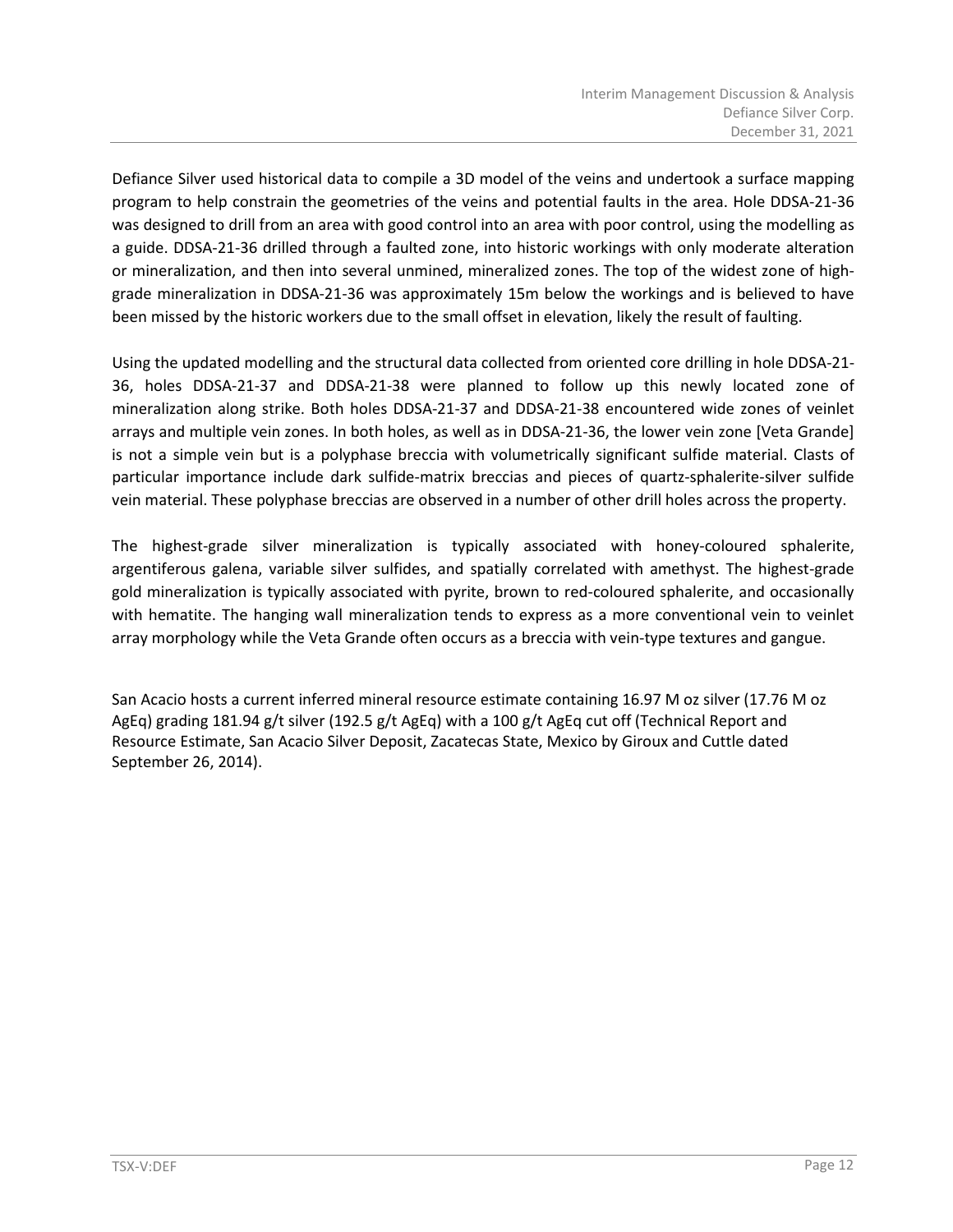| Hole ID/Vein ID          |           | From   | To     | Width (m) | Au (ppm) | Ag (ppm) | Pb, % | Zn, % | AgEq, g/t |
|--------------------------|-----------|--------|--------|-----------|----------|----------|-------|-------|-----------|
| <b>DDSA-21-35</b>        |           |        |        |           |          |          |       |       |           |
| Veta Blanca              |           | 148.65 | 152.55 | 3.90      | 0.15     | 116.15   | 0.07  | 0.18  | 134       |
|                          |           | 154.53 | 158.17 | 3.64      | 0.20     | 191.13   | 0.09  | 0.20  | 213       |
|                          | including | 154.53 | 155.45 | 0.92      | 0.74     | 705.43   | 0.34  | 0.70  | 787       |
|                          | including | 155.05 | 155.45 | 0.40      | 1.02     | 1200.00  | 0.52  | 1.22  | 1322      |
| <b>Veta Grande</b>       |           | 241.35 | 259.90 | 18.55     | 0.39     | 99.53    | 0.08  | 0.63  | 149       |
|                          | including | 248.70 | 250.27 | 1.57      | 2.27     | 1090.00  | 0.72  | 2.33  | 1340      |
| <b>DDSA-21-36</b>        |           |        |        |           |          |          |       |       |           |
| Veta Blanca              |           | 149.15 | 152.20 | 3.05      | 0.07     | 123.44   | 0.05  | 0.20  | 136       |
| Veta Intermedia          |           | 165.65 | 174.00 | 8.35      | 0.07     | 96.77    | 0.02  | 0.04  | 103       |
|                          | including | 165.65 | 166.35 | 0.70      | 0.23     | 403.00   | 0.09  | 0.12  | 425       |
| <b>Veta Grande Splay</b> |           | 188.05 | 211.55 | 23.50     | 0.47     | 51.70    | 0.93  | 1.36  | 148       |
|                          | including | 193.80 | 198.53 | 4.73      | 1.31     | 144.11   | 2.80  | 3.60  | 386       |
| <b>DDSA-21-37</b>        |           |        |        |           |          |          |       |       |           |
| Veta Blanca              |           | 229.00 | 234.87 | 5.87      | 0.17     | 124.89   | 0.22  | 0.61  | 161       |
| Veta Intermedia          |           | 250.18 | 255.75 | 5.57      | 0.04     | 182.87   | 0.08  | 0.26  | 196       |
|                          | including | 253.10 | 255.75 | 2.65      | 0.05     | 307.26   | 0.09  | 0.27  | 321       |
| <b>Veta Grande</b>       |           | 270.45 | 278.67 | 8.22      | 0.32     | 262.04   | 0.36  | 1.26  | 333       |
|                          | including | 270.45 | 273.45 | 3.00      | 0.42     | 689.84   | 0.42  | 1.87  | 742       |
|                          | including | 270.45 | 272.30 | 1.85      | 0.14     | 1102.43  | 0.45  | 1.10  | 1157      |
| <b>DDSA-21-38</b>        |           |        |        |           |          |          |       |       |           |
| <b>Veta Grande</b>       |           | 226.40 | 275.96 | 9.56      | 0.82     | 42.84    | 0.15  | 2.31  | 180       |

#### **Table of Results**

Note: Silver equivalent is calculated using the following formula: Silver-Equivalent (AgEq) = [(Au\_ppm x 56.26)+(Ag\_ppm x 0.80)+(Pb\_ppm x .0016)+(Zn\_ppm x 0.0026)]/ 0.80. Metal price assumptions are Au:\$1750, Ag:\$25, Pb: \$0.75, Zn:\$1.2. 100% recovery has been assumed for all metals. At this stage of the project, no metallurgy has been completed, and the reader is cautioned that 100% recoveries are never achieved. True thickness is assumed to be 50%-80% of downhole width.

The current drill program, a continuation of the previously numbered drill holes, commenced with hole DDSA-20-33. Defiance is currently drilling DDSA-21-49. This news release contains the results from four holes (DDSA-21-36 to 38) for a total of approximately 1496 metres. The company had drilled approximately 5600m of HQ3 drill core to April 28th 2021 in the current program.

On Aug 4<sup>th</sup>, the company released additional results from is ongoing diamond drill program at San Acacio. It has been observed from the drill program to date, that historical stopes and higher-grade mineralized intercepts appear to primarily occur at the intersections of north-striking faults and the Veta Grande vein system. The vein system looks to contain higher grades and wider intercepts of mineralization at these intersections, as evident by the presence of substantial underground workings, high-grade historical drill results, and wide widths with high metal grades encountered in the 2021 drill program (e.g. DDSA-21-36, 37).

Proof of concept exploration success: one drill hole into the Veta Morada area discovered a previously unrecognized hanging-wall vein system with multiple elevated precious and base metal intercepts.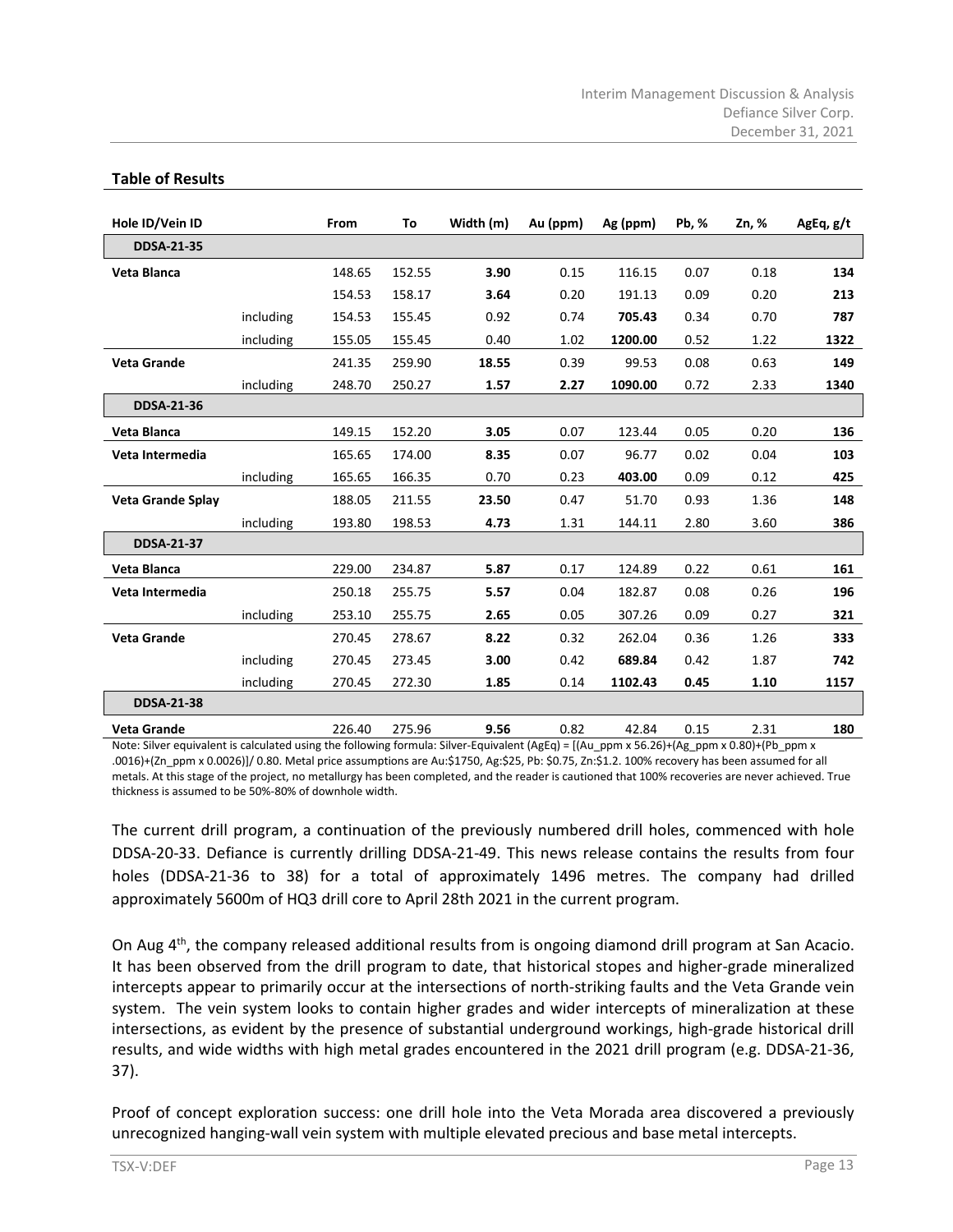The drill holes in Aug 4th release were designed to test several targets at the San Acacio Project area:

- 1) Test a previously undrilled vein system at San Acacio (Veta Morada fault zone).
- 2) Test locations with different relationships to fault intersections to locate areas of increased mineralization and understand their controls.
- 3) Discover and quantify the extent of historic workings and remaining in-situ mineralization

| Hole ID/Vein ID     |                               | From   | To     | Width (m) | Au (ppm) | Ag (ppm) | Pb, % | Zn, % | AgEq, g/t |
|---------------------|-------------------------------|--------|--------|-----------|----------|----------|-------|-------|-----------|
| <b>DDSA-21-33</b>   | <b>No Significant Results</b> |        |        |           |          |          |       |       |           |
| <b>DDSA-21-34</b>   |                               |        |        |           |          |          |       |       |           |
| <b>Unnamed Vein</b> |                               | 206.90 | 210.05 | 3.15      | 0.09     | 117.56   | 0.06  | 0.23  | 133       |
|                     | including                     | 206.90 | 208.15 | 1.25      | 0.20     | 253.63   | 0.12  | 0.47  | 286       |
| <b>DDSA-21-39</b>   | <b>No Significant Results</b> |        |        |           |          |          |       |       |           |
| <b>DDSA-21-40</b>   |                               |        |        |           |          |          |       |       |           |
| Veta Blanca         |                               | 214.21 | 216.43 | 2.22      | 0.01     | 138.23   | 0.02  | 0.08  | 143       |
| Veta Intermedia     | <b>Old Workings</b>           | 242.40 | 248.40 |           |          |          |       |       |           |
| <b>Veta Grande</b>  |                               | 302.48 | 318.95 | 16.47     | 0.17     | 105.97   | 0.05  | 0.31  | 129       |
|                     | including                     | 310.67 | 318.95 | 8.28      | 0.17     | 166.32   | 0.06  | 0.28  | 188       |
|                     |                               | 314.40 | 318.95 | 4.55      | 0.12     | 241.45   | 0.07  | 0.17  | 257       |
|                     |                               | 314.40 | 317.20 | 2.80      | 0.17     | 315.31   | 0.01  | 0.10  | 337       |
| <b>DDSA-21-41</b>   | <b>No Significant Results</b> |        |        |           |          |          |       |       |           |
| <b>DDSA-21-42</b>   |                               |        |        |           |          |          |       |       |           |
| Veta Blanca         | <b>Old Workings</b>           | 330.00 | 332.80 |           |          |          |       |       |           |
| Veta Intermedia     | <b>Old Workings</b>           | 366.00 | 367.92 |           |          |          |       |       |           |
| <b>Veta Grande</b>  | <b>Old Workings</b>           | 432.50 | 433.60 |           |          |          |       |       |           |
| <b>DDSA-21-43</b>   |                               |        |        |           |          |          |       |       |           |
| <b>Veta Grande</b>  | <b>Old Workings</b>           | 480.00 | 486.26 | 6.26      | 0.11     | 29.00    | 0.02  | 2.06  |           |
| <b>DDSA-21-44</b>   | <b>Hole Abandoned</b>         |        |        |           |          |          |       |       |           |
| <b>DDSA-21-45</b>   | <b>No Significant Results</b> |        |        |           |          |          |       |       |           |

**Table of Results**

Note: Silver equivalent is calculated using the following formula: Silver-Equivalent (AgEq) = [(Au\_ppm x 56.26)+(Ag\_ppm x 0.80)+(Pb\_ppm x .0016)+(Zn\_ppm x 0.0026)]/0.80. Metal price assumptions are Au:\$1750, Ag:\$25, Pb: \$0.75, Zn:\$1.2. 100% recovery has been assumed for all metals. At this stage of the project, no metallurgy has been completed, and the reader is cautioned that 100% recoveries are never achieved. True thickness is assumed to be 50%-80% of downhole width.

# Objective 1 – New Vein Zone

Hole DDSA-20-34 Was designed to test the Veta Morada fault at depth and intersected a new, unnamed vein with elevated Ag, Au, Pb, Zn results near the Veta Morada fault, including 1.25m (206.9-208.15m) of 253.63 g/t Ag, 0.20 g/t Au and 0.47 % Zn or 286 g/t AgEq. This was in a 3.10 metre wide zone (206.90- 210.05m) of 133 g/t AgEq. This was the first hole into a newly identified structural zone. This unnamed vein has limited information and further drill programs will continue to follow up on and delineate this vein.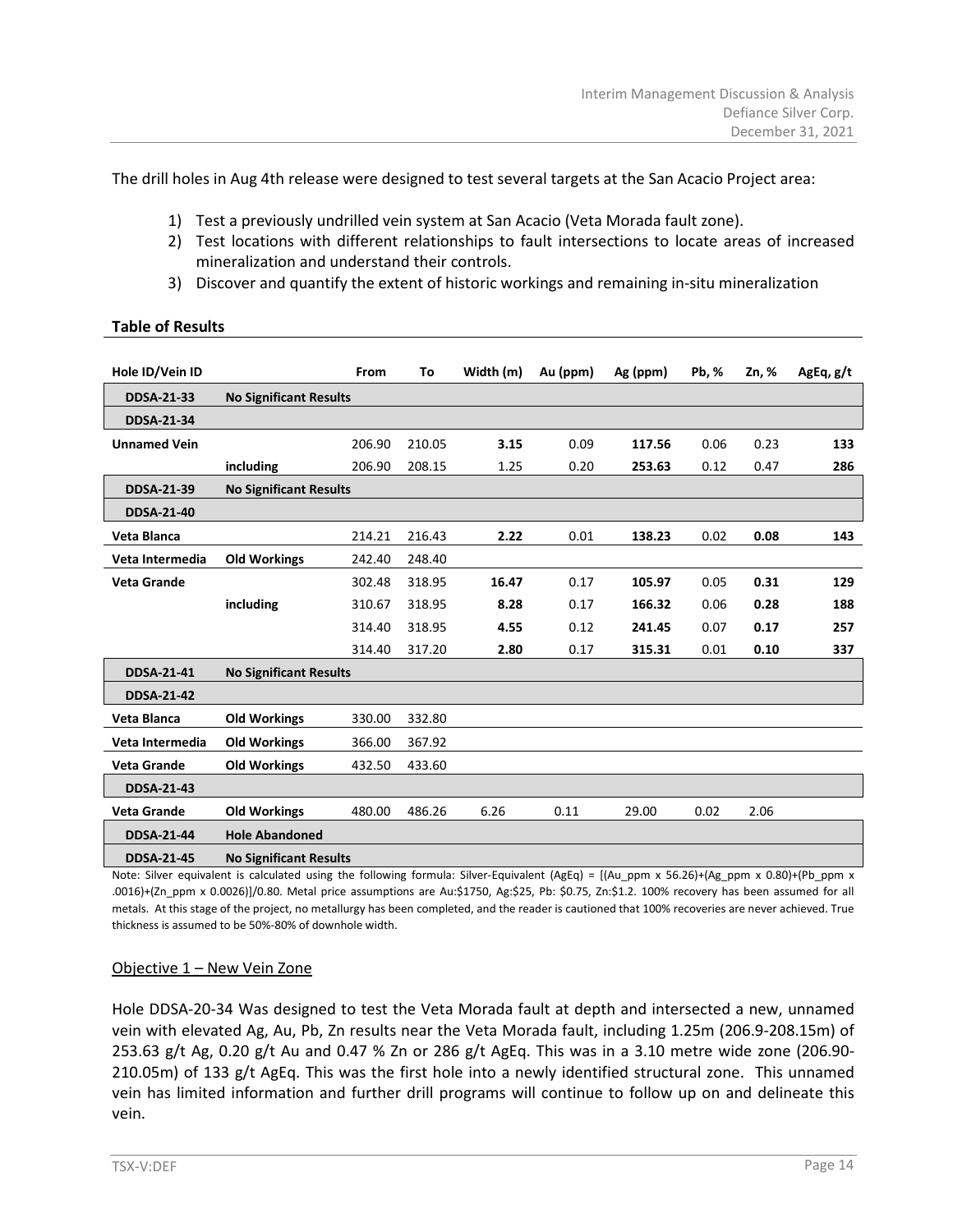# Objective 2 – Structural Controls on Grade-Thickness

Holes 33, 39, 40, and 45 were drilled on locations within the Veta Grande system that were untested by previous exploration drill holes. Hole DDSA-20-33 was the first hole drilled during this drill program. It was drilled deep underneath the system prior to the mapping team's identification the potential controlling structures. This hole does intersect the three veins of the Veta Grande vein system; however, the veins are poorly mineralized in this location. Subsequent mapping has shown that this hole was drilled into the footwall of the north-striking, east-dipping faults that appear to control the mineralization in this area. Holes drilled into the hanging-wall of this same structure tend to have significant grade-thickness.

Likewise, hole DDSA-21-39 hit vein and breccia material at the predicted location; however, this hole appears to be too far from the north-striking faults that control the new mineralization announced in the last release (holes DDSA-21-36, 37 & 38). The vein is present in DDSA-21-39 but is silica-flooded and richer in lithics rather than polyphase breccia clasts. The vein does contain sulphide mineralization, but in lesser amounts than DDSA-21-36, 37 & 38. Sulphide content progressively decreases from 36 to 37 to 38 to 39 and appears to be controlled by proximity to another of these north-striking structures.

Following on this understanding, DDSA-21-40 was collared in the same location as DDSA-21-39 but drilled from the footwall into the hanging wall of a prospective north-trending fault. A large interval of substantial mineralization was encountered here. DDSA-21-40 intersected high grade and wide widths of silver on the Veta Grande vein, including 2.8 metres of 336 g/t AgEq (from 314.40-317.20m) within an 8.28 metre wide zone of 188 g/t AgEq included in a wider interval of 16.47m of 129 g/t AgEq (from 302.48-318.95m). Historic miners did not penetrate this zone of the Veta Grande vein, though Veta Intermedia was mined in this location.

Hole DDSA-21-45 was a re-drill of hole DDSA-21-44, which was attempting to target the intersection of the Veta Grande structure and a north-striking fault farther to the east within the project area. Hole DDSA-21- 44 experienced severe deviation, and the hole was abandoned and re-collared nearby as hole DDSA-21-45. Unfortunately, hole DDSA-21-45 experienced further deviation (+12 degrees) and failed to intersect the target.

# Objective 3 – Extent of Historic Workings

Holes DDSA-21-41, 42, and 43 were drilled into the eastern extent of the most significant historical workings to understand the extent of mineralization and underground workings in this area. Hole DDSA-21-41 was drilled broadly parallel to and underneath the Refugio tunnel, confirming the lack of underground workings and the diminished sulphide content of the veins in this portion of the vein system.

Hole DDSA-21-42 was drilled directly into the area with the largest amount of historic workings mapped on the historic long-section and between two historic underground drill holes with moderate silver grades. Hole DDSA-21-42 encountered three different workings, including a set of deeper workings not shown on the historic long section of the mine.

Hole DDSA-21-43 targeted the intersection of a mapped north-striking fault and the projection of the Veta Grande vein; the portion of the vein targeted in this hole is down-dip from that of hole DDSA-21-42. Hole DDSA-21-43 encountered a large historic working (6+ metres) at the projection of the Veta Grande vein.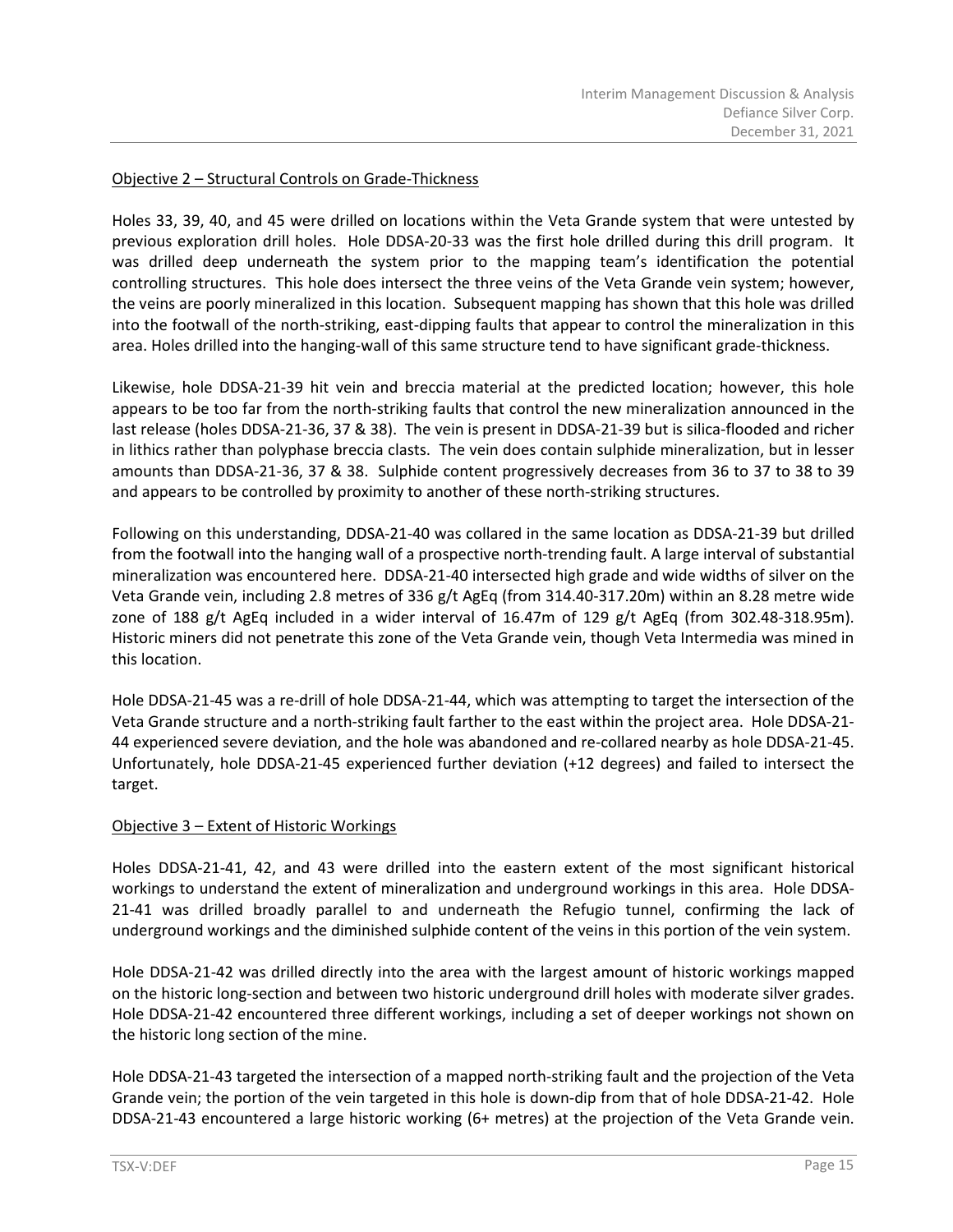These workings are not shown on any historic long sections or level plans, but the size of the working and tenor of the remaining mineralization indicates that the structural intersection that was targeted is productive for historically mineable mineralization.

On Sept  $6<sup>th</sup>$ , the company released more results from is ongoing diamond drill program at San Acacio. Holes DDSA-21-46, 47, and 48 were drilled in various directions from the same pad within the northwestern zone of the San Acacio project.

| Hole ID/Vein ID    |                  | <b>IntFrom</b> | <b>IntTo</b> | Width (m) | Au (ppm) | Ag (ppm) | Pb, % | Zn, % | AgEq, g/t |
|--------------------|------------------|----------------|--------------|-----------|----------|----------|-------|-------|-----------|
| <b>DDSA-21-46</b>  |                  |                |              |           |          |          |       |       |           |
| Veta Blanca        |                  | 225.65         | 228.80       | 3.15      | 0.25     | 9.28     | 1.38  | 4.34  | 212       |
| <b>DDSA-21-47</b>  |                  |                |              |           |          |          |       |       |           |
| <b>Veta Grande</b> |                  | 128.50         | 132.00       | 3.50      | 0.50     | 274.50   | 0.32  | 1.25  | 362       |
|                    | including        | 129.10         | 130.90       | 1.80      | 0.47     | 473.08   | 0.40  | 1.34  | 564       |
|                    | Historical stope | 132.00         | 144.00       | 12.00     | 0.34     | 183.03   | 0.85  | 1.74  | 289       |
| <b>DDSA-21-48</b>  |                  |                |              |           |          |          |       |       |           |
| Veta Grande        |                  | 142.20         | 163.17       | 20.97     | 0.11     | 144.00   | 0.38  | 0.49  | 179       |
|                    | including        | 153.27         | 154.90       | 1.63      | 0.23     | 597.29   | 0.48  | 1.14  | 665       |
|                    | including        | 154.30         | 154.90       | 0.60      | 0.38     | 1460.00  | 0.79  | 1.94  | 1574      |
| Veta Alta          |                  | 183.50         | 188.66       | 5.16      | 0.36     | 21.44    | 0.67  | 1.30  | 109       |

#### **Table of Results**

Note: Silver equivalent is calculated using the following formula: Silver-Equivalent (AgEq) =  $[(Au ppm x 56.26)+(Ag ppm x 0.80)+(Pb ppm x$ .0016)+(Zn\_ppm x 0.0026)]/0.80. Metal price assumptions are Au:\$1750, Ag:\$25, Pb: \$0.75, Zn:\$1.2. 100% recovery has been assumed for all metals. At this stage of the project, no metallurgy has been completed, and the reader is cautioned that 100% recoveries are never achieved. True thickness is assumed to be 50%-80% of downhole width.

DDSA-21-47 targeted the main vein system up-dip from SAD-15-05 and in a gap between two historic 1995 drill holes [SAD95-10 and 11]; this hole targeted the area directly below the historic Almaden zone trench. Historic underground workings (~12m wide, true width unknown) were encountered broadly where expected; whilst these historically mined zones had poor recovery  $(28%)$ , grades were very high in the available sample material. The hanging-wall portion of the vein remains intact with 3.50m at 274.50 g/t Ag or 362 g/t AgEq. DDSA-21-47 drilled ~200m into the footwall to gain additional information about the geology and structure of this zone. DDSA-21-47 hit Veta Grande vein at approximately the same level as holes SAD-14-01 & 14-04, which also contains encouraging mineralization outside the area of the current resource. Further down hole, drilling encountered historical workings which resulted in poor recovery (less than 20%) that returned 12.0m of 183.03 g/t Ag or 289 g/t AgEq (from 132.00m – 144.00m)

DDSA-21-48 was drilled as a step-out hole into an area of the Veta Grande system without historic drilling, approximately 60m east of SAD-15-05 and 55m up-dip of the well-mineralised DDSA-21-36. DDSA-21-48 extends the newly located mineralization zone, Veta Alta, up-dip from the high-grade hole DDSA-21-36. DDSA-21-48 targeted the Veta Grande vein below the Purisima level, and no historic workings were encountered. Two notable intercepts are highlighted, including the known Veta Grande, and the lesser established Veta Alta. Veta Alta is base-metal rich in this location and appears to contain significant silver grades in other locations within the property.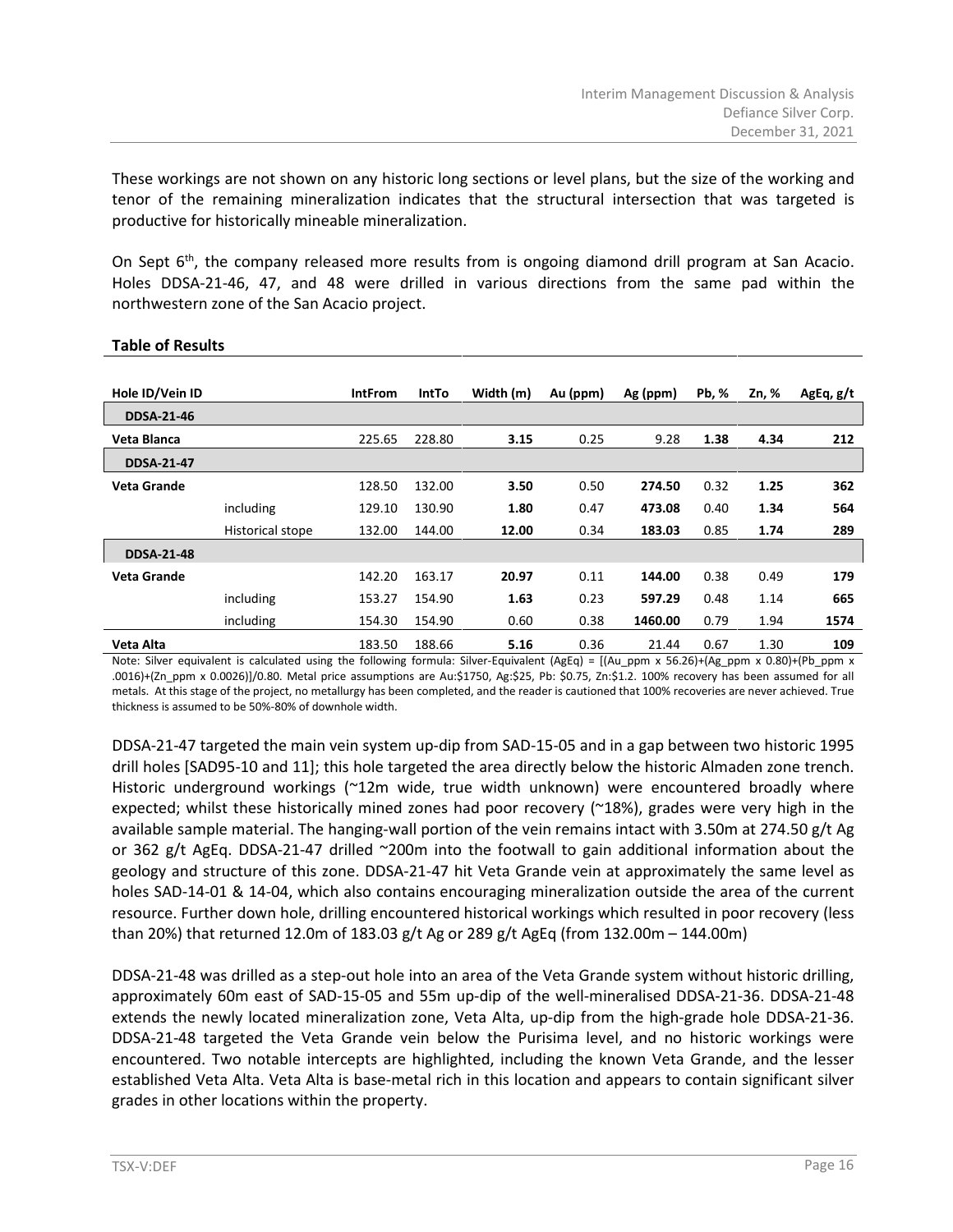DDSA-21-46 tested the Veta Grande vein system and a potential intersection with the Veta Morada structure. The best mineralisation was encountered on the Veta Blanca, which returned 3.15m of 212 g/t AgEq (from 225.65m – 228.80m) within a base-metal rich zone in a hole that was designed to test structural targets at depth.

## **Continuing program in 2022**

## **Next Steps- San Acacio**

- 1) Continued drilling in the main resource area at the San Acacio mine, designed to test the limits of the vein system for an updated resource estimate.
- 2) Core re-logging of the historical drill holes is ongoing.
- 3) Permits were submitted for additional exploration holes as a follow up to the property-wide surface geochemistry and mapping program at San Acacio. The company has received an answer and positive resolution from the authorities to commence the drilling program to test the key targets on the San Acacio land package.
- 4) Outside of the surface exploration program, underground engineering work is underway with an objective of establishing safe and secure underground access in the extensive underground mine infrastructure at San Acacio.

# **Lagartos Project**

Defiance has also received a database covering an additional 135,000 hectares in the Zacatecas silver district providing the opportunity to acquire further concessions. All of the Lagartos concessions are located within the Zacatecas silver district, which has produced an estimated 700 million ounces of silver, principally before 1895. Zacatecas lies along the "Fresnillo Silver Trend" a regional structural zone that has yielded over 5 billion ounces of silver. The four largest districts along the trend; Guanajuato, Zacatecas, Sombrerete and Fresnillo are all characterized by multiple sets of parallel silver-gold veins with high-grade oreshoots located periodically along their lengths. The Zacatecas District is characterized by six major sets of such parallel veins. This consolidation gives Defiance control of over 65% of the Veta Grande vein, which historically produced an estimated 200 million oz of silver within the district. A number of the other newly acquired Lagartos concessions are adjacent to other important vein systems in the Zacatecas Silver District including: the Malanoche vein system currently being mined by Capstone Mining Corp.; the Cantera - El Bote vein system; and the Panuco vein system controlled by Zacatecas Silver Corp. and Pan American Silver Corp. It is believed that all the known deposits were found in outcrop 350 to 500 years ago, while new "blind"vein systems remain to be discovered.

MAG's exploration programs successfully identified a number of broad (10s of meters wide) hydrothermal alteration zones along structures up to 4 kilometers long that appear to represent the upper level manifestations of deeper Zacatecas and/or Fresnillo (Juanicipio)-style epithermal vein mineralization. Selected grab samples are not necessarily representative of the mineralization hosted on the property.

Highlights of the Lagartos acquisition:

• 800 hectares of mining rights in 14 concessions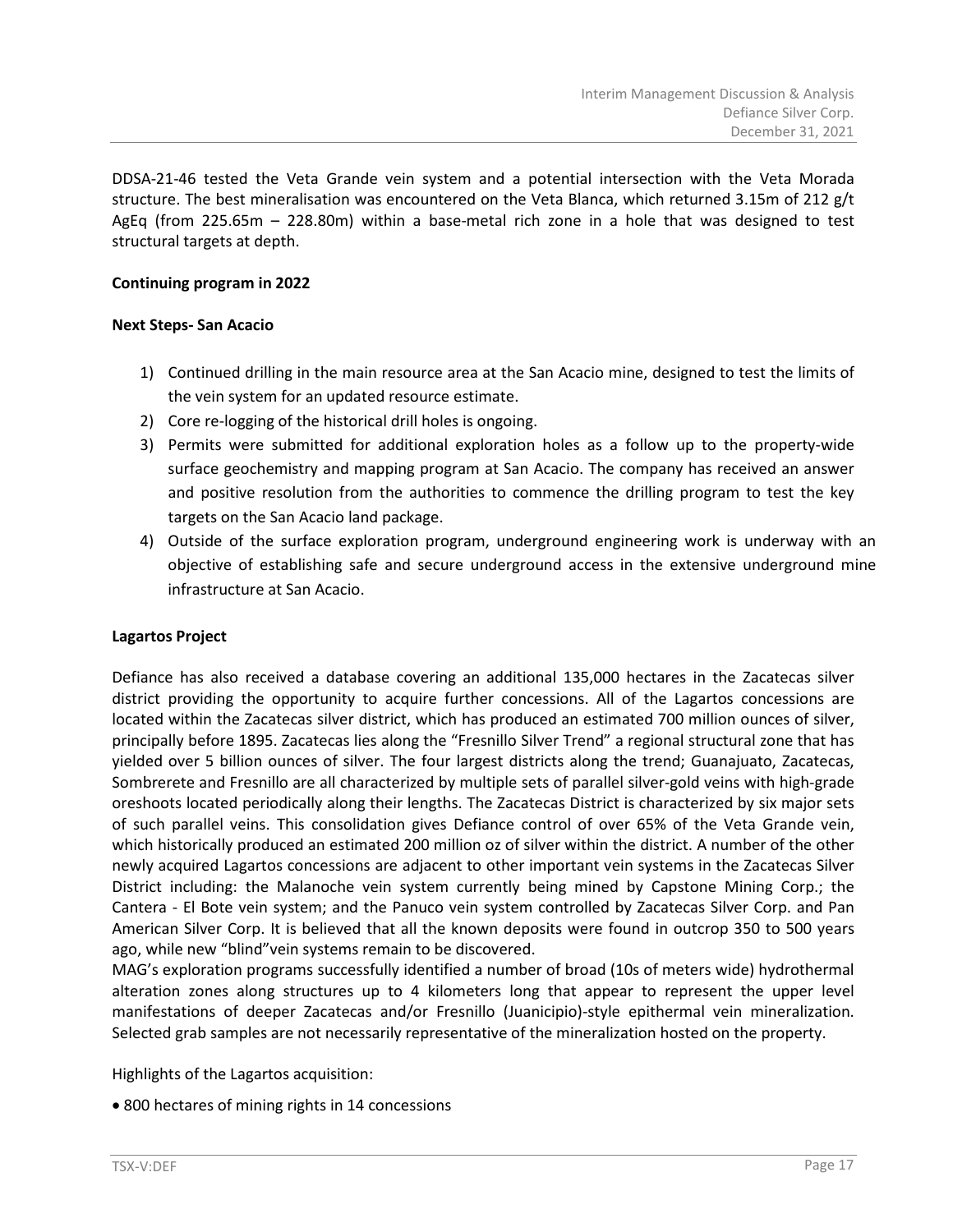• Exploration digital data bank including; a drill hole database totaling 90 holes, extensive geochemistry, geophysics, satellite imagery, and detailed drill logs from over 135,000ha of ground stretching from the Zacatecas Silver District to the Fresnillo Silver District

• All core drilled by MAG Silver in the district.

## **2022 Exploration plans at the Lagartos project area**

- 1) Detailed surface mapping to integrate the mineral system into a geologic model.
- 2) Surface geochemistry over the "Las Majadas" area, where previous drilling has intersected a mineralized epithermal system.
- 3) Permit applications for surface diamond drilling.

# **Lucita Project**

On November 30, 2020, the Company entered into a definitive option agreement with Pan American Silver Corp. ("Pan American") to acquire a 100% interest in Pan American's Lucita property consisting of 28 mining concessions, located adjacent to the Company's San Acacio project. The property is subject to a 2% NSR payable to the vendors on production from the property. The payment terms are as follows:

|                   |       | <b>Option Payment</b> |        |
|-------------------|-------|-----------------------|--------|
| November 30, 2020 |       | <b>USD</b><br>100,000 | (paid) |
| November 30, 2021 |       | 100,000               | (paid) |
| November 30, 2022 |       | 500,000               |        |
| November 30, 2023 |       | 800,000               |        |
|                   | Total | USD 1,500,000         |        |

Highlights of the Acquisition Include:

- Defiance's Zacatecas District landholding interests increased from 1,600 Ha to over 4,300 Ha, including more than 10 known veins that returned drill results including 3.25m of 325 g/t Ag and 1.25m of 775 g/t Ag.
- Acquired the on-strike extension of Zacatecas Silver Corporation's 19 million ounce Ag-Equivalent Panuco Deposit (2016 Mineral Resource Estimate, Panuco Deposit, Zacatecas Mexico for SantaCruz Silver Mining by V. Bui and G. Giroux). Note that Defiance Silver's qualified person and technical team have been unable to verify this information, and that the information is not necessarily indicative of the mineralization on the Lucita property.
- Lucita hosts the undrilled Palenque vein structure, a 12 metre wide structure that has a 4km strike length and has return historical in situ grab and dump samples ranging from 25g/t Ag to over 700g/t Ag.
- Other priority high-grade vein structures also exist on the southern license area.

# **2022 Exploration plans at Lucita**

1) The company continues to advance the geological understanding of the district and views the Lucita option as being a key greenfield exploration target.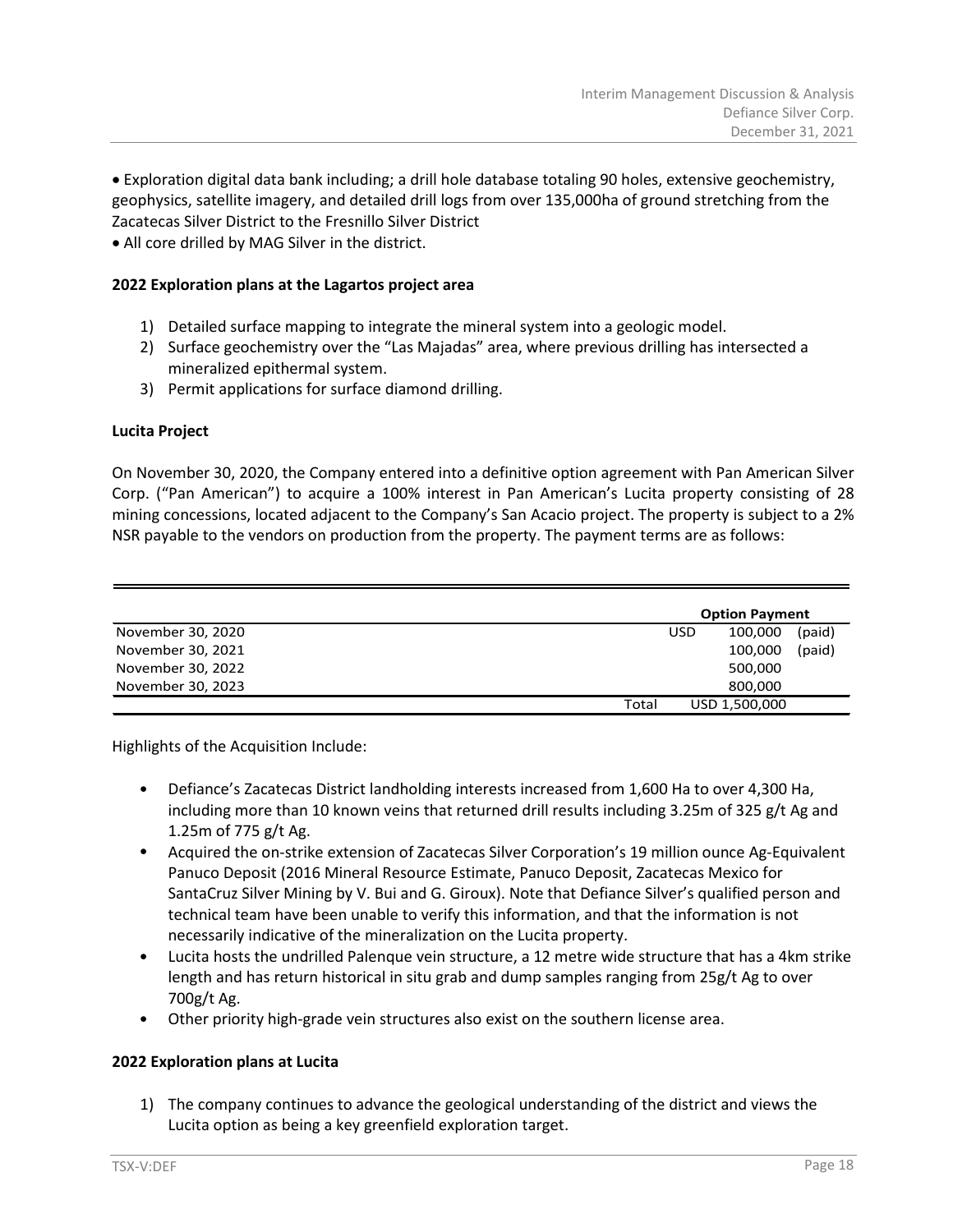- 2) Work will consist of geological mapping and geochemical sampling.
- 3) A preliminary diamond drill program is underway on selected portions of the Lucita property

The company has received an answer and positive resolution from the authorities to commence the drilling program to test the key targets on the Lucita land package. In early November 2021, the company commenced the first-ever regional drill program on the central Lucita land package. To date, the company has completed over 3,000 metres of regional drilling at the central Lucita land package. The company is planning approximately 4,000 metres of first-pass drilling in the central Lucita land package. Following the completion of first phase regional drilling and the return of drill assay results, the company will conduct a technical review in order to plan follow up drill targets.

## **Minerva property**

During the year ended June 30, 2012, the Company applied for a mining claim located in Coahuila State, Mexico, known as the Minerva property. As of December 31, 2021, the application was still pending approval by the Mexican mining authorities.

## **Tepal Project**

## **Acquisition of Valoro Resources Inc.**

Effective November 5, 2018, the Company and ValOro Resources Inc. ("Valoro") signed a Definitive Arrangement Agreement to complete a transaction whereby the Company acquired all of the issued and outstanding Valoro shares (the "Transaction").

The Company and Valoro completed the Transaction under the Business Corporations Act (British Columbia) on December 31, 2018. Former Valoro shareholders received 0.71 Defiance shares for each Valoro share held.

As consideration, the Company issued 15,421,520 common shares at a value of \$3,855,380. As part of the arrangement, all unexercised Valoro stock options and warrants were replaced with 1,371,011 stock options and 1,357,708 warrants of the Company at the exchange ratio of 0.71 and a total Black Scholes value of \$93,134. The Company incurred \$27,409 in transaction costs and \$260,630 in severance costs relating to the acquisition, and these costs were capitalized as part of the acquisition. The acquisition of Valoro has been treated as an acquisition of exploration and evaluation assets.

(See Note 7 - Acquisition of the June 30, 2019 Financial Statements).

At the time of completion, the Company had 118,773,341 common shares outstanding, of which shareholders of Defiance owned 87% and the former shareholders of Valoro owned approximately 13%.

# *Highlights of the Transaction*

• The Tepal Gold Copper Project having a 2017 Preliminary Economic Assessment ("PEA") estimating a pre-tax NPV5% of \$299 million and a 36% IRR with a 1.6-year payback period and a post-tax NPV5% of \$169 million and a 24% IRR with a 2.4-year payback period. The PEA is based on an estimated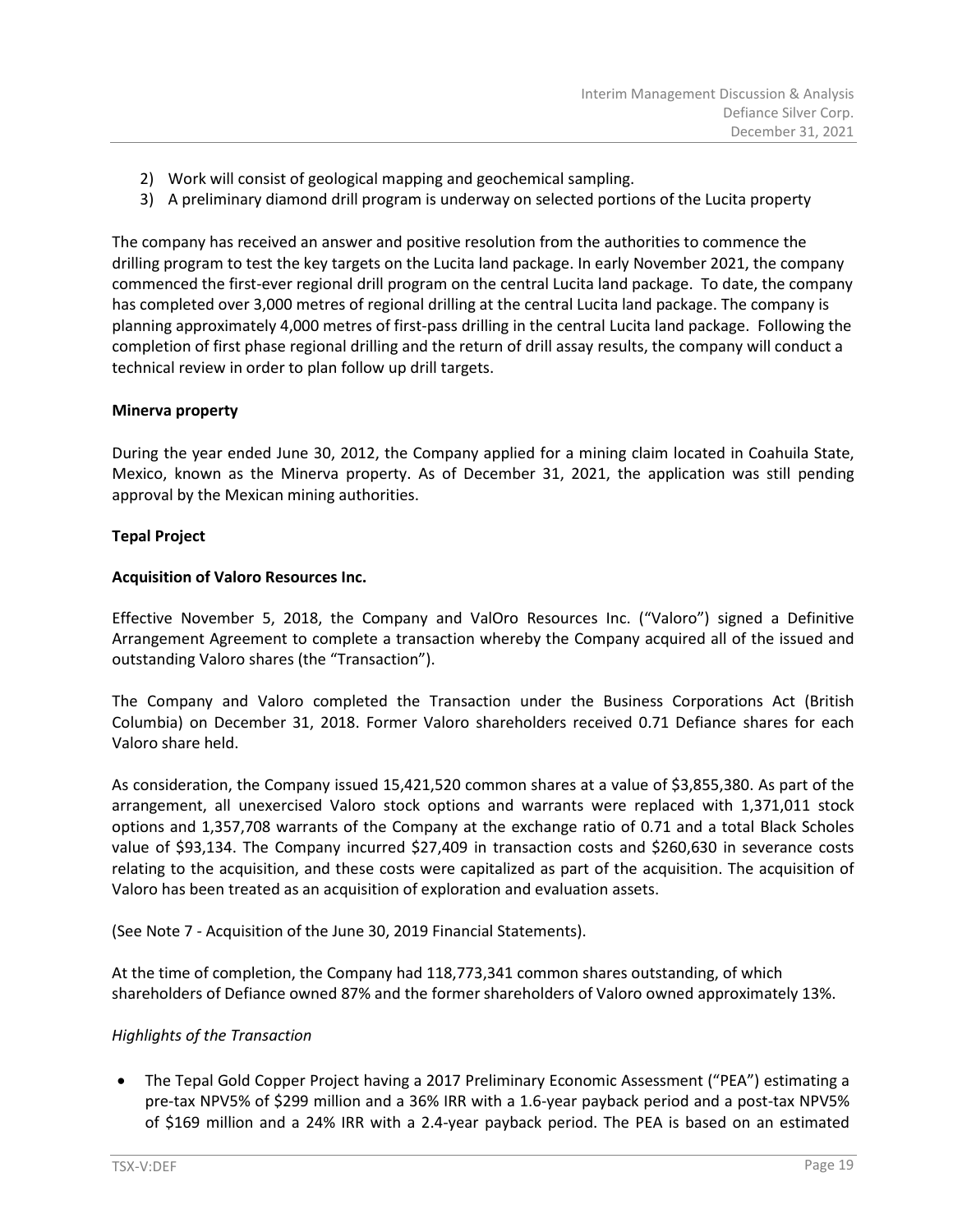Measured and Indicated Resource containing 4 M oz. gold equivalent.

- Proven management team: Extensive experience in all critical mining and exploration disciplines with demonstrated capabilities in financing, acquiring, developing and operating mines and a proven track record of exploration successes.
- Enhanced market presence: The larger merged company is expected to appeal to a broader institutional shareholder base and improve share trading liquidity.
- Compelling value proposition: Significant leverage among junior Mexico explorer's equities and attractive relative valuation based on net asset value.

# *Qualified Person*

*The disclosure of technical information on the Tepal Project has been approved by Dunham Craig, B.Sc., P. Geo., a 'qualified person' for the purpose of National Instrument 43-101, Standards of Disclosure for Mineral Projects of the Canadian Securities Administrators ("NI 43-101"). He has verified that the data disclosed is in accordance with the published results of the reports described under the Tepal Project.*

The Tepal Gold/Copper Project ("**Tepal Project**") is located in Michoacán State, Mexico.

Information on the Tepal Project in this MD&A is summarized or extracted from the following reports and news releases as reported by Valoro Resources Inc. ("Valoro") (formerly Geologix Explorations Inc.), previous to the completion of the merger:

- *Technical Report on the Mineral Resources of the Tepal Gold-Copper Project Michoacán State, Mexico* with an effective date of March 29th, 2012 (the "**2012 Resource Report**") of David K. Makepeace, M.Eng., P.Eng. of Micon International Limited, an independent 'qualified person' as defined in NI 43-101;
- *Technical Report on the Prefeasibility Study of the Tepal Project Michoacán State, Mexico* with an effective date of March 19th, 2013 (the "**2013 PFS Study**") of Matt R. Bender, P.E. et al. of JDS Energy & Mining Inc., each of whom are 'qualified persons' for the purpose of NI 43-101;
- *Technical Report on the Preliminary Economic Assessment on the Tepal Project, Michoacán, Mexico* with an effective date of January 19, 2017 (the "**2017 PEA Study**") of Gord Doerksen, P.E. et al. of JDS Energy & Mining Inc., each of whom are 'qualified persons' for the purpose of NI 43-101;
- News releases dated February 23, 2012, March 27, 2012, June 13, 2012, July 16, 2012, August 29, 2012, November 8, 2012, February 4, 2013, March 19, 2013, May 7, 2013, July 24, 2013, October 23, 2013, April 8, 2014, January 19, 2017, February 27, 2017, August 31, 2017 and March 15, 2018.

For a complete description of the assumptions, qualifications, and procedures associated with the following information, reference should be made to the full text of the 2012 Resource Report, the 2013 PFS Study, the 2017 PEA Study and all relevant news releases detailed above. All financial information disclosed in this MD&A and referenced from the 2012 Resource Report, 2013 PFS Study and 2017 PEA Study are stated in US dollars, unless specifically noted. The geological and other non-financial disclosure which follows is a summary of the geological and technical results as at the filing date of this MD&A.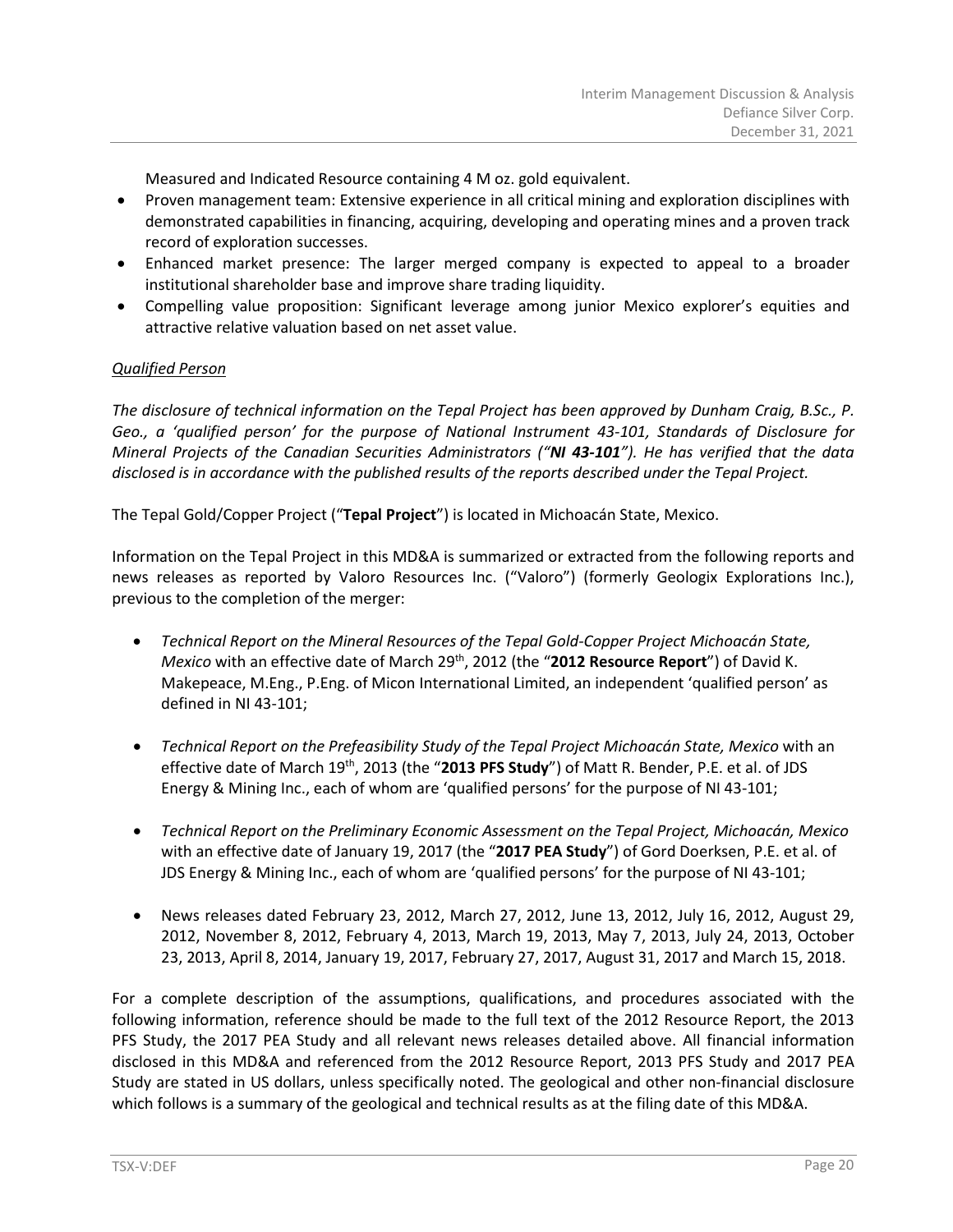A chronology of Tepal Project milestones completed by Valoro are as follows:

- March 2012 Resource Report containing Measured and Indicated category of 187.8 million tonnes ("**t.**") grading 0.30 g/t gold ("**Au**.") and 0.20 % copper ("**Cu**."), containing 1.80 million ounces ("**oz.**") Au and 813 million pounds Cu, for a gold equivalent ("**Au Eq.**") of 4.04 million oz. and an Inferred category of 35.7 million t. grading 0.16 g/t Au and 0.15 % Cu, containing 182,000 oz. Au and 120 million lbs. Cu for an AuEq of 512,000 oz.
- Detailed mapping, extensive soil (1,064 samples) and rock chip (1,263 samples) sampling completed over seven airborne geophysical anomalies highlighting five high priority areas for exploration drill testing.
- A reverse circulation ("**RC**") drill program was completed with the purpose of drill testing prospective zones of mineralization as outlined by geophysical, soil and rock chip sampling anomalies. The drill program consisted of 34 drill holes with a total drilled of 4,906 metres ("**m.**").
- Archeological Permit for construction granted by Mexican authorities.
- Metallurgical and comminution laboratory work.
- Field studies in preparation for the 2013 PFS Study.
- The 2013 PFS Study was completed on March 19, 2013.
- Pilot plant utilizing 12 tonnes of project material in September 2013.
- Environmental permit application and risk assessment submitted to SEMARNAT in September 2013. Tepal permit resolution received from the Mexican mining authority SEMARNAT for the project based on the PFS Study in April 2014.
- The 2017 PEA Study was completed on January 19, 2017.
- The results of the 2017 exploration program which identified new potential at Tepal were reported in the March 15, 2018 News Release.

# **2017 Exploration Program**

The 2017 exploration program was initiated in the third quarter of 2017. The objectives of the 2017 exploration program were to evaluate new higher-grade and/or bulk tonnage exploration targets with resource expansion potential as well as assess the potential for new discoveries. Key results are summarized as follows:

- Valoro geologists developed a new structurally controlled exploration model for Tepal that is a departure from the long-held porphyry exploration model, with upside implications for both property-scale and regional exploration.
- The 2017 work program successfully tested the updated model via surface mapping and sampling, alteration and structural surveys, core re-logging and 3D geophysical modeling. Exploration was extended into the 2018 calendar year to generate new drill-ready resource expansion and new exploration targets with potential for making a new discovery.
- The updated model identified under-drilled areas within and surrounding the three proposed PEA pits where there is excellent potential to improve the existing gold-copper resource through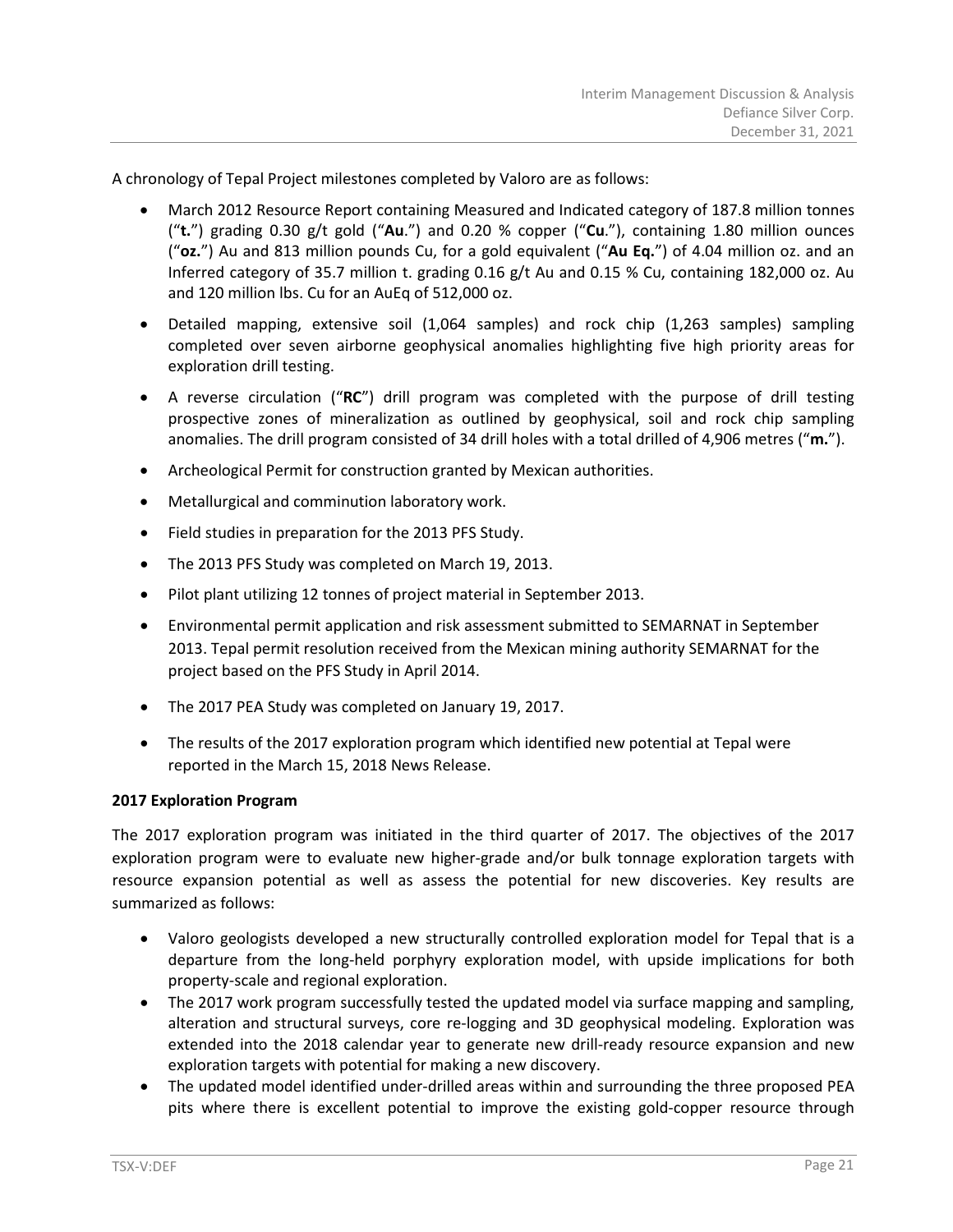additional infill and step-out drilling targeting known structural controls to mineralization that remain under drilled.

• Importantly, the 2017 exploration program directly resulted in the discovery of a previously unknown and untested epithermal system underlying the Tepal property, with characteristics of a high sulphidation system that will be advanced for drilling, representing an important new discovery potential for Tepal.

# **2017 PEA Study**

The 2017 PEA Study was completed during the first quarter of 2017. The purpose of the 2017 PEA Study was to revise and update the 2013 PFS Study and to generate an optimized mining development scenario based on updated capital and operating costs and new economic base case metal prices. The 2013 PFS Study was prepared using base case metals prices of \$1,390/oz. gold, \$3.44/lb. copper and \$26.03/oz. silver (\$1,400/oz. gold, \$3.15/lb. copper and \$26.00/oz. silver for pit design), which reflected the 4-year trailing average metals prices as of February 28, 2013. The 2017 PEA Study was prepared using more conservative base case metals prices of \$1,250/oz. gold, \$2.50/lb. copper and \$18.00/oz. silver (\$1,250/oz. gold, \$2.25/lb copper and \$20.00/oz. silver for pit design). As of May 23, 2017, spot metals prices as quoted on COMEX were \$1,261.40/oz. gold, \$2.60/lb. copper and \$17.19/oz. silver.

The 2017 PEA Study work included: a revised Whittle pit optimization, which applied estimates of metals prices, mining dilution, process recovery, off-site costs, geotechnical constraints (slope angles), and royalties to the current resource estimation (2012 Resource Report) in order to generate economic pit shells; a revised process flow sheet consisting primarily of reduction of the sulphide flotation throughput from an average 37,000 tonnes per day ("**t/d**") to 22,000 t/d, change from batch grinding oxide material in the SAG and ball mills to an independent oxide crushing and grinding circuit; and increase of oxide carbonin-leach (CIL) retention time from 8 hours to 24 hours; a revised mining schedule based on changes to the process plant; updated mining operating costs based on contractor mining rates; and updated capital and operating cost estimates (CAPEX and OPEX) based on revised designs and more recent equipment budgetary pricing. Engineering, metallurgical, environmental, and geotechnical studies were completed for the 2013 PFS Study and the 2017 PEA study relies upon this previous work. Permitting applications have been prepared and have in some instances already been approved by the Mexican Authorities (e.g. archeological and environmental permits). Community relations strategies are being developed and implemented as part of the 2017 work program.

Valoro continued discussions with the local communities in an effort to continually assess the environmental, social, and political risks or issues related to the project. Ongoing community relations and education programs were initiated as a means of informing the immediately surrounding communities as to the status and progress of the project to date.

The positive results of the 2017 PEA Study were announced on January 19, 2017 and the technical report was filed on SEDAR on February 24, 2017. Completion of the 2017 PEA Study involved evaluating design input parameters and mineral processing requirements, performing mining and processing optimizations and trade-off studies, estimating facilities, infrastructure and operating costs, and generating project economics associated with the potential development of the Tepal mineral resource.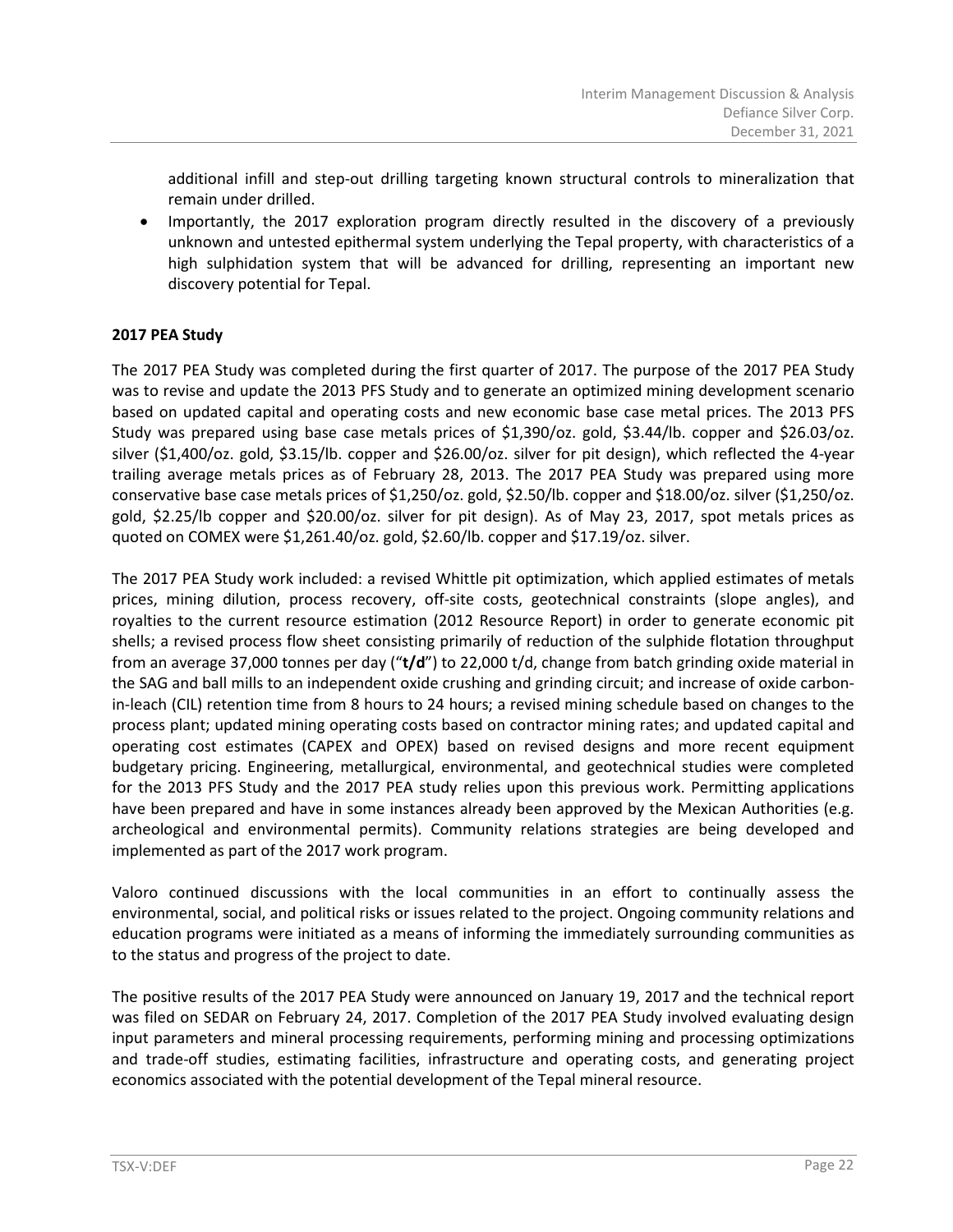Mine planning studies were completed for fleet sizing and costing utilizing contractor mining, vs. an owner-operator fleet in the 2013 PFS Study. It is planned to mine the three deposits at Tepal (North, South and Tizate) via conventional open pit ("**OP**") methods. Processing options were evaluated and resulted in the decisions to utilize independent circuits for processing oxide and sulphide material, increase the oxide CIL retention time from eight to 24 hours, and establish process throughput rates of 5,500 t/d for oxide material and 22,000 t/d for sulphide material.

Updated capital and operating cost estimates (CAPEX and OPEX) were prepared based on revised designs and more recent equipment budgetary pricing. The 2017 PEA Study results are outlined below:

- Pre-tax: NPV5% of \$299 million and 36% IRR with a 1.6-year payback period<sup>1</sup>
- After-tax: NPV5% of \$169 million and 24% IRR with a 2.3-year payback period<sup>1</sup>
- Production averages 79,000 oz. of gold and 32 Mlbs of copper over a 10-year mine life
- Life of mine ("LOM") average cash cost of \$313/oz. gold and LOM average cash cost plus sustaining cost of \$396/oz. gold (net of copper and silver by-product credits)<sup>1</sup>
- Initial capital costs estimated at \$214 million with a 2-year pre-production period
- LOM sustaining and closure capital costs estimated at \$87 million
- <sup>1</sup> Using base case metals prices:  $$1,250/oz$ . for gold,  $$2.50/lb$  for copper,  $$18.00/oz$ . for silver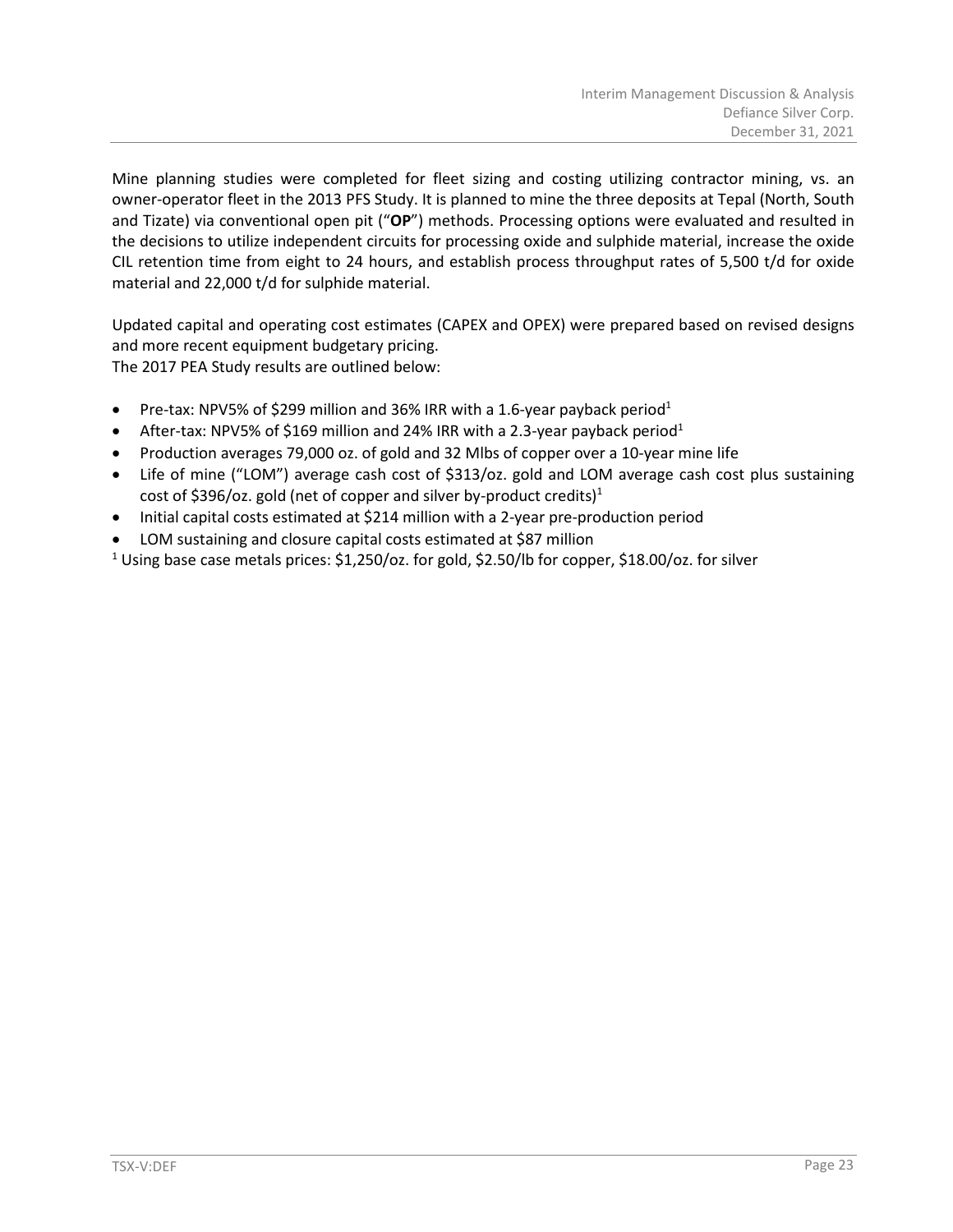# **Summary Economics**

Summary 2017 PEA Study economics are detailed below. The base case economic evaluation used metals prices that are close to current spot prices and near the median of current medium to long term analyst forecasts. After-tax economics were prepared using the following assumptions: a 2.5% Net Smelter Return (NSR) royalty, 0.5% Mexican royalty based on precious metals revenue, 7.5% Mexican royalty based on EBITDA, 12% annual depreciation rate, accumulated tax loss carry forward of US\$22.4 million, and a 30% Mexican income tax rate.

| <b>Operating Assumptions/Highlights</b>                                                     | (Currency in USD)    |
|---------------------------------------------------------------------------------------------|----------------------|
| Mine Life                                                                                   | 9.8 years            |
| <b>Total Material Mined</b>                                                                 | 142.9 million tonnes |
| Strip Ratio                                                                                 | 0.6:1                |
| Average Plant Throughput (Sulphide + Oxide)                                                 | 9.6 Mtpa             |
| Average Au Sulphide Head Grade                                                              | $0.33$ g/t           |
| Average Cu Sulphide Head Grade                                                              | 0.21%                |
| Average Au Oxide Head Grade                                                                 | $0.45$ g/t           |
| LOM Average Au Sulphide Recovery (combined Flotation & CIL)                                 | 77%                  |
| LOM Average Cu Sulphide Recovery                                                            | 87%                  |
| LOM Average Au Oxide Recovery                                                               | 81%                  |
| <b>Total Au Ounces Recovered</b>                                                            | 766,248 oz.          |
| <b>Total Cu lbs Recovered</b>                                                               | 308.0 Mlbs           |
| Total AuEq. Ounces Recovered <sup>(1)</sup>                                                 | 1,417,618 oz.        |
| Average Au Production (Years 1-5)                                                           | 108,390 oz.          |
| Average Cu Production (Years 1-5)                                                           | 37.3 Mlbs            |
| Average AuEq. Production (Years 1-5) <sup>(1)</sup>                                         | 184,923 oz.          |
| LOM Average Au Production                                                                   | 78,572 oz.           |
| LOM Average Cu Production                                                                   | 31.6 Mlbs            |
| LOM Average AuEq. Production <sup>(1)</sup>                                                 | 145,239 oz.          |
| Pre-Production Capital Cost                                                                 | \$214.2 million      |
| LOM Sustaining and Closure Capital Cost                                                     | \$86.7 million       |
| LOM Average Cash Cost <sup>(2)</sup> per Au Ounce (net of by-products)                      | \$313/oz.            |
| LOM Average Cash Cost <sup>(2)</sup> plus Sustaining Cost per Au Ounce (net of by-products) | \$396/oz.            |

*(1) Using US\$1,250/oz. Au, US\$2.50/lb. Cu and US\$18.00/oz. Ag prices*

*(2) Cash cost includes all mining, milling & refining, transport, mine-level G&A, and royalty costs*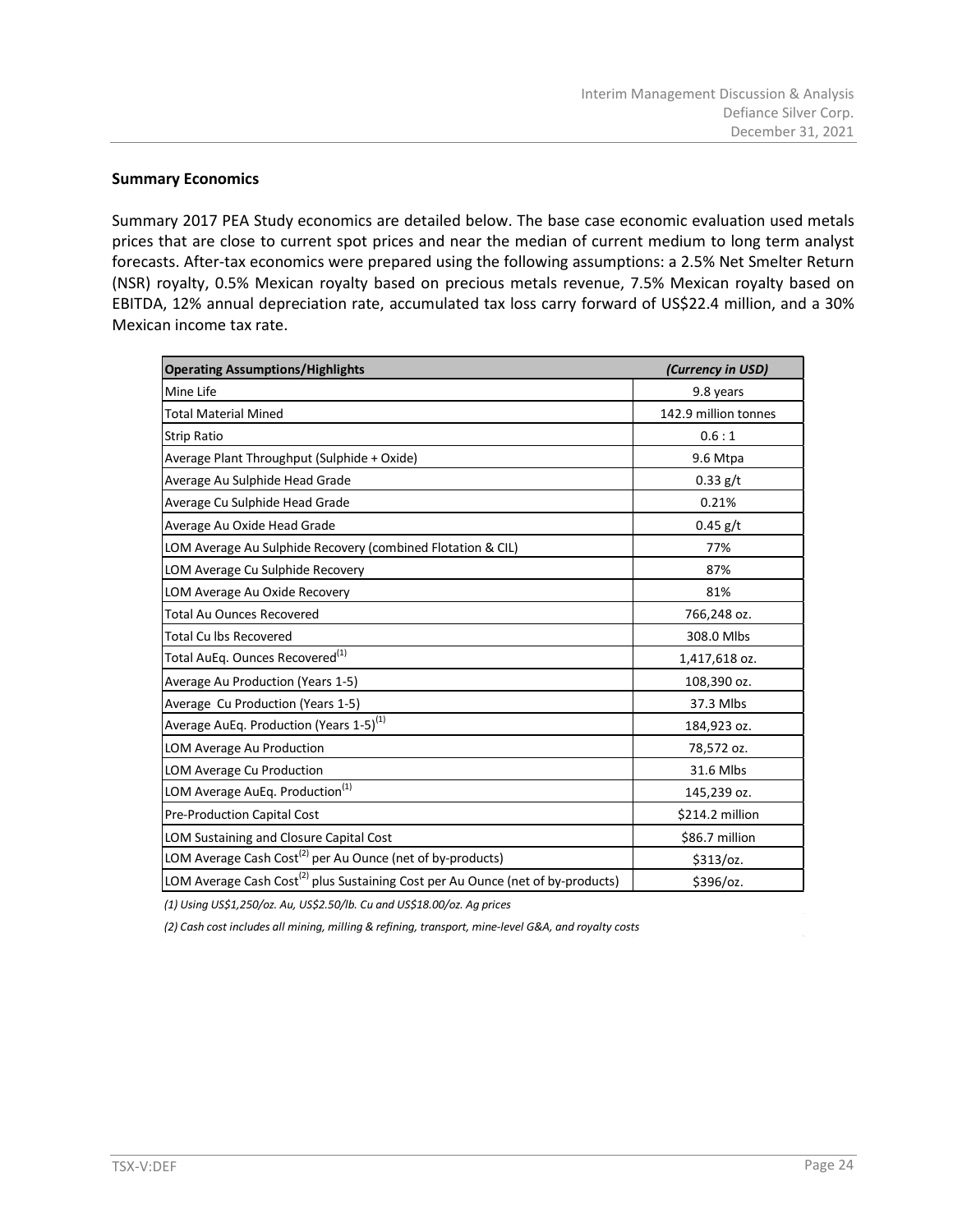# **2020**

The company is currently completing a strategic desktop analysis of all historical drilling and test work done at Tepal with plans on advancing the current targets to a drill-ready state. Areas of focus include the recently defined Mid Zone, a zone of advanced alteration located adjacent to the North and South conceptual pits; The Off-Tizate and North Tizate targets represent high-grade "feeder" targets that have demonstrated high grade Au-Ag results in drilling and are underlain by a strong IP Chargeability response.

On December 17, 2020, the Company entered into an option agreement to repurchase the existing 2.5% NSR on the Tepal Project from Minera Tepal, S.A. de C.V ("Minera Tepal") over four years for total consideration of USD \$4.85 million. The payment terms are as follows:

|                                | <b>Option Payment</b> |               |                   |  |  |
|--------------------------------|-----------------------|---------------|-------------------|--|--|
| <b>USD</b><br>January 10, 2021 |                       |               | 150,000<br>(paid) |  |  |
| June 16, 2021                  |                       | 150,000       | (paid)            |  |  |
| December 16, 2021              |                       | 300,000       | (paid)            |  |  |
| June 16, 2022                  |                       | 300,000       |                   |  |  |
| December 16, 2022              |                       | 550,000       |                   |  |  |
| June 16, 2023                  |                       | 550,000       |                   |  |  |
| December 16, 2023              |                       | 600,000       |                   |  |  |
| June 16, 2024                  |                       | 600,000       |                   |  |  |
| December 16, 2024              |                       | 1,650,000     |                   |  |  |
|                                | Total                 | USD 4,850,000 |                   |  |  |

### **2021**

Based on the computer desktop work done to date, Tepal has been sub-divided into 3 structural and alteration domains. Within these structural domains, 11 exploration targets have been identified. Criteria that have been used for target selection include: rock and soil geochem (pathfinder elements and anomalous metals), geophysical survey (aeromagnetics, 3D inversions of aeromagnetics, IP survey chargeability and resistivity, 3D inversion of resistivity, radiometics), alteration (new short-wave infrared processing and interpretation, historic mapping), geology (from historic government work), structures (new interpretation from previous various data sets), drilling (geochem and metal distribution, ore deposit styles), terrain, and others.

- 1) The company plans to continue its desktop modelling and detailed geological evaluation of the past exploration completed on the project. The new targets that have been developed will require additional modelling and onsite follow up.
- 2) The company anticipates beginning a surface exploration program consisting of detailed mapping, geochemistry and core re-logging.
- 3) The company will compile and integrate these surface works into an updated geologic model.
- 4) The company is actively reviewing its geophysical database and has engaged 3rd party support to re-process certain geophysical data.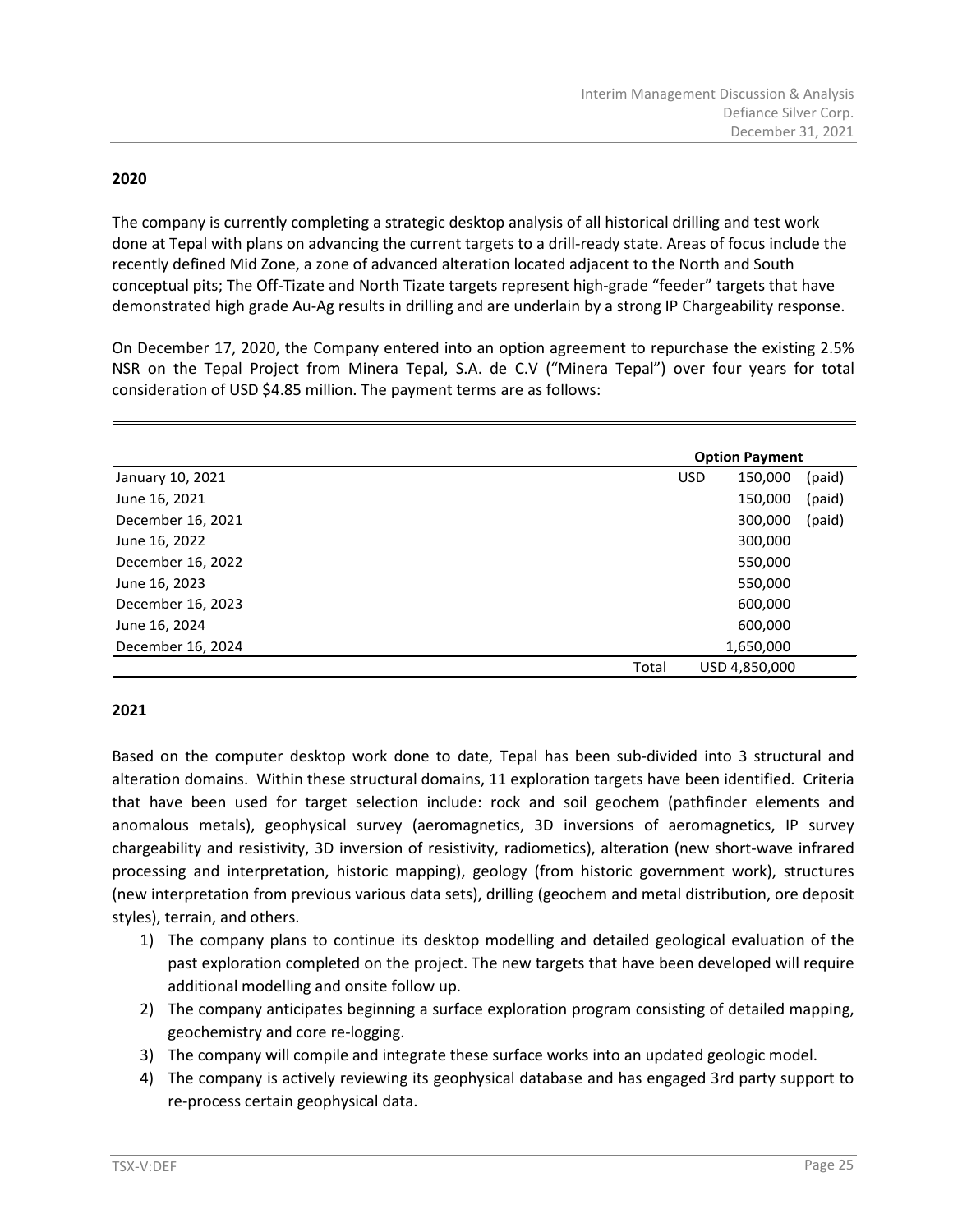# **Results of Operations**

## **Summary of Quarterly Results**

The following quarterly financial data is derived from the unaudited condensed consolidated interim financial statements of Defiance as at (and for) the three month periods ended on the dates indicated below. The data should be read in conjunction with the Company's financial statements for the corresponding periods and the notes thereto.

The following tables summarize information derived from the Company's financial statements for each of the eight most recently completed quarters:

|                                        | December 31, | 2021       | September 30, | 2021       | <b>June 30,</b><br>2021 | March 31,<br>2021 |
|----------------------------------------|--------------|------------|---------------|------------|-------------------------|-------------------|
| Revenue<br>Loss and comprehensive loss | \$           | Nil        | \$            | Nil        | \$<br>Nil               | \$<br>Nil         |
| for the period<br>Exploration and      |              | (926, 746) |               | (783, 802) | (1,020,972)             | (597, 142)        |
| evaluation assets                      |              | 23,527,032 |               | 20,807,245 | 19,920,805              | 18,377,184        |
| Total assets                           |              | 41,849,838 |               | 42,255,341 | 43,039,243              | 31,404,855        |
| Loss per share                         |              | (0.01)     |               | (0.00)     | (0.01)                  | (0.00)            |

|                             | December 31, | 2020       | September 30, | 2020       |   | <b>June 30,</b><br>2020 | March 31,<br>2020 |
|-----------------------------|--------------|------------|---------------|------------|---|-------------------------|-------------------|
| Revenue                     | \$           | Nil        | Ś             | Nil        | Ś | Nil                     | Nil               |
| Loss and comprehensive loss |              |            |               |            |   |                         |                   |
| for the period              |              | (944,997)  |               | (374, 931) |   | (244, 392)              | (403, 372)        |
| Exploration and             |              |            |               |            |   |                         |                   |
| evaluation assets           |              | 17,038,087 |               | 15,371,727 |   | 14,710,160              | 14,525,167        |
| Total assets                | 28,559,148   |            |               | 26,673,727 |   | 16,129,367              | 16,265,345        |
| Loss per share              |              | (0.00)     |               | (0.00)     |   | (0.00)                  | (0.00)            |

#### **Three months ended December 31, 2021**

The Company's loss for the three months ended December 31, 2021 totaled \$926,746 (\$0.01 per share) as compared to a loss \$944,997 (\$0.00 per share) for the three months ended December 31, 2020.

Expense details are as follows:

- a) Investor Relations fees of \$201,579 (2020 \$100,256) The increase is primarily due to new consultants engaged to provide media and investor relations services.
- b) Legal and audit fees of \$92,913 (2020  $-$  \$66,182)  $-$  Accounting and audit fees reflect accrued expenses for the Company's annual external audit and income tax preparation. Legal fees relate to general corporate matters.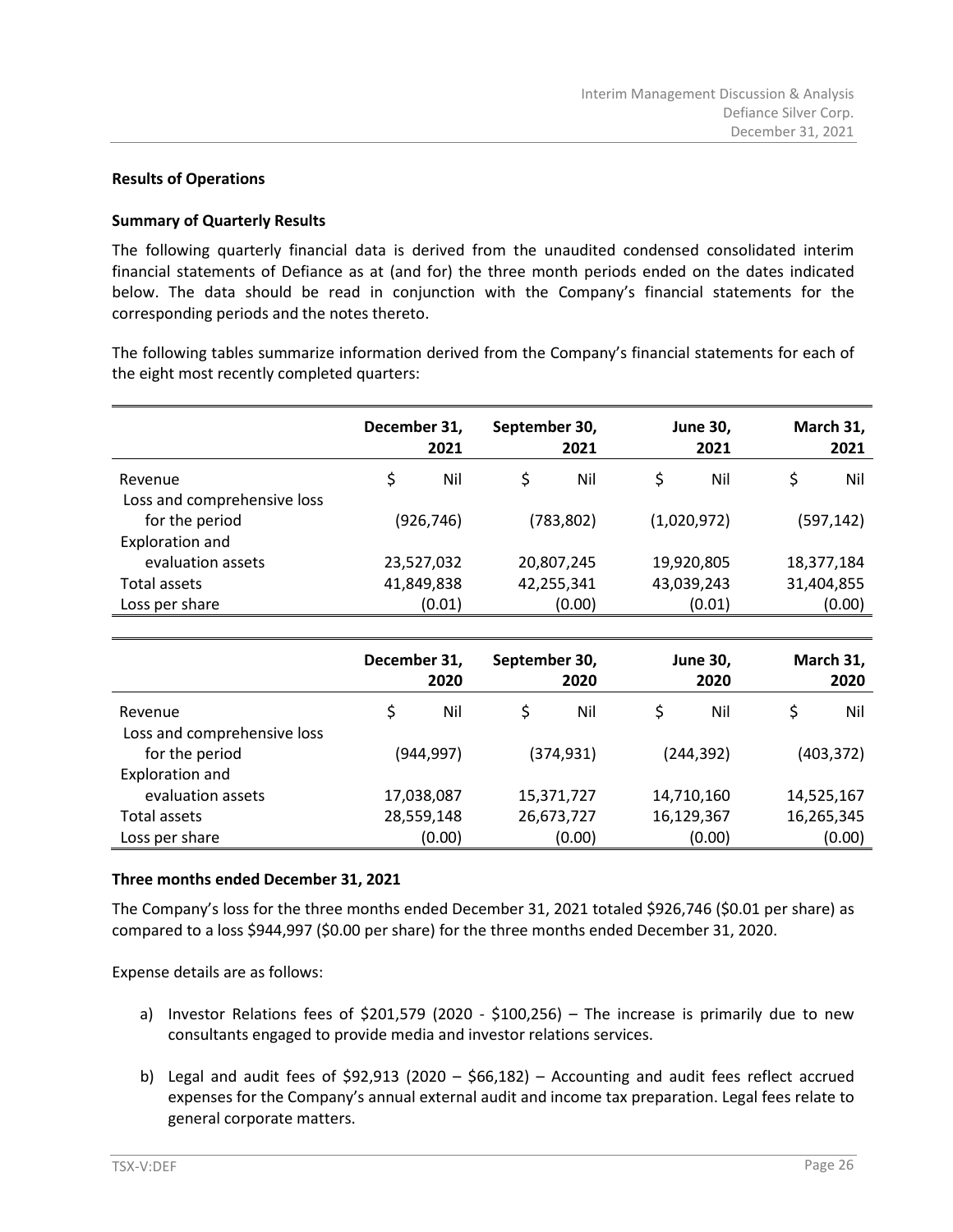- c) Management and consulting fees  $$180,276$  (2020  $$139,260$ ) The amount reflects management fee as well as fees paid to consultants engaged by the Company in the current period.
- d) Share-based compensation of \$269,635 (2020 \$556,245) The stock based-compensation expense is primarily affected by the number of options granted and vesting during the period, the strike price at grant date and stock-price volatility calculations used in the Black-Scholes option pricing model.

# **Six months ended December 31, 2021**

The Company's loss for the six months ended December 31, 2021 totaled \$1,710,548 (\$0.01 per share) as compared to a loss \$1,319,928 (\$0.00 per share) for the six months ended December 31, 2020.

Expense details are as follows:

- a) Investor Relations fees of  $$348,468$  (2020  $$194,281)$  The increase is primarily due to new consultants engaged to provide media and investor relations services.
- b) Legal and audit fees of \$198,536 (2020 \$126,927) Accounting and audit fees reflect accrued expenses for the Company's annual external audit and income tax preparation. Legal fees relate to general corporate matters.
- c) Management and consulting fees  $$322,678$  (2020  $$255,460$ ) The changes reflect management fee as well as fees paid to consultants engaged by the Company in the current period.
- d) Share-based compensation of  $$594,342$  (2020  $$597,932$ ) The stock based-compensation expense is primarily affected by the number of options granted and vesting during the period, the strike price at grant date and stock-price volatility calculations used in the Black-Scholes option pricing model.

# **Value added tax (VAT)**

The Company, through its wholly-owned subsidiaries in Mexico, has a total of \$1,698,797 in VAT receivable as of December 31, 2021 (June 30, 2021 – \$1,404,951).

# **Omnibus Equity Incentive Plan**

On December 8, 2021, the Company adopted an Omnibus Equity Incentive Plan ("Omnibus Plan") to amend and restate the Company's stock option plan ("Predecessor Plan"). Under the terms of the plan the Company may grant share-based compensation to Employees, Consultants, Persons performing Investor Relations Activities and Directors.

The maximum aggregate number of Shares issuable under this plan in respect of Options shall not exceed ten (10%) percent of the Corporation's issued and outstanding Shares at any point in time. The number of common shares reserved for issuance to consultant or persons performing Investor Relations activities will not exceed two (2%) of the issued and outstanding common shares in any twelve (12) month period. All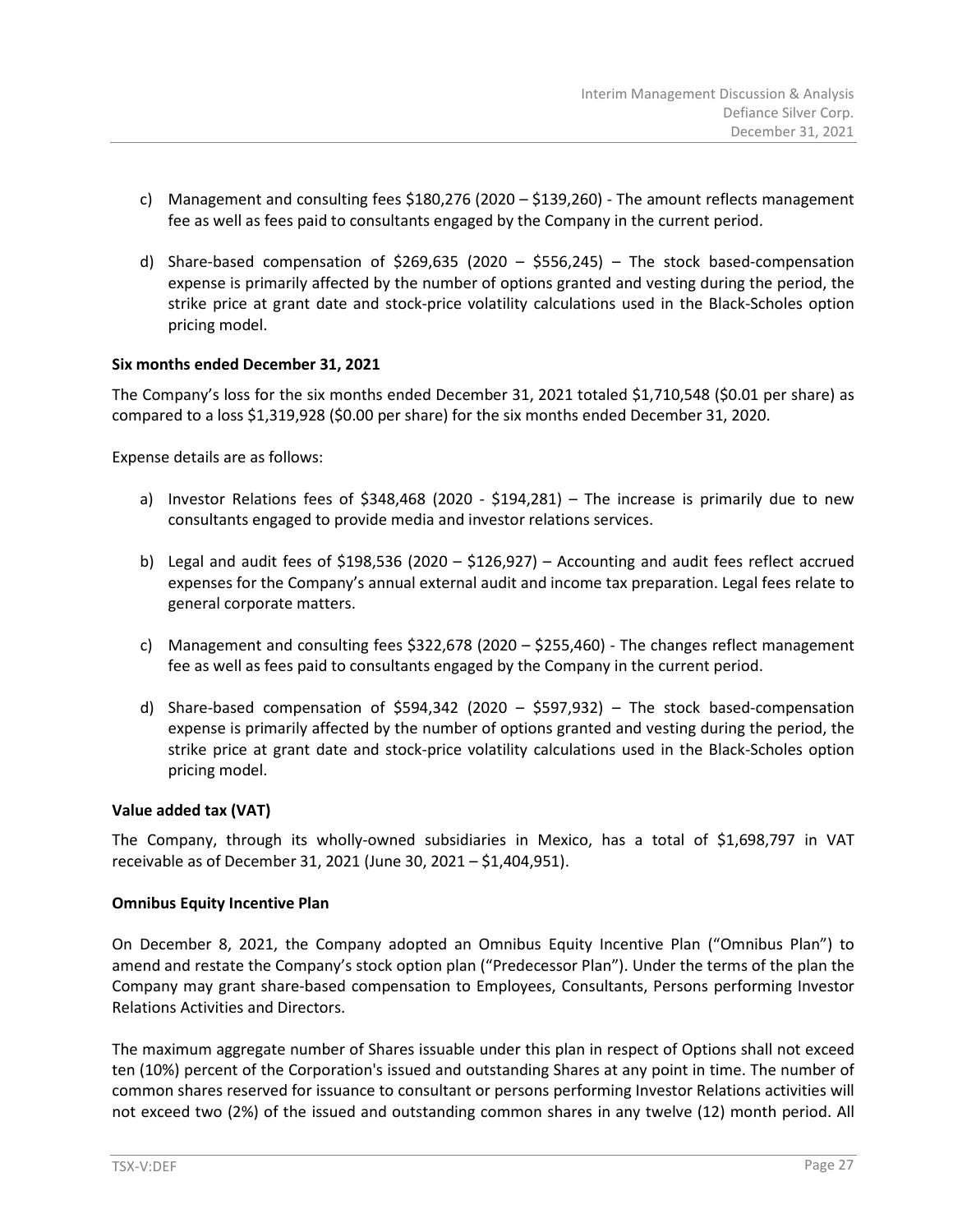outstanding stock options granted under the predecessor plan shall continue to be outstanding as stock options granted under and subject to the terms of this Omnibus Plan.

The maximum aggregate number of Shares issuable under this plan in respect of Deferred Share Units (DSUs), Restricted Share Units (RSUs) and Performance Share Units (PSUs) shall not exceed 22,022,672 at any point in time, representing 10% of the issued and outstanding Shares of the Corporation at the Effective Date. The total number of DSUs, RSUs, and PSUs issuable to any Participant under this plan shall not exceed one (1%) percent of the issued and outstanding Shares at the time of the Award.

## **Outstanding Share Data**

As at the date of this report, the Company had 220,435,371 common shares issued and outstanding.

| <b>Number of Options</b> | <b>Exercise Price</b> |                    | <b>Number of Options</b> | <b>Exercise Price</b> |
|--------------------------|-----------------------|--------------------|--------------------------|-----------------------|
| <b>Outstanding</b>       | (\$)                  | <b>Expiry Date</b> | Exercisable              | (5)                   |
| 221,875                  | 1.13                  | March 1, 2022      | 221,875                  | 1.13                  |
| 135,000                  | 0.35                  | February 15, 2023  | 135,000                  | 0.35                  |
| 273,350                  | 0.70                  | March 16, 2023     | 273,350                  | 0.70                  |
| 850,000                  | 0.20                  | May 29, 2029       | 850,000                  | 0.20                  |
| 200,000                  | 0.31                  | July 23, 2029      | 200,000                  | 0.31                  |
| 605,000                  | 0.23                  | May 29, 2030       | 403,333                  | 0.23                  |
| 833,400                  | 0.59                  | November 5, 2025   | 553,400                  | 0.59                  |
| 1,087,500                | 0.59                  | November 5, 2030   | 725,000                  | 0.59                  |
| 1,144,000                | 0.66                  | June 30, 2026      | 381,333                  | 0.66                  |
| 1,425,000                | 0.90                  | June 30, 2031      | 475,000                  | 0.90                  |
| 1,756,250                | 0.41                  | January 31, 2027   | 410,833                  | 0.41                  |
| 1,232,500                | 0.41                  | January 31, 2032   | 585,417                  | 0.41                  |
| 9,763,875                | 0.54                  |                    | 5,214,541                | 0.51                  |

The following stock options were outstanding at the date of this report:

The following deferred share units were outstanding at the date of this report:

|                    | Number of DSUs | <b>Number of DSUs</b> |
|--------------------|----------------|-----------------------|
| <b>Expiry Date</b> | Exercisable    | <b>Outstanding</b>    |
| January 31, 2032   | 230.000        | 230.000               |
|                    | 230,000        | 230,000               |

The following performance share units were outstanding at the date of this report:

|                    | Number of PSUs     | Number of PSUs     |
|--------------------|--------------------|--------------------|
| <b>Expiry Date</b> | <b>Exercisable</b> | <b>Outstanding</b> |
| January 31, 2032   | 55.000             | 55,000             |
|                    | 55,000             | 55,000             |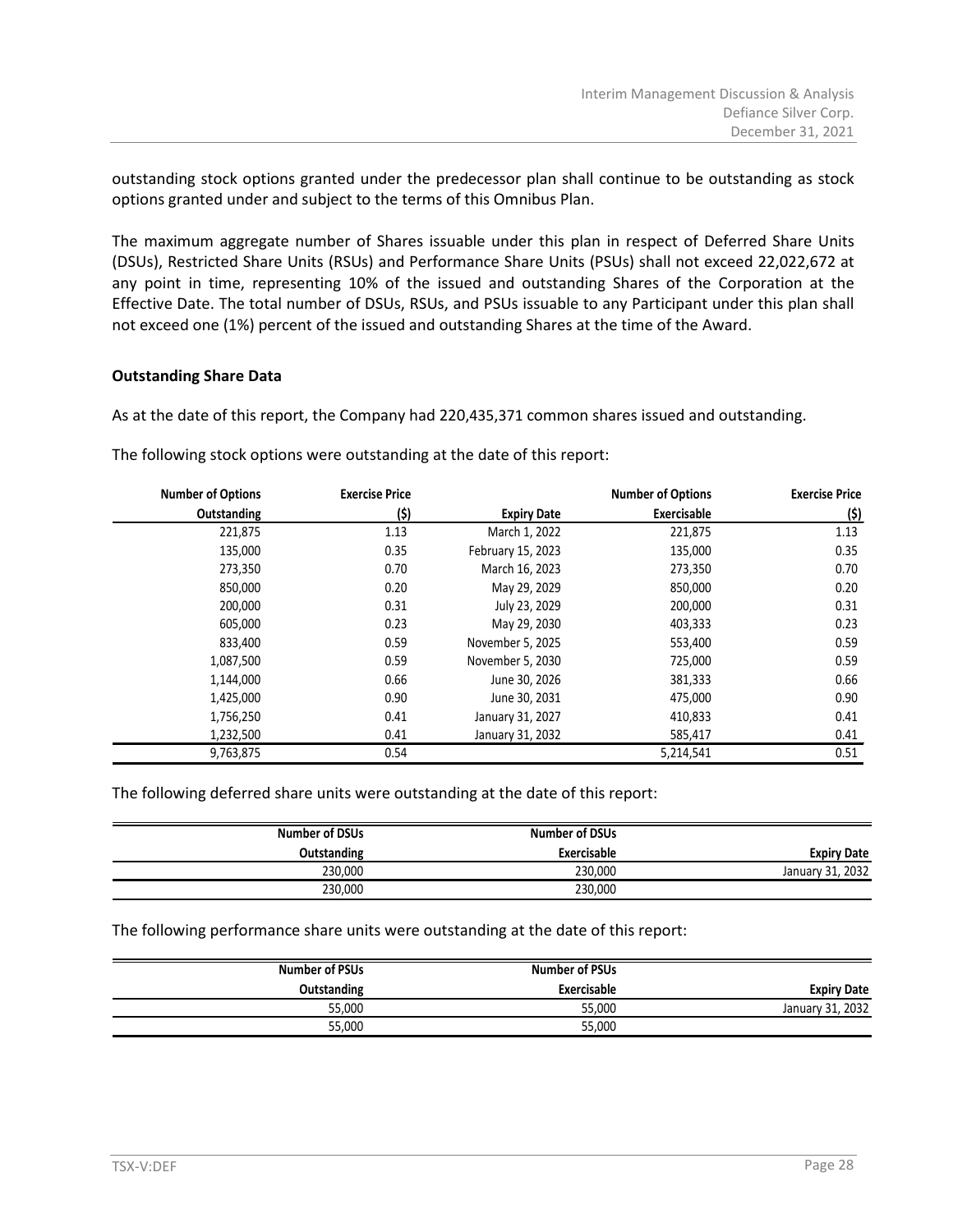The following restricted share units were outstanding at the date of this report:

|                      | <b>Number of RSUs</b> | <b>Number of RSUs</b> |
|----------------------|-----------------------|-----------------------|
| <b>Expiry Date</b>   | Exercisable           | Outstanding           |
| .2032<br>January 31, | 135.417               | 447.917               |
|                      | 135,417               | 447,917               |

#### Warrants

As at the date of this report, the Company had 29,479,196 warrants issued and outstanding as follows:

| <b>Number of Warrants</b> | Exercise Price (\$) | <b>Expiry Date</b> |
|---------------------------|---------------------|--------------------|
|                           |                     |                    |
| 8,815,591                 | 0.31                | August 12, 2022    |
| 14,274,716                | 0.48                | September 16, 2022 |
| 6,388,889                 | 1.35                | June 10, 2023      |
| 29,479,196                | 0.62                |                    |

## Compensation Options

As at the date of this report, the Company had 1,701,939 compensation options issued and outstanding as follows:

|                    |                     | <b>Number of Compensation</b> |
|--------------------|---------------------|-------------------------------|
| <b>Expiry Date</b> | Exercise Price (\$) | <b>Options</b>                |
| September 16, 2022 | 0.34                | 1,029,548                     |
| June 10, 2023      | 0.90                | 672,391                       |
|                    | 0.56                | 1,701,939                     |

#### **Off-Balance Sheet Arrangements**

The Company does not have any off-balance sheet arrangements as at December 31, 2021 or as of the date of this report.

# **Related Party Transactions**

Related parties include the Board of Directors, officers, close family members and entities that are controlled by these individuals.

As at December 31, 2021, accounts payable and accrued liabilities included \$263,072 (June 30, 2021 - \$134,337) payable to directors, officers and companies controlled or related to directors and/or officers.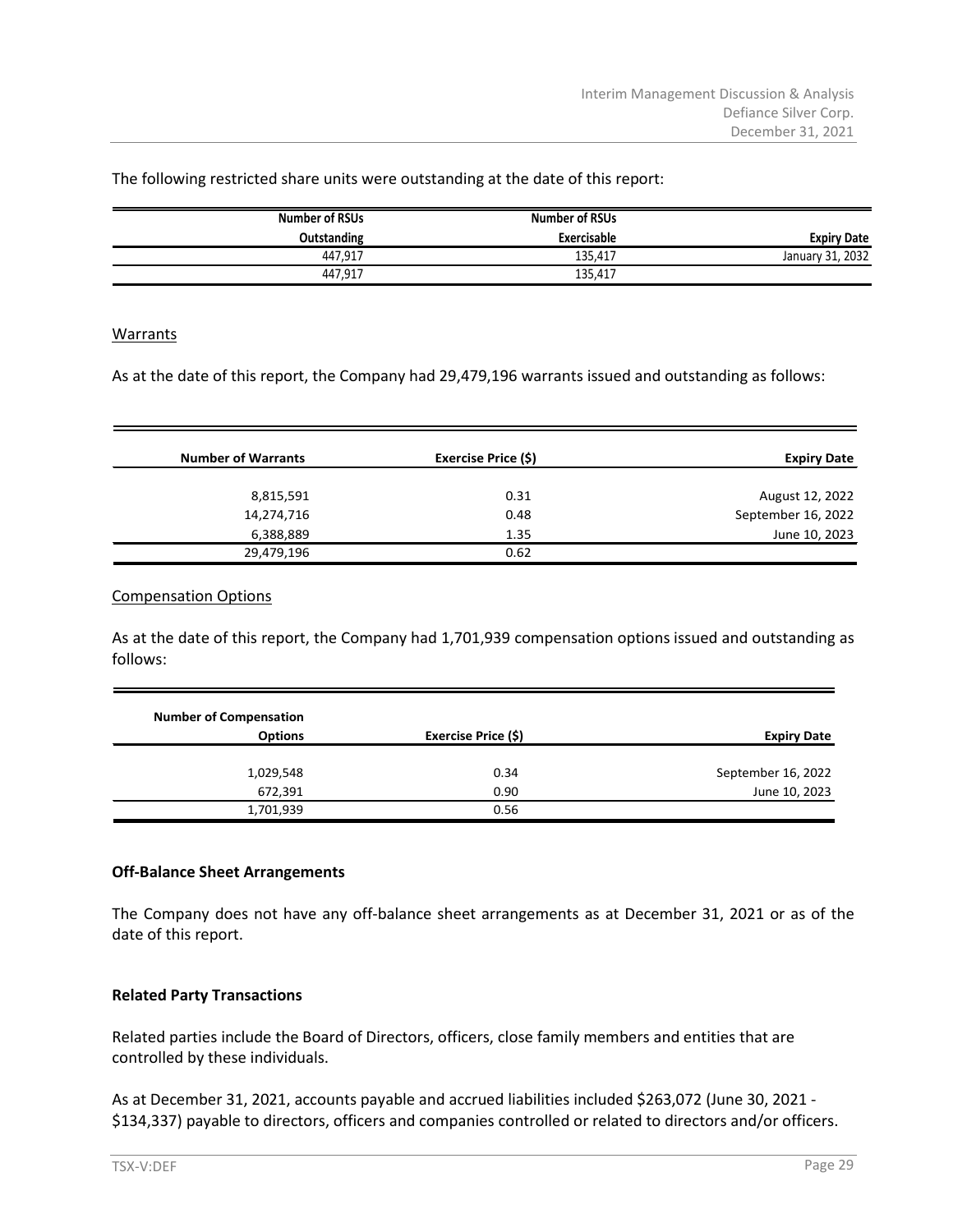Amounts payable to related parties have no specific terms of repayment, are unsecured and do not bear interest.

During the period ended December 31, 2021, related party transactions include the following payments:

|                                                                                      | <b>PERIOD ENDED</b><br>DECEMBER 31,<br>2021<br>2020 |                                 |  |                               |
|--------------------------------------------------------------------------------------|-----------------------------------------------------|---------------------------------|--|-------------------------------|
| Management and consulting fees <sup>(1)</sup><br>Share-based payments <sup>(2)</sup> |                                                     | 629,707<br>411,357<br>1,041,064 |  | 193,478<br>361,254<br>554,732 |

 $(1)$  Included in management and consulting fees was \$438,050 capitalized as exploration and evaluation assets.

 $(2)$  Share-based compensation expense is the fair value of options granted which have been calculated using the Black-Scholes option-pricing model and the assumptions disclosed in Note 9.

## **Subsequent Events**

Subsequent to December 31, 2021 the following events occurred:

- the Company issued 17,820 common shares pursuant to exercise of broker compensation options for gross proceeds of \$6,059.
- the Company issued incentive stock options to purchase of an aggregate of 2,988,750 common shares of the Company at an exercise price of \$0.405 in accordance with the terms of the Company's Omnibus Equity Incentive Plan.
- the Company issued 230,000 Deferred Share Units, 75,000 Performance Share Units, and 356,250 Restricted Share Units in accordance with the terms of the Company's Omnibus Equity Incentive Plan.
- the Company issued 20,000 shares pursuant to exercise of Performance Share Units
- the Company issued 20,833 shares pursuant to exercise of Restricted Share Units

#### **Proposed Transactions**

At the present time, there are no new proposed transactions that should be disclosed.

#### **Significant Accounting Policies**

The preparation of the financial data is based on accounting principles and practices consistent with those used in the preparation of the audited financial statements as at June 30, 2021.

### **Risks and Uncertainties**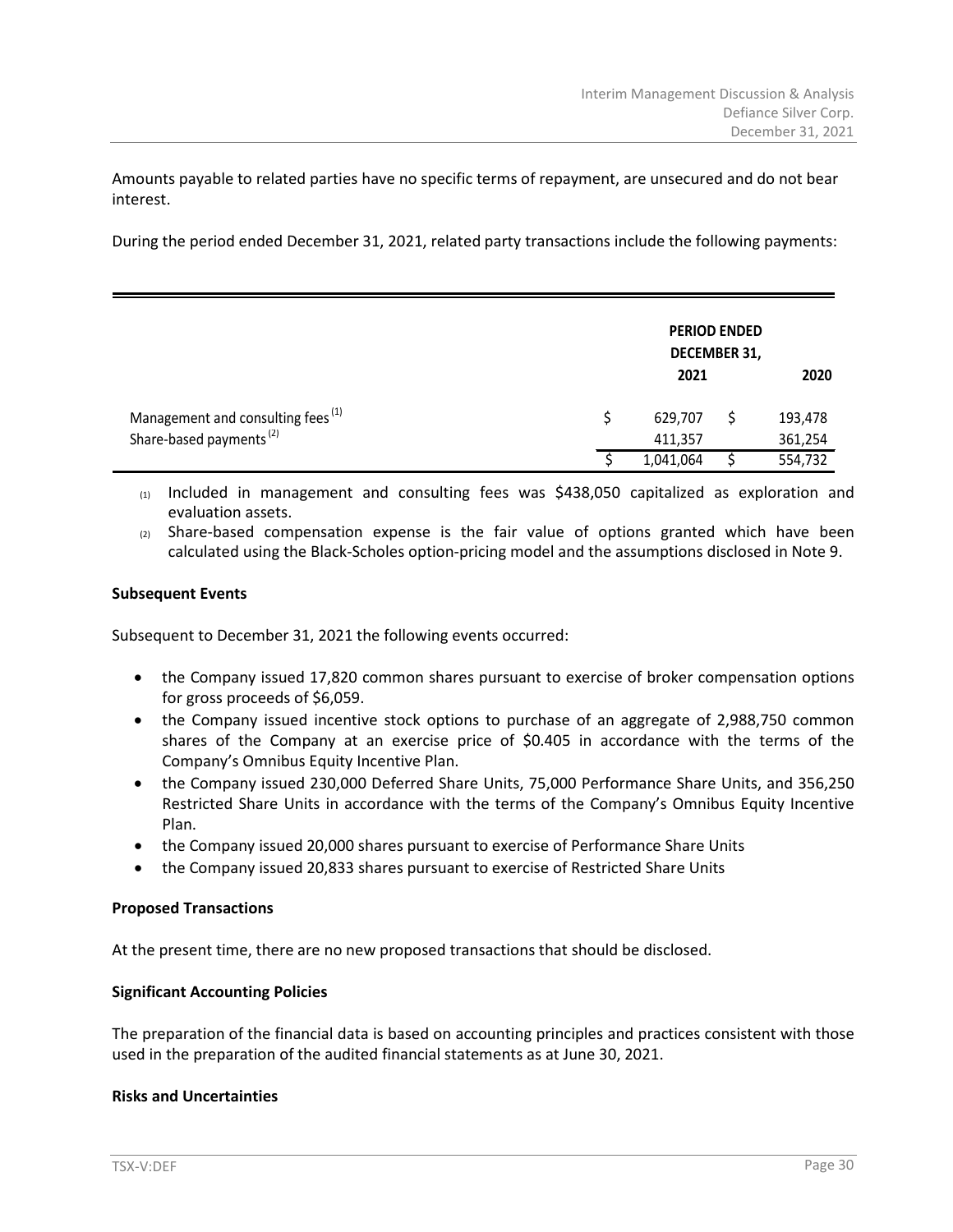# **Investment Considerations and Risk Factors**

An investment in securities of the Company involves a high degree of risk and must be considered highly speculative due to the nature of the Company's business and the present stage of exploration and development of its properties. In addition to information set out or incorporated by reference in this MD&A, prospective investors should carefully consider the risk factors set out below. Any one of such risk factors could materially affect the Company's financial condition and future operating results and could cause actual events to differ materially from those described in forward-looking statements relating to the Company.

## **Exploration and Mining Risks**

Resource exploration and development and mining operations are highly speculative and characterized by a number of significant risks which even a combination of careful evaluation, experience and knowledge may not eliminate, including, among other things, unprofitable efforts resulting not only from the failure to discover mineral deposits, but from finding mineral deposits which, though present, are insufficient in quantity and quality to be mined profitability. Few properties that are explored are ultimately developed into producing mines. There is no assurance that the Company's mineral exploration and development programs will result in any discoveries of bodies of commercial mineralization. There is also no assurance that even if commercial quantities of mineralization are discovered, a mineral property will be brought into commercial production.

Substantial expenditures are required to establish and upgrade mineral resources, to establish mineral reserves, to develop metallurgical processes to extract metals from mineral resources and, in the case of new properties, to develop the mining and processing facilities and infrastructure at any site chosen for mining. No assurance can be given that the funds required for development can be obtained on a timely basis. Whether a mineral deposit will be commercially viable depends on a number of factors, some of which are: the particular attributes of the deposit, such as size and grade; metal prices which are highly cyclical; and government regulations, including regulations relating to prices, taxes, royalties, land tenure, land use, importing and exporting of minerals and environmental protection. Unsuccessful exploration and development programs could have a material adverse impact on the Company's operations and financial condition.

#### **Factors beyond the Company's Control**

The mining exploration business is subject to a number of factors beyond the Company's control including changes in economic conditions, intense industry competition, variability in operating costs, changes in government and in rules and regulations of various regulatory authorities. An adverse change in any one of such factors would have a material adverse effect on the Company, its business and results of operations which might result in the Company not identifying a body of economic mineralization, completing the development of a mine according to specifications in a timely, cost effective manner or successfully developing mining activities on a profitable basis.

#### **Uncertainty in the Estimation of Mineral Resources**

The figures for mineral resources contained in this MD&A are estimates only and no assurance can be given that the anticipated tonnages and grades will be achieved. Actual resources may not conform to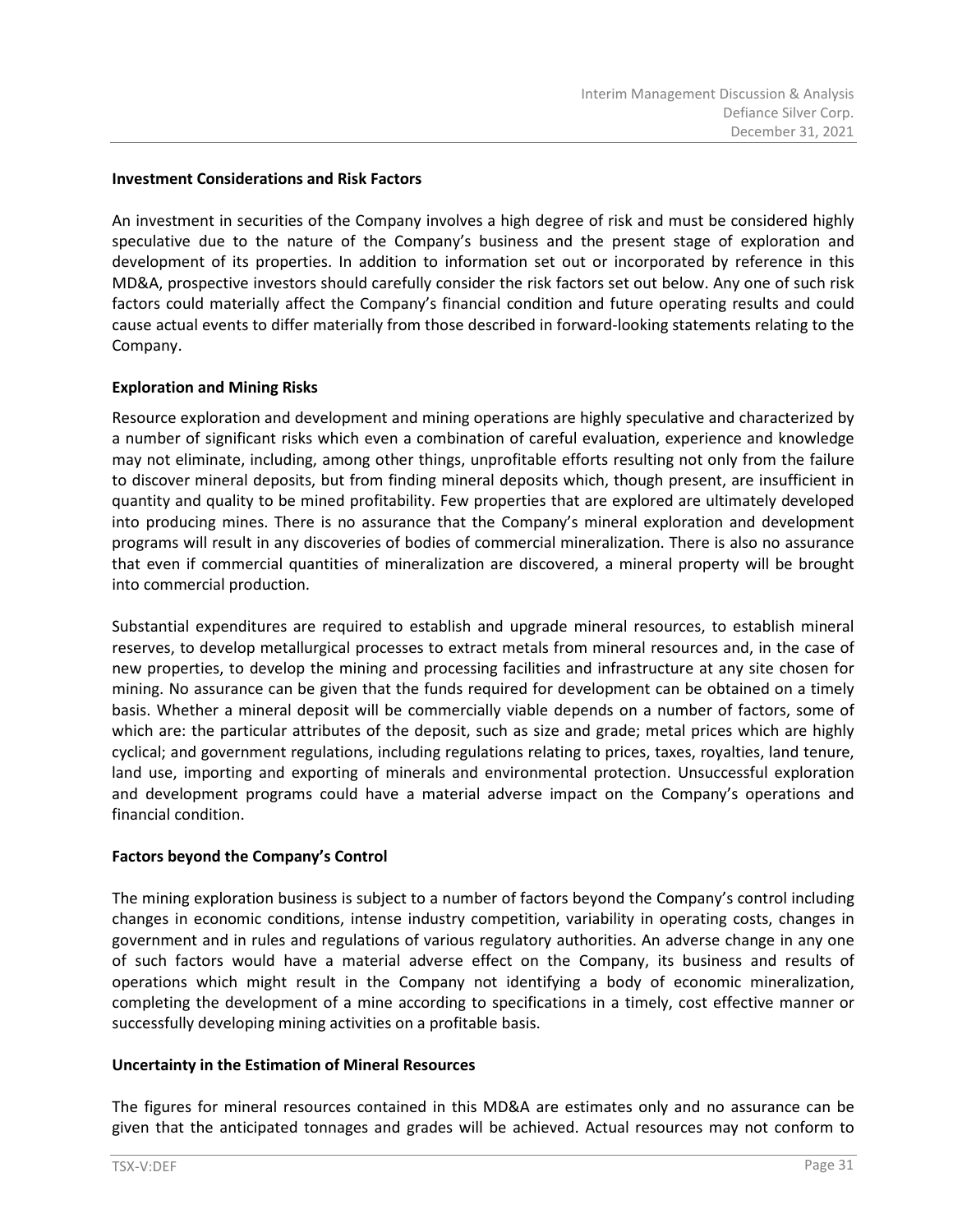geological, metallurgical or other expectations, and the volume and grade may be below the estimated levels.

There are numerous uncertainties inherent in estimating mineral resources and reserves, including many factors beyond the Company's control. Such estimation is a subjective process, and the accuracy of any resource estimate is a function of the quantity and quality of available data and of the assumptions made and judgments used in engineering and geological interpretation. If the Company's actual mineral resources and reserves are less than current estimates, or if the Company fails to develop its resource and reserve base through the realization of identified mineralized potential, its results of operations or financial condition may be materially and adversely affected.

Re-evaluation of resources occurs from time to time and they may change depending on further geological interpretation, drilling results and metal prices. The category of inferred resource is often the least reliable resource category and is subject to the most variability. The Company regularly evaluates its resources and it often determines the merits of increasing the reliability of its overall resources.

# **Reliance on Independent Contractors**

The Company's success depends to an extent on the performance and continued service of certain independent contractors. The Company has contracted the services of professional drillers and others for exploration, environmental, engineering and other services. Poor performance by such contractors or the loss of such services could have a material and adverse effect on the Company, its business and results of operations and result in the Company failing to meet its business objectives. Nevertheless, the Company will continue to rely upon the advice and work of consultants and others for exploration, development, construction and operating expertise.

# **Write downs and Impairments**

Mining interests are the most significant assets of the Company and represent capitalized expenditures related to the development of the Company's Projects and related plant and equipment and the value assigned to exploration potential on acquisition. The costs associated with the property are allocated to exploration and evaluation assets and include acquired interests in the exploration stage property representing the fair value at the time the property was acquired. The value of such mineral property is primarily driven by the nature and amount of material interests believed to be contained or potentially contained, in the property to which they relate.

The Company reviews and evaluates its mining interests for impairment on a quarterly basis or when events or changes in circumstances indicate that the related carrying amounts may not be recoverable, which becomes more of a risk in the global economic conditions that exist currently. An impairment is considered to exist if the total estimated future undiscounted cash flows are less than the carrying amount of the assets. An impairment loss is measured and recorded based on discounted estimated future cash flows. Future cash flows are estimated based on expected future production, commodity prices, operating costs and capital costs. There are numerous uncertainties inherent in estimating mineral resources. Differences between management's assumptions and market conditions could have a material effect on the future on the Company's financial position and results of operation.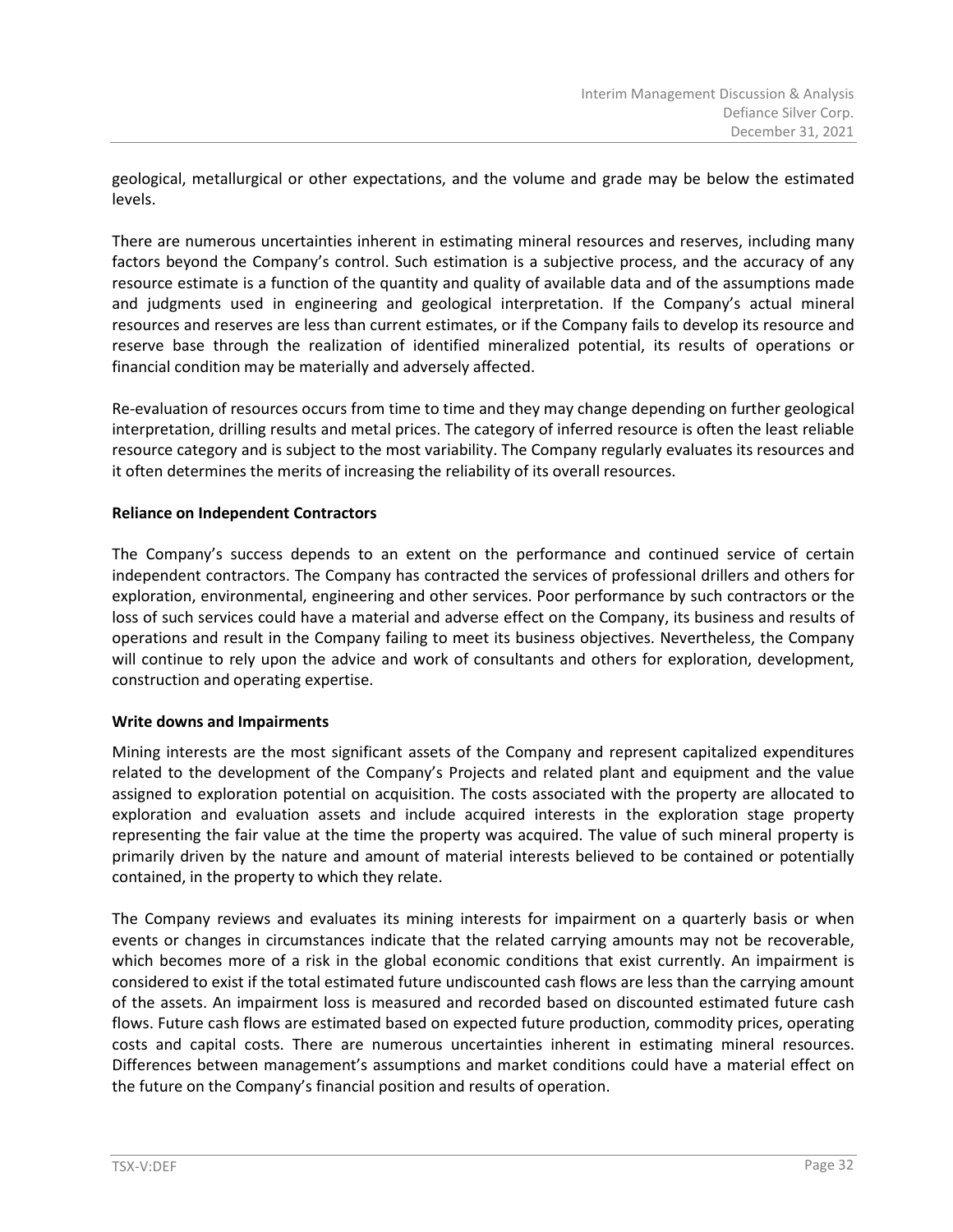In addition, with a weaker global economy, there is a larger risk surrounding inventory levels. The assumptions used in the valuation of work in process inventories by the Company include estimates of minerals recovered, assumptions of the amount of minerals that will be crushed for concentrate, assumptions of the amount of minerals in these mill circuits and an assumption of the mineral prices expected to be realized when the minerals are recovered. If these estimates or assumptions prove to be inaccurate, the Company could be required to write down the recorded value of its work in process inventories, which would reduce the Company's earnings and working capital.

# **Foreign Operations**

The Company's mineral exploration and development operations are currently conducted in the foreign jurisdictions of Mexico, and, as such, the Company's operations are exposed to various levels of political, economic, regulatory and other such risks and uncertainties as military repression; extreme fluctuations in currency exchange rates; high rates of inflation; labour unrest; the risks of war, violence, terrorism or civil unrest; expropriation and nationalization; renegotiation or nullification of existing concessions, licenses, permits and contracts; illegal mining; changes in fiscal regimes, changes in royalty and taxation policies; uncertainty regarding enforceability of contractual rights and judgments; restrictions on foreign exchange and repatriation; changing political conditions, currency controls and governmental regulations that favour or require the awarding of contracts to local contractors or require foreign contractors to employ citizens of, or purchase supplies from, a particular jurisdiction.

In the past, Mexico has been subject to political instability, changes and uncertainties, which may cause changes to existing governmental regulations affecting mineral exploration and mining activities. Mexico's status as a developing country may make it more difficult for the Company to obtain any required financing for its projects.

The Company's operations and property are subject to a variety of governmental regulations governing health and worker safety, employment standards, waste disposal, protection of historic and archaeological sites, mine development, protection of endangered and protected species and other matters.

The Company's mineral exploration and mining activities in Mexico may be adversely affected in varying degrees by changing government regulations relating to the mining industry or shifts in political conditions that increase the costs related to the Company's activities or the maintenance of its properties.

Changes, if any, in mining or investment policies or shifts in political attitude may adversely affect the Company's operations and financial condition. Operations may be affected in varying degrees by government regulations with respect to, but not limited to, restrictions on production, price controls, export controls, currency remittance, income and other taxes, expropriation of property, foreign investment, maintenance of claims, environmental legislation, land use, land claims of local people, water use and mine safety.

Failure to comply strictly with applicable laws, regulations and local practices relating to mineral right applications and tenure could result in loss, reduction or expropriation of entitlements, or the imposition of additional local or foreign parties as joint venture partners with carried or other interests.

The occurrence of these various factors and uncertainties cannot be accurately predicted and could have an adverse effect on the Company's operations and financial condition.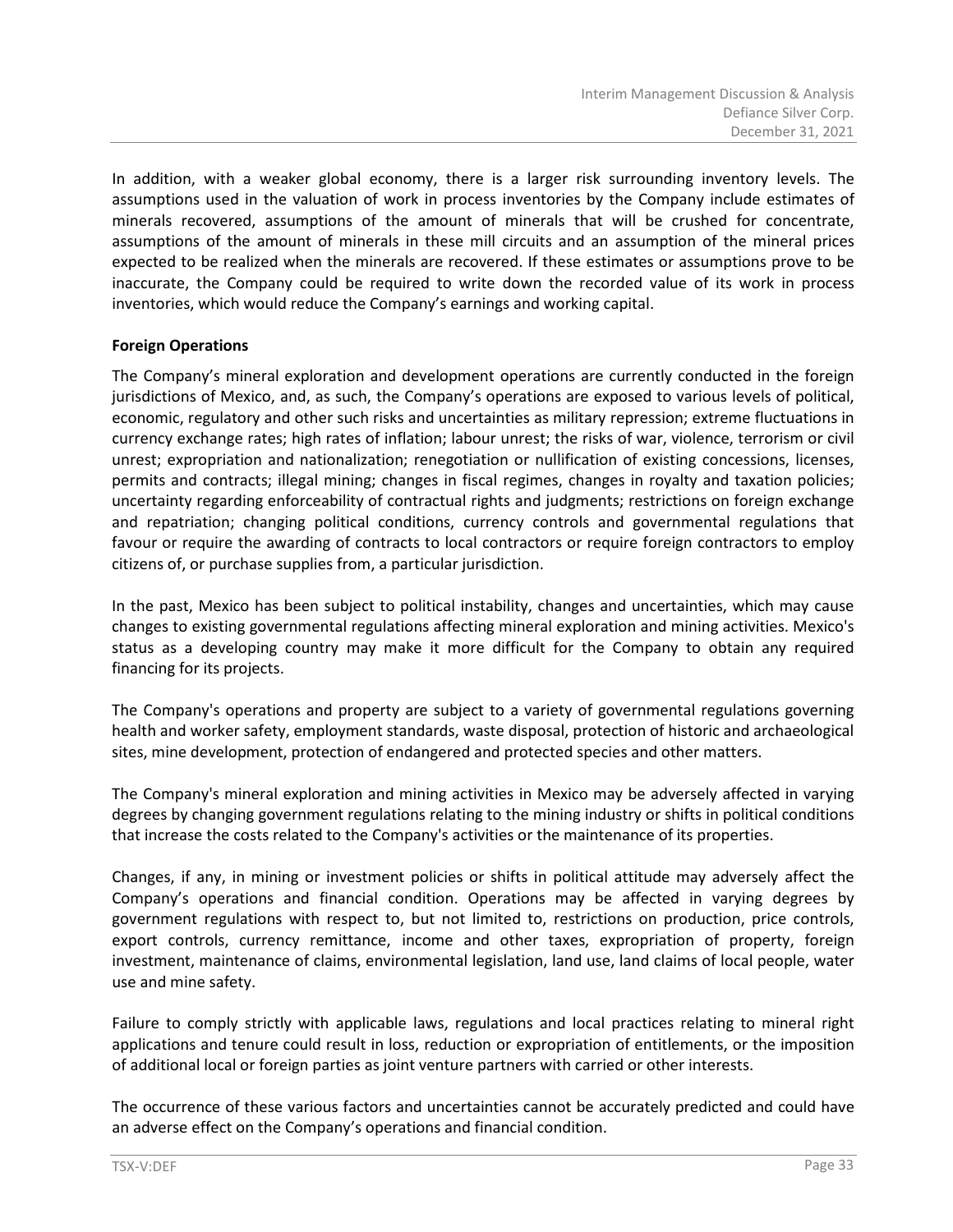Future changes in applicable laws and regulations or changes in their enforcement or regulatory interpretation could negatively impact current or planned exploration and development activities on the Company's property or in respect of any other projects in which the Company becomes involved. Any failure to comply with applicable laws and regulations, even if inadvertent, could result in the interruption of exploration and development operations or material fines, penalties or other liabilities.

# **Title Risks**

Although the Company believes that it has taken reasonable measures to ensure that title to the Company's properties are held by the Company, including obtaining title opinions, there is no guarantee that title to any of the claims comprising the Company's property will not be challenged or impaired.

The Company's properties may be subject to prior unregistered agreements, interests or native land claims, and title may be affected by undetected defects. There may be valid challenges to the title of any of the claims comprising the Company's property that, if successful, could impair development or operations. A defect could result in the Company losing all or a portion of its right, title, estate and interest in and to the property to which the title defect relates.

# **Additional Funding Required**

Further exploration on, and development of, the Company's projects, will require significant additional financing. Accordingly, the continuing development of the Company's property will depend upon the Company's ability to obtain financing through equity financing, debt financing, the joint venturing of projects or other external sources. Failure to obtain sufficient financing may result in a delay or an indefinite postponement of exploration, development or production on the Company's property, or even a loss of property interest, or have a material adverse impact on the Company's future cash flows, earnings, results of operations and financial condition or result in the substantial dilution of its interests in its property. There can be no assurance that additional capital or other types of financing will be available if needed or that, if available, the terms of such financing will be favourable to the Company. Debt financing will expose the Company to the risk of leverage, while equity financing may cause existing shareholders to suffer dilution. There can be no assurance that the Company will be successful in overcoming these risks or any other problems encountered in connection with such financings. Failure to raise capital when needed would have a material adverse effect on the Company's business, financial condition and results of operations.

The Company has and will continue to have negative operating cash flow until one of the properties commences commercial production should exploration and development efforts demonstrate that commercial production from such mineral property is feasible.

# **Global Financial Conditions**

Current global financial conditions have been subject to increased volatility. The Company is exposed to liquidity risks in meeting its operating and capital expenditure requirements in instances where cash positions are unable to be maintained or appropriate financing is unavailable. These factors may impact the ability of the Company to obtain loans and other credit facilities or equity or debt financing in the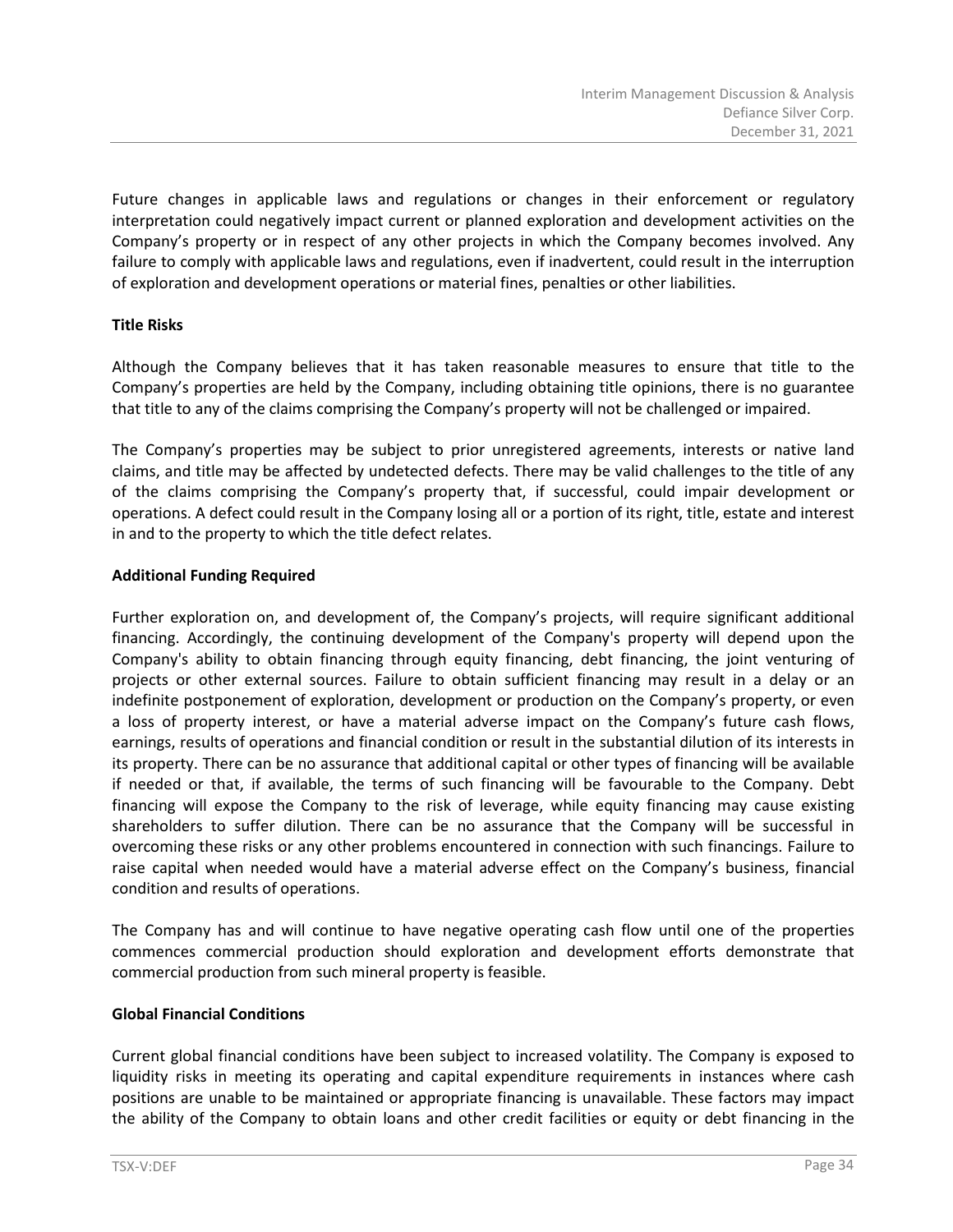future and, if obtained, on terms favourable to the Company. If these increased levels of volatility and market turmoil continue, the Company's operations could be adversely impacted and the trading price of the common shares could be adversely affected.

## **Fluctuations in Metal Prices and Currencies**

The Company raises its equity in Canadian dollars and maintains its accounts in Canadian dollars. Foreign expenditures by the Company are subject to foreign currency fluctuations which may materially and adversely affect the Company's financial operations. The Company does not engage in any hedging or other transactions to protect itself against such currency fluctuations.

## **Market Price of Common Shares**

The trading price of the Company's common shares is likely to be significantly affected by short term changes in mineral prices or in its financial condition or results of operations as reflected in its quarterly earnings reports. Other factors unrelated to the Company's performance that may have an effect on the price of the common shares include the following: the extent of analytical coverage available to investors concerning the Company's business; the lessening in trading volume and general market interest in the Company's securities (which may affect an investor's ability to trade significant numbers of common shares); and the price of the common shares and size of the Company's public float (which may limit the ability of some institutions to invest in the Company's securities).

As a result of any of these factors, the market price of the common shares at any given point in time may not accurately reflect the Company's long term value. Securities class action litigation often has been brought against companies following periods of volatility in the market price of their securities. The Company could be the target of similar litigation. Securities litigation could result in substantial costs and damages and divert management's attention and resources.

# **Dilution to Common Shares**

During the life of the Company's outstanding common share purchase warrants, as well as options and other rights granted or assumed by the Company, if any, the holders are given an opportunity to profit from a rise in the market price of the common shares. The Company's ability to obtain additional financing during the period such rights are outstanding may be adversely affected and the existence of the rights may have an adverse effect on the price of the common shares. The holders of common share purchase warrants, options and other rights of the Company may exercise such securities at a time when the Company would, in all likelihood, be able to obtain any needed capital by a new offering of securities on terms more favourable than those provided by the outstanding rights.

The increase in the number of common shares in the market and the possibility of sales of such shares may have a depressive effect on the price of the common shares. In addition, as a result of such additional common shares, the voting power of the Company's existing shareholders will be diluted.

# **Future Sales of Common Shares by Existing Shareholders**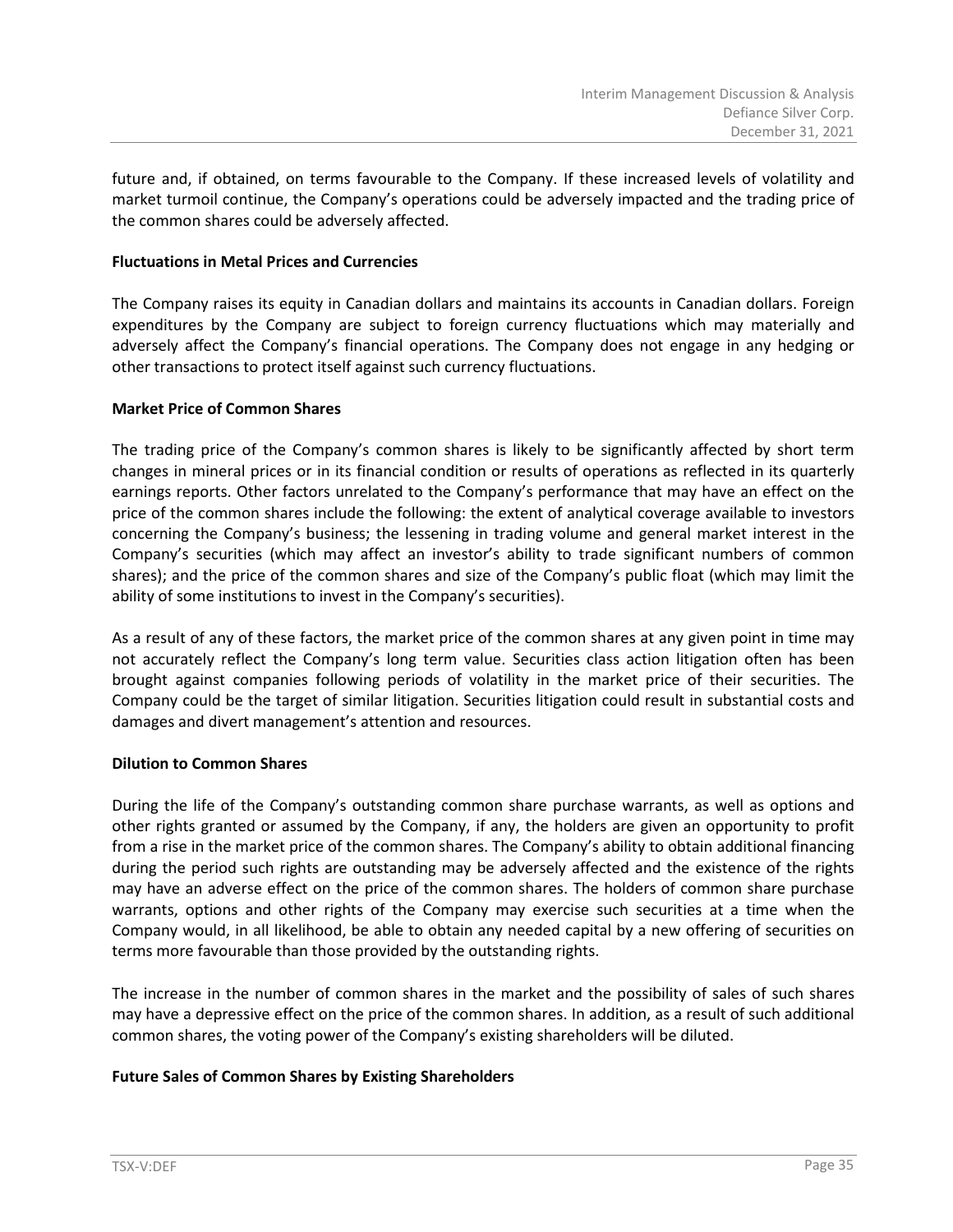Sales of a large number of common shares in the public markets could decrease the trading price of the common shares and impair the Company's ability to raise capital through future sales of common shares.

# **Volatility of Share Price**

The price of the shares of resource companies tends to be volatile, as has been particularly evidenced during recent economic crisis and price volatilities in the commodity markets. The market price of the Company's common shares has experienced wide fluctuations which may not necessarily be related to the operating performance, underlying asset values or prospects of the Company. Fluctuations in the market price for precious metals and other elements which are beyond the control of the Company could materially affect the price of the securities of the Company.

## **Future Profits or Losses and Production Revenues and Expenses**

There can be no assurance that significant losses will not occur in the near future or that the Company will be profitable in the future. The Company's operating expenses and capital expenditures may increase in subsequent years as required consultants, personnel and equipment associated with advancing exploration, development and commercial production of the Company's properties and any other properties that the Company may acquire are added. The amounts and timing of expenditures will depend on the progress of ongoing exploration and development, the results of consultants' analyses and recommendations, the rate at which operating losses are incurred, the execution of any joint venture agreements with strategic partners, if any, and the Company's acquisition of additional properties, in addition to other factors, many of which are beyond the Company's control.

The Company expects to incur expenditures and losses unless and until such time as the Company's current property or future properties may achieve a sufficient level of commercial production and revenues to fund continuing operations. The development of the Company's properties will require the commitment of substantial resources to conduct the time-consuming exploration and development of properties. There can be no assurance that the Company will generate any revenues or achieve profitability, nor can there be any assurance that the underlying assumed levels of expenses will prove to be accurate.

#### **Labour and Employment Matters**

While the Company has good relations with its employees, its operations are dependent upon the efforts of its employees. In addition, relations between the Company and its employees may be affected by changes in the scheme of labour relations that may be introduced by the relevant governmental authorities in whose jurisdictions the Company carries on business. Changes in such legislation or in the relationship between the Company and its employees may have a material adverse effect on the Company's operations and financial condition.

# **Acquisitions and Integration**

From time to time, the Company examines opportunities to acquire additional mining assets and businesses. Any acquisition that the Company may choose to complete may be of a significant size, may change the scale of the Company's business and operations, and may expose the Company to new geographic, political, operating, financial and geological risks. The Company's success in its acquisition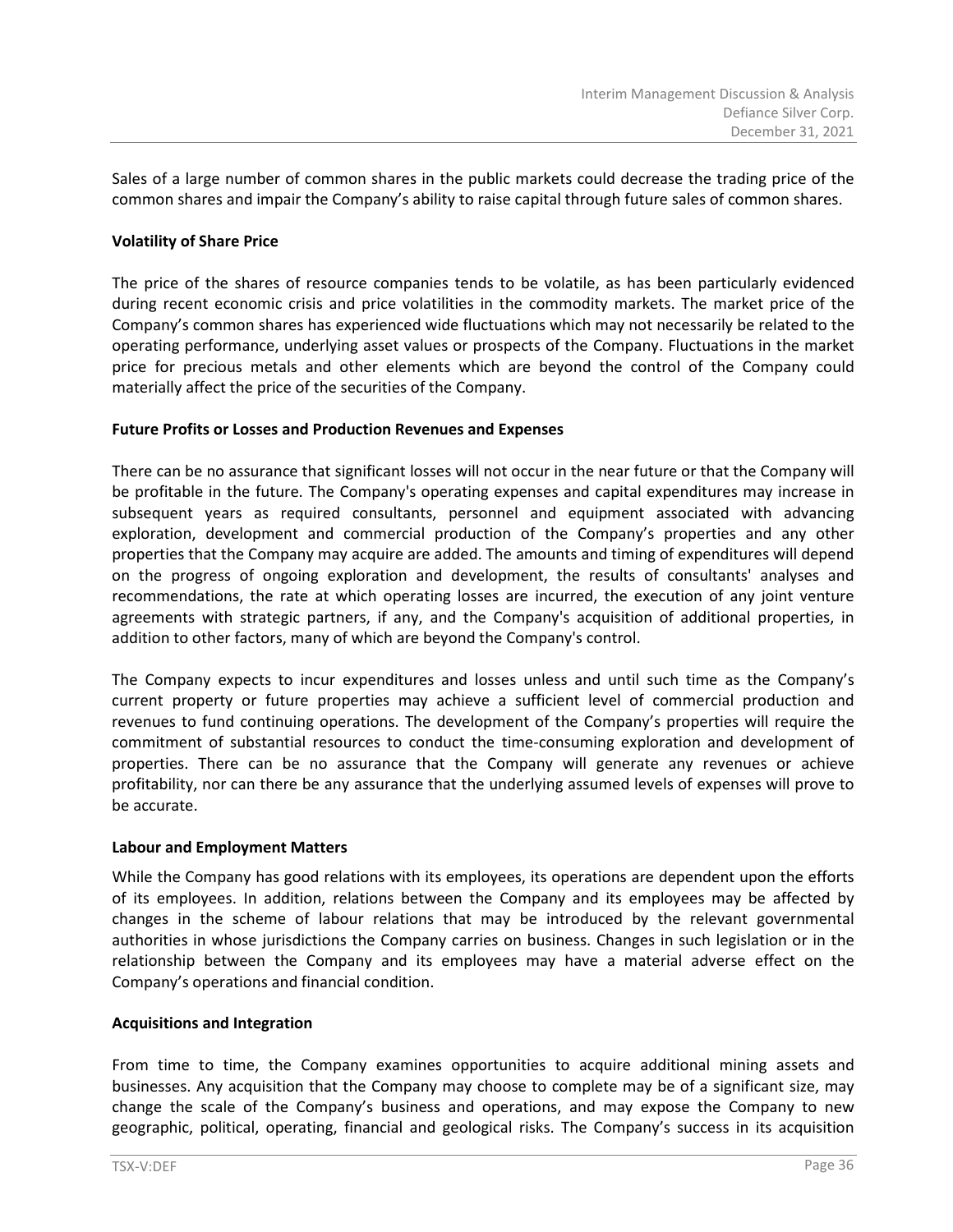activities depends on its ability to identify suitable acquisition candidates, negotiate acceptable terms for any such acquisition, and integrate the acquired operations successfully with those of the Company. Any acquisitions would be accompanied by risks. For example, there may be a significant change in commodity prices after the Company has committed to complete the transaction and established the purchase price or exchange ratio; a material orebody may prove to be below expectations; the Company may have difficulty integrating and assimilating the operations and personnel of any acquired companies, realizing anticipated synergies and maximizing the financial and strategic position of the combined enterprise, and maintaining uniform standards, policies and controls across the organization; the integration of the acquired business or assets may disrupt the Company's ongoing business and its relationships with employees, customers, suppliers and contractors; and the acquired business or assets may have unknown liabilities which may be significant. If the Company chooses to raise debt capital to finance any such acquisition, the Company's leverage will be increased. If the Company chooses to use equity as consideration for such acquisition, existing shareholders may suffer dilution. Alternatively, the Company may choose to finance any such acquisition with its existing resources. There can be no assurance that the Company would be successful in overcoming these risks or any other problems encountered in connection with such acquisitions.

# **Competition**

The Company's business is intensely competitive in all of its phases and the Company will compete with other mining companies for natural resource acquisition opportunities, many of which have greater resources and technical facilities than the Company. Competition in the mining industry is primarily for mineral rich properties which can be developed and can produce economically; the technical expertise to find, develop, and operate such properties; the skilled labour to operate such properties; and the capital for the purpose of funding such properties. Many competitors not only explore for and mine metals, but also conduct refining and marketing operations on a world-wide basis. Such competition may result in the Company being unable to (i) acquire desired properties, (ii) recruit or retain qualified employees or (iii) raise or generate the capital necessary to fund its operations and develop its properties. The Company's inability to compete with other mining companies for these resources could have a material adverse effect on its operations, financial condition and trading price of the securities of the Company.

# **Loss of Key Employees**

The Company depends on the business and technical expertise of a number of key personnel, including its directors and executive officers and key personnel working full-time in management and administrative capacities or as consultants. The number of persons skilled in the acquisition, exploration and development of mining properties is limited and competition for such persons is intense. As the Company's exploration and development activities expand, it will require additional key personnel. The Company does not maintain life insurance for such personnel. The loss of any key personnel, or the failure to retain such personnel, could have a material adverse effect on the Company's operations and financial condition.

# **Environmental Regulations**

The operations of the Company are subject to environmental regulations promulgated by government agencies from time to time. Environmental legislation provides for restrictions and prohibitions on spills,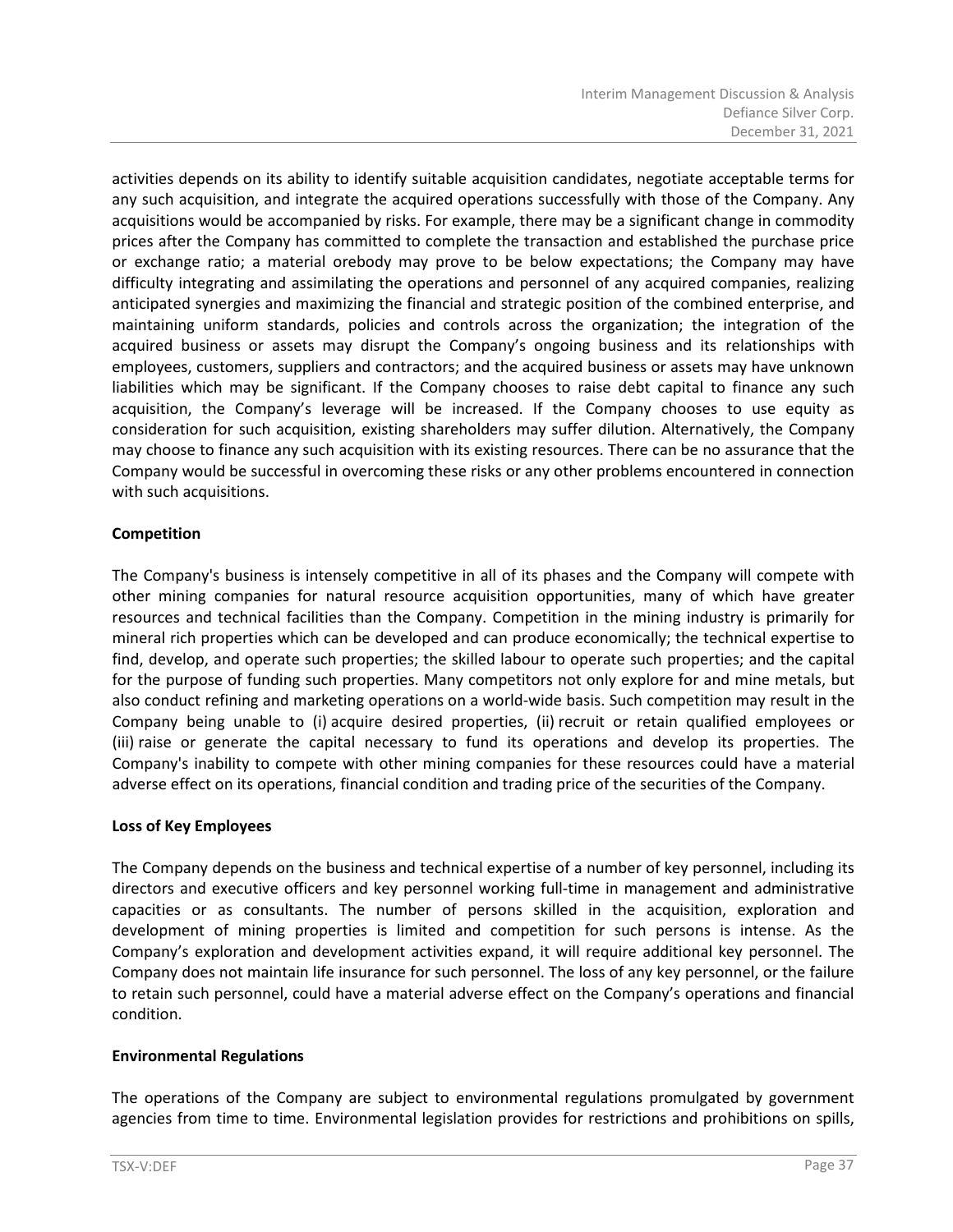releases or emissions of various substances produced in association with certain mining industry operations, such as seepage from tailings disposal areas, which would result in environmental pollution. A breach of such legislation may result in the imposition of fines and penalties. In addition, certain types of operations require the submission and approval of environmental impact assessments.

Environmental legislation is evolving in a manner which means stricter standards, and enforcement, fines and penalties for non-compliance are more stringent. Future legislation and regulations could cause additional expenses, capital expenditures, restrictions, liabilities and delays in the development of the Company's properties, the extent of which cannot be predicted. Environmental assessments of proposed projects carry a heightened degree of responsibility for companies and directors, officers and employees. The cost of compliance with changes in governmental regulations has a potential to reduce the profitability of operations.

# **Litigation and Tax Risks**

All industries, including the mining industry, are subject to legal claims, with and without merit. Defence and settlement costs can be substantial, even with respect to claims that have no merit. Due to the inherent uncertainty of the litigation process, there can be no assurance that the resolution of any particular legal proceeding will not have a material effect on the Company's operations and financial position.

The Company conducts operations through foreign subsidiaries and substantially all of its assets are held in such entities. Accordingly, any limitation on the transfer of cash or other assets between the parent corporation and such entities, or among such entities, could restrict the Company's ability to fund its operations efficiently. Any such limitations, or the perception that such limitations may exist now or in the future, could have an adverse impact on the Company's valuation and stock price. In addition, the use of foreign subsidiaries could give rise to tax risks and obligations for the Company.

# **Enforcement of Civil Liabilities**

Two directors of the Company reside outside of Canada and, similarly, a majority of the assets of the Company are located outside of Canada. It may not be possible for investors to effect service of process within Canada upon the director not residing in Canada. It may also not be possible to enforce against the Company and certain of its directors and officers judgments obtained in Canadian courts.

# **Operating Hazards and Risks**

Unusual or unexpected formations, formation pressures, fires, power outages, labour disruptions, flooding, explosions, pit-wall failures, cave-ins, seismic activity, rock bursts, pollution, accidents relating to historical workings, landslides and the inability to obtain suitable or adequate machinery, equipment or labour are several of the hazards and risks involved in the operation of mines and the conduct of exploration programs, any of which could result in damage to or destruction of mines and other producing facilities, personal injury or death, damage to property, environmental damage and possible legal liability for any or all damage.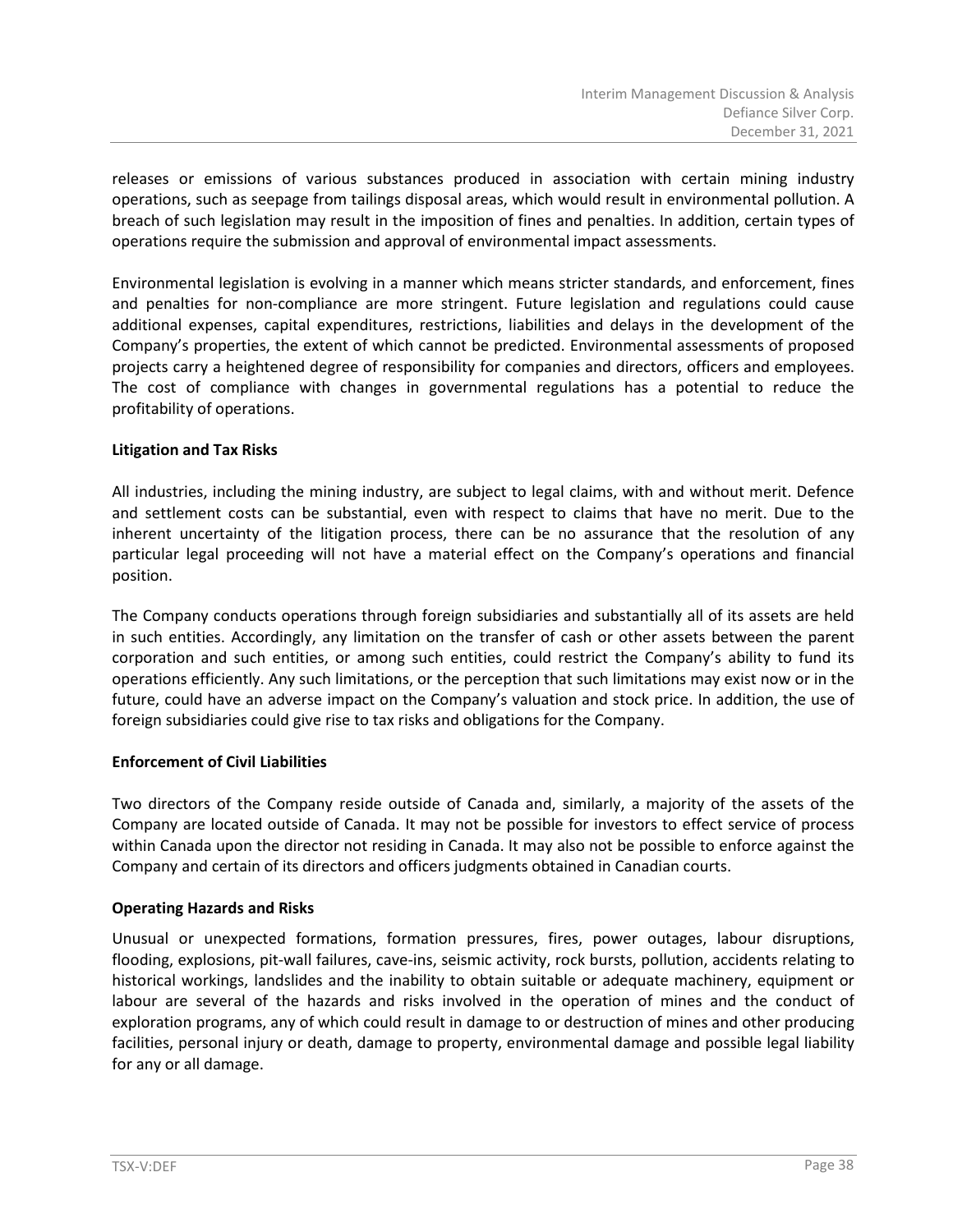Any future milling operations will be subject to various hazards, including, without limitation, equipment failure and failure of retaining dams around tailings disposal areas, which may result in environmental pollution and legal liability.

The Company maintains insurance against risks in the operation of its business in amounts that it believes to be reasonable. Such insurance, however, contains exclusions and limitations on coverage and the Company's insurance may not cover all potential risks associated with a company with operations of the nature of those of the Company. There can be no assurance that any such insurance will continue to be available, will be available at economically acceptable premiums or will be adequate to cover any resulting liability. In some cases, such as with respect to environmental risks, coverage is not available or considered too expensive relative to the perceived risk. Losses resulting from any uninsured events may cause the Company to incur significant costs that could have a material adverse effect on the Company's operations and financial condition.

# **Infrastructure**

Mining, development and exploration activities depend, to one degree or another, on adequate infrastructure. Reliable roads, bridges, power sources and water supply are important determinants, which affect capital and operating costs. Unusual or infrequent weather phenomena, sabotage, government or other interference in the maintenance or provision of such infrastructure could adversely affect the Company's operations and financial condition.

#### **No History of Dividends**

Investors cannot expect to receive a dividend on their investment in the foreseeable future, if at all. Accordingly, it is likely investors will not receive any return on their investment in the Company's securities other than possible capital gains.

# **Activities of the Company may be impacted by the spread of COVID-19**

The Company's business could be significantly and adversely affected by the effects of the Covid-19 pandemic, which is a widespread global outbreak of a contagious disease-causing respiratory illness. The Company cannot accurately predict the impact the Covid-19 pandemic will have on either the Company's operations or on third parties' abilities to meet their obligations with the Company, including due to uncertainties relating to the ultimate geographic spread of the virus, the severity of the disease, the duration of the outbreak, and the length of travel and quarantine and economic restrictions imposed by governments of affected countries. In particular, the continued spread of the Covid-19 globally could materially and adversely impact the Company's business including without limitation, employee health, limitations on travel, the availability of industry experts and personnel, restrictions to planned drill programs, and other factors that will depend on future developments beyond the Company's control. In addition, a significant outbreak of a contagious disease such as Covid-19 in the human population generally could result in a widespread health crisis that could adversely affect the economies and financial markets of many countries, resulting in an economic downturn that could negatively impact the Company's operating results, its ability to conduct exploration programs, and its ability to raise capital.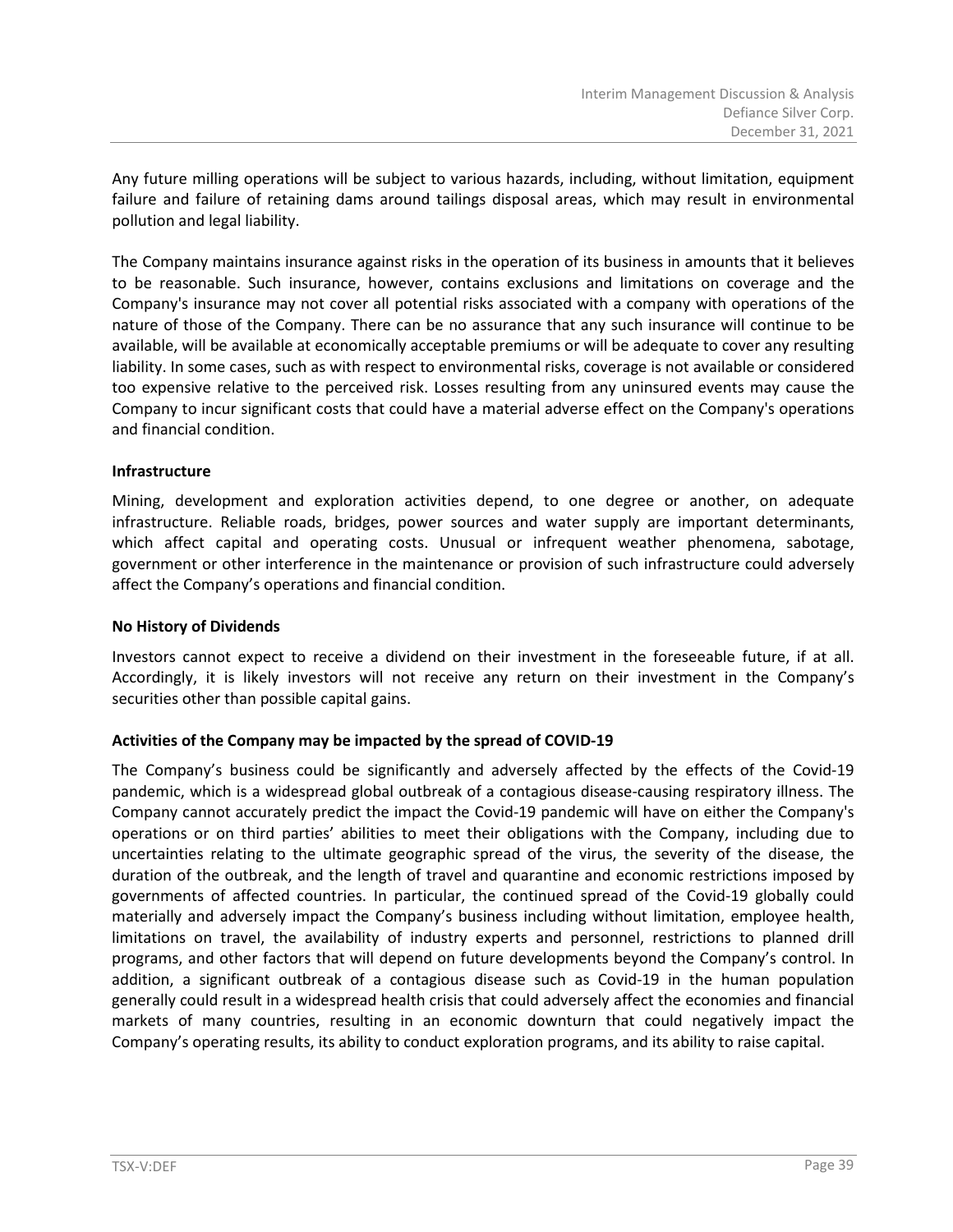# **Conflicts of Interest**

Certain directors and officers of the Company are also directors or officers or shareholders of other companies that are similarly engaged in the business of acquiring, developing and exploiting natural resource properties. Such associations may give rise to conflicts of interest from time to time. The directors of the Company are required by law to act honestly and in good faith with a view to the best interests of the Company and to disclose any interest which they may have in any project or opportunity of the Company. If a conflict of interest arises at a meeting of the board of directors, any director in a conflict will disclose his interest and abstain from voting on such matter.

Directors and officers with conflicts of interests will be subject to, and will follow the procedures set out in, applicable corporate and securities legislation. In determining whether or not the Company will participate in any project or opportunity, the directors will primarily consider the degree of risk to which the Company may be exposed and its financial position at that time.

From time to time several companies may participate in the acquisition, exploration and development of natural resource properties, thereby allowing for their participation in larger programs, permitting involvement in a greater number of programs and reducing financial exposure in respect of any one program. It may also occur that a particular company will assign all or a portion of its interest in a particular program to another of these companies due to the financial position of the Company making the assignment. In determining whether or not the Company will participate in a particular program and the interest therein to be acquired by it, the directors will primarily consider the risk to which the Company may be exposed and its financial position at that time.

# **These risk factors could materially affect the Company's future results and could cause actual events to differ materially from those described in forward-looking statements relating to the Company.**

Certain statements contained in this document constitute "forward-looking" statements. Such forwardlooking statements involve known and unknown risks, uncertainties, and other factors which may cause the actual results, performance, or achievements of the Company to be materially different from any future results, performance, or achievements expressly stated or implied by such forward-looking statements.

# **Disclosure For Venture Issuers Without Significant Revenue**

An analysis of the material components of the Company's general and administrative expenses is disclosed in the condensed consolidated interim financial statements for the period ended December 31, 2021 to which this MD&A relates. An analysis of the material components of the exploration and evaluation assets of the Company is disclosed in the condensed consolidated interim financial statements for the period ended December 31, 2021 to which this MD&A relates.

#### **Contingencies**

The Company was named in a lawsuit filed in October 2020 (the "Action") by Avalos y Abogados, S.C. ("Avalos"), former legal counsel for Minera Santa Remy S.A. de C.V. ("Santa Remy"), which resigned as legal counsel in January 2020. Avalos seeks to recover an alleged debt owing under invoices issued to Santa Remy. In conjunction with the lawsuit, a prejudgment garnish order was served on the Company which resulted in \$388,560 being held by the BC Supreme Court pending the outcome of the lawsuit. The